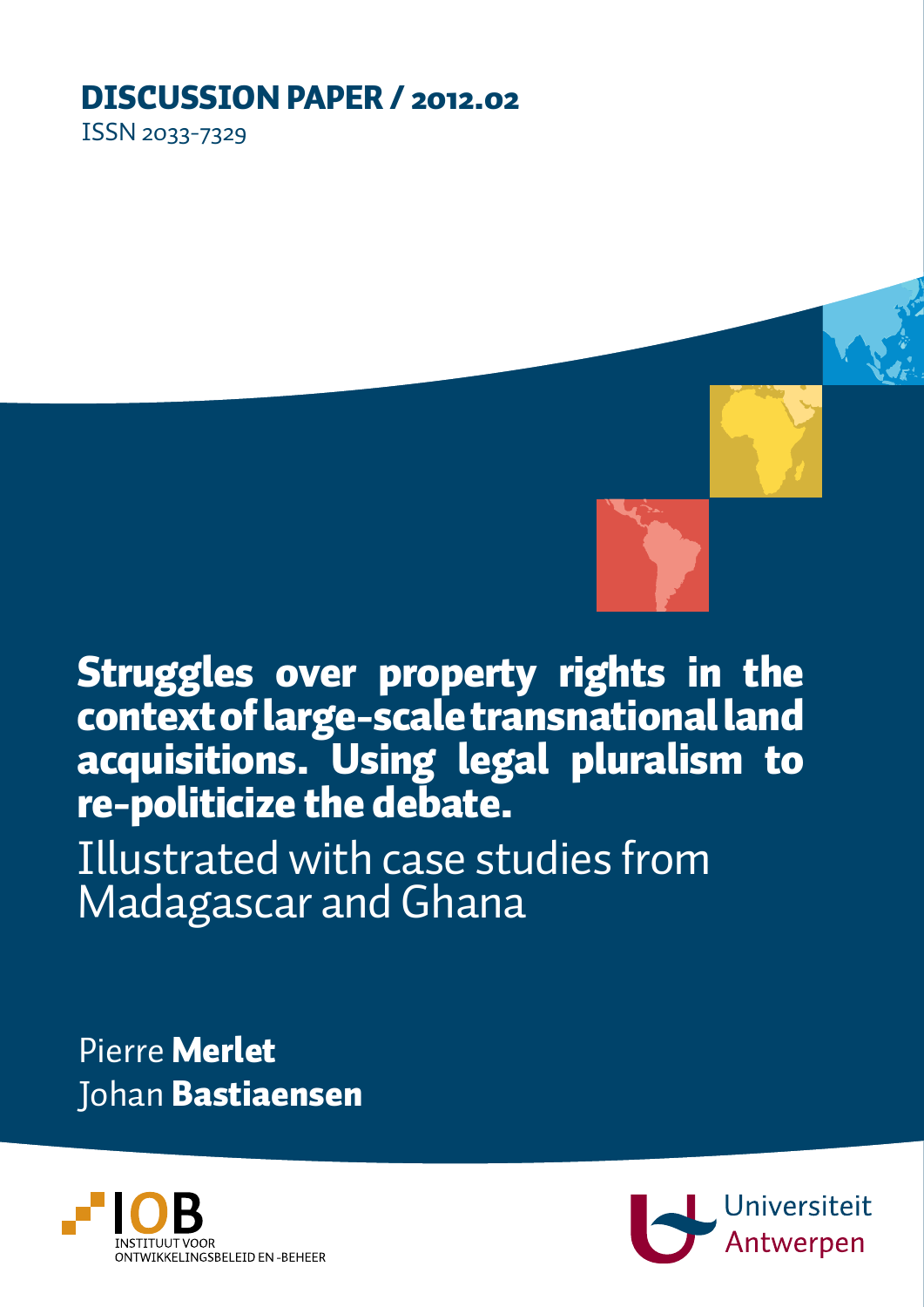Comments on this Discussion Paper are invited. Please contact the authors at: pmerlet@gmail.com johan.bastiaensen@ua.ac.be

Instituut voor Ontwikkelingsbeleid en -Beheer Institute of Development Policy and Management Institut de Politique et de Gestion du Développement Instituto de Política y Gestión del Desarrollo

Postal address: Visiting address: B-2000 Antwerpen B-2000 Antwerpen Belgium Belgium

Prinsstraat 13 Lange Sint-Annastraat 7

Tel: +32 (0)3 265 57 70 Fax: +32 (0)3 265 57 71 e-mail: iob@ua.ac.be http://www.ua.ac.be/iob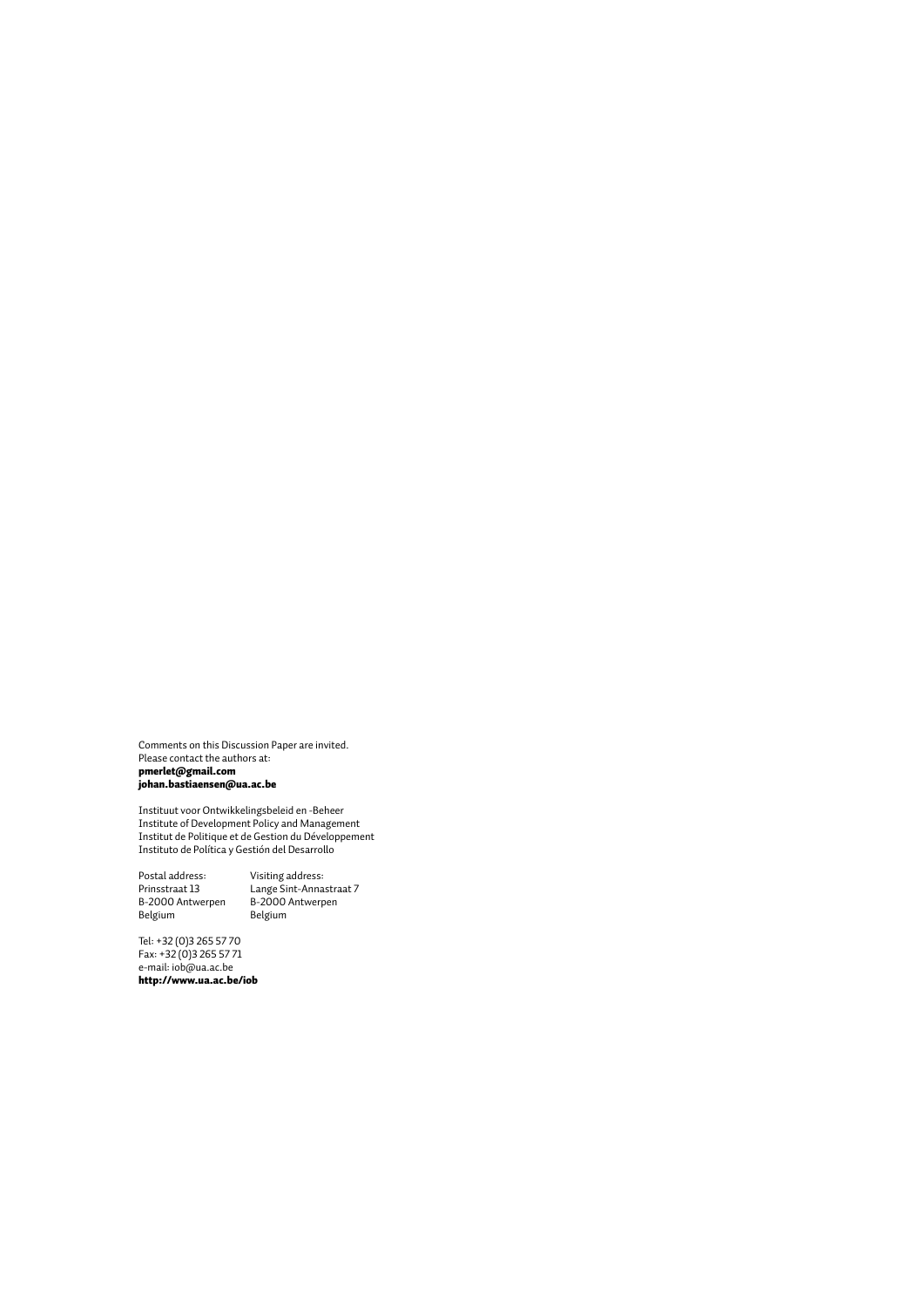# Struggles over property rights in the context of large-scale transnational land acquisitions. Using legal pluralism to re-politicize the debate.

Illustrated with case studies from Madagascar and Ghana

Pierre Merlet\*

Johan Bastiaensen\*\*

### May 2012

Pierre Merlet holds a Master's degree in Globalization and Development and is currently a PhD candidate at the IOB. He is also an active member of the international association AGTER (Association for improving the Governance of Land, Water and Natural Resources; www.agter.asso.fr)

\*\* Johan Bastiaensen is a senior lecturer at the University of Antwerp's Institute of Development Policy and Management (IOB)





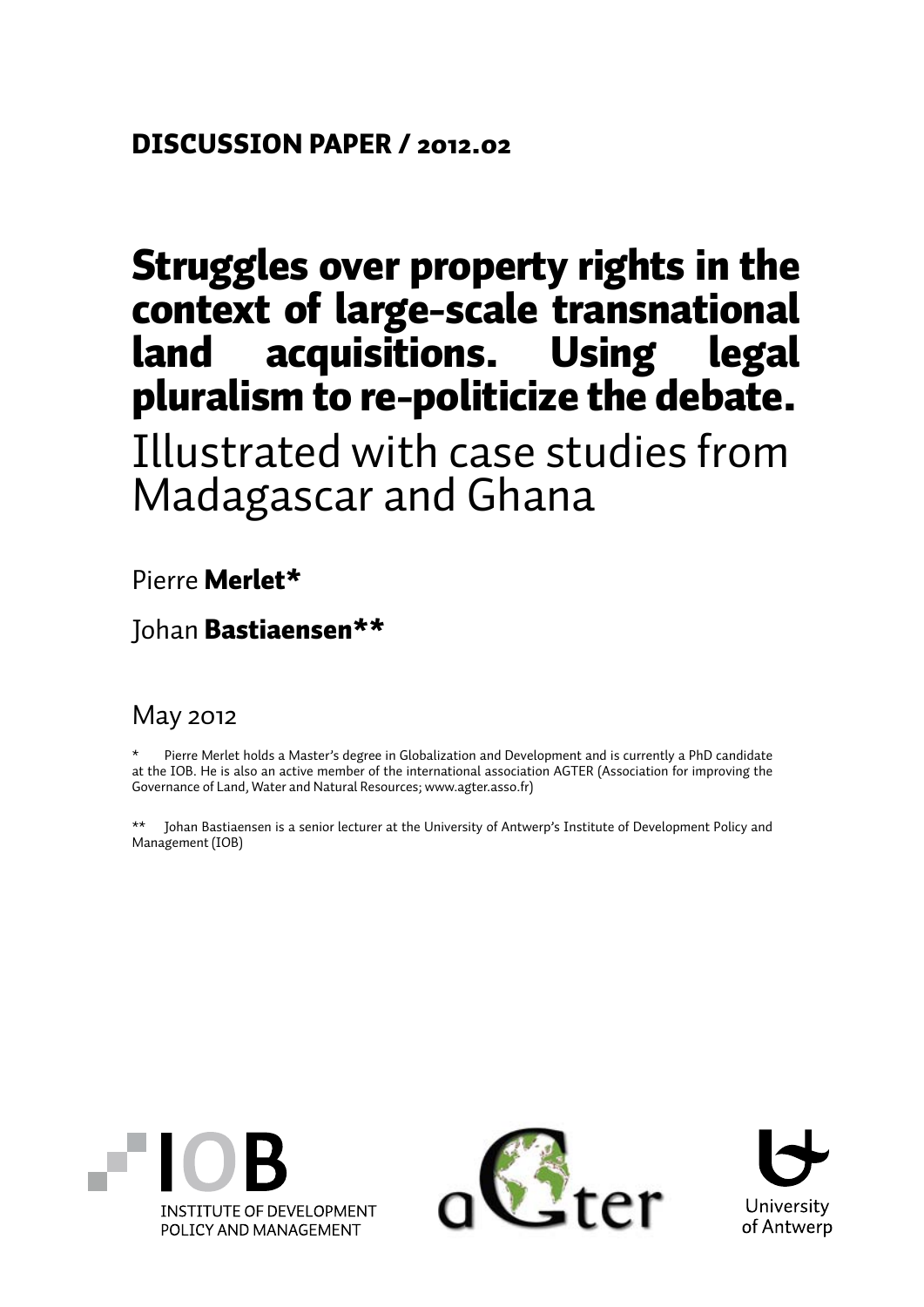#### **CONTENTS**

| 6<br><b>ABSTRACT</b> |                                                                                                                      |    |  |
|----------------------|----------------------------------------------------------------------------------------------------------------------|----|--|
| <b>RÉSUMÉ</b>        |                                                                                                                      | 7  |  |
| 1.                   | <b>INTRODUCTION</b>                                                                                                  | 8  |  |
| 2.                   | LEGAL PLURALISM AND POLITICAL ARENAS SURROUNDING LAND AND NATURAL RESOURCES11                                        |    |  |
| 2.1.                 | <b>LAND RIGHTS AS A BUNDLE OF RIGHTS</b>                                                                             | 11 |  |
| 2.2.                 | FROM 'BUNDLE OF RIGHTS' TO LEGAL PLURALISM                                                                           | 12 |  |
| 2.2.1.               | THE PILLARS OF LEGAL PLURALISM                                                                                       | 12 |  |
| 2.2.2.               | THE RELEVANCE OF LEGAL PLURALISM IN INTERNATIONAL ARENAS                                                             |    |  |
| 3.                   | THE IMPLICATIONS OF ADOPTING LEGAL PLURALISM FOR THE ANALYSIS OF LSTLA                                               |    |  |
| 3.1.                 | CHALLENGING THE CONCEPT OF GEOGRAPHICAL SPACES AND ADOPTING THE CONCEPT OF CROSS-GEOGRAPHICAL<br>SOCIAL SPACES<br>15 |    |  |
| $3 - 2$              | <b>RECONCEPTUALIZING THE ROLE OF THE STATE</b>                                                                       | 16 |  |
| 3.2.1.               | WHAT IS THE STATE'S ROLE IN A LEGAL PLURALIST FRAMEWORK?                                                             | 16 |  |
| 3.2.2.               | THE IMPORTANCE OF THE STATE'S RECOGNITION OF NON-STATE NORMATIVE ORDERS                                              | 16 |  |
| $3 - 3 -$            | <b>RECONCEPTUALIZING THE ROLE OF INTERNATIONAL LAW</b>                                                               | 18 |  |
| 3-4-                 | <b>RE-POLITICIZING THE DEBATE</b>                                                                                    | 19 |  |
| 3.4.1                | LOCAL PRACTICES AS A RESULT OF SOCIAL RELATIONS                                                                      | 19 |  |
| 3.4.2                | THE BLACKBOXING PROCESS                                                                                              | 19 |  |
| 3.4.3.               | ADOPTING A SOCIO-INSTITUTIONAL APPROACH TO POVERTY                                                                   | 21 |  |
| 4-                   | PUTTING THE MODEL TO WORK: STUDY OF CASES FROM GHANA AND                                                             |    |  |
|                      | <b>MADAGASCAR</b>                                                                                                    | 22 |  |
| 4.1.                 | THE CONTEXT OF LAND RIGHTS IN GHANA AND MADAGASCAR                                                                   | 22 |  |
| 4.1.1                | NON-STATE NORMATIVE ORDERS                                                                                           | 22 |  |
| 4.1.2.               | <b>STATE NORMATIVE ORDERS</b>                                                                                        | 23 |  |
| 4.1.2.1.             | <b>MADAGASCAR</b>                                                                                                    | 23 |  |
| 4.1.2.2.             | <b>GHANA</b>                                                                                                         | 24 |  |
| 4.1.3.               | OTHER NORMATIVE ORDERS                                                                                               | 26 |  |
| 4.1.4.               | INTERRELATED SOCIAL SPACES AND NORMATIVE ORDERS: VYING FOR CONTROL                                                   | 26 |  |
| 4.2.                 | <b>LARGE-SCALE TRANSNATIONAL LAND ACQUISITIONS IN GHANA AND MADAGASCAR</b>                                           | 27 |  |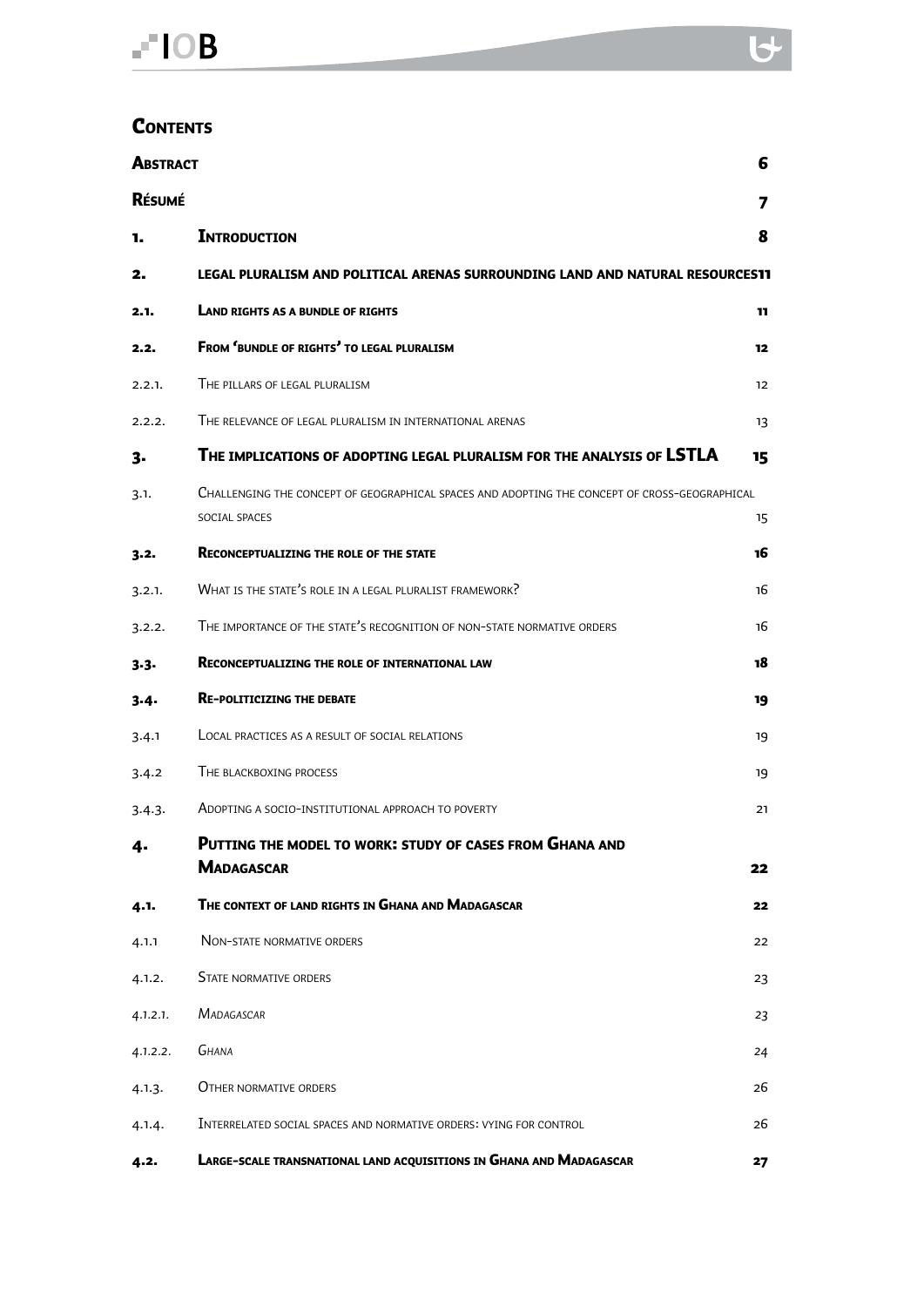# $-10B$

| $4 - 3 -$ | SUPER-IMPOSED POLITICAL ARENAS SURROUNDING LAND AND LARGE-SCALE                                                    |    |  |
|-----------|--------------------------------------------------------------------------------------------------------------------|----|--|
|           | <b>TRANSNATIONAL LAND ACQUISITIONS IN GHANA AND MADAGASCAR</b>                                                     | 28 |  |
| 4.4.      | <b>WINNERS AND LOSERS IN THE STRUGGLES SURROUNDING LAND RIGHTS</b>                                                 | 31 |  |
| 4.4.1.    | THE NON-RECOGNITION OF MULTIPLE LAND RIGHTS AND LAND RIGHTS HOLDERS, OR THE<br>'INVISIBILIZATION OF THE POWERLESS' | 31 |  |
| 4.4.2.    | THE CAUSES OF 'INVISIBILIZATION': CHARACTERISTICS OF NORMATIVE ORDERS AND<br>UNEVEN SOCIAL RELATIONS               | 32 |  |
| 4.4.3.    | <b>BLACKBOXING AS A MEANS OF NATURALIZING LAND RIGHTS DISPOSSESSION</b>                                            | 34 |  |
| 5.        | <b>SOME CONCLUSIONS AND COMMENTS</b>                                                                               | 36 |  |
|           |                                                                                                                    | 38 |  |

 $\overline{\mathbf{v}}$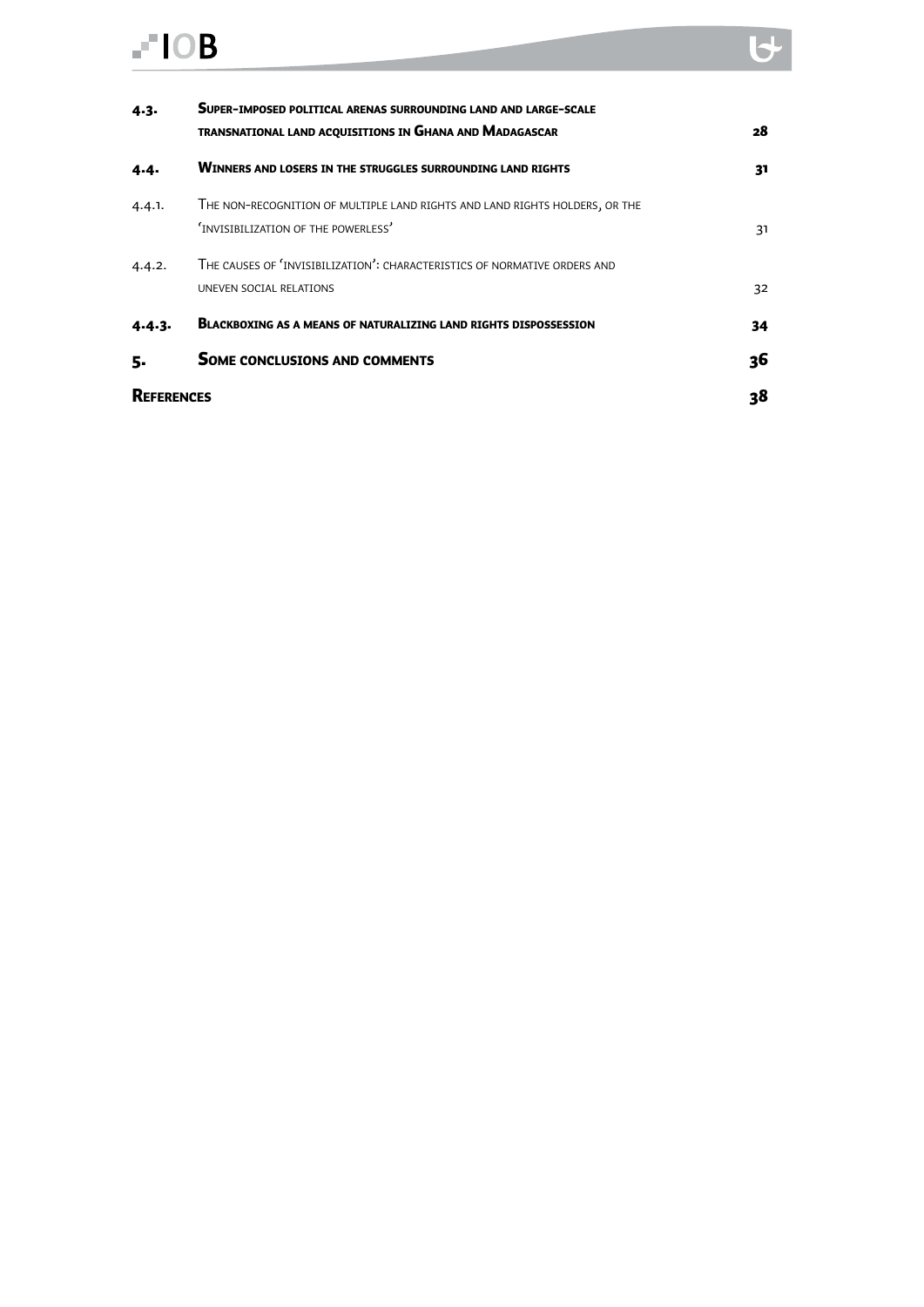# **FIOR**

#### **ABSTRACT**

A key issue in the context of increasing large-scale land acquisitions in developing countries is how poor populations can prevent their land rights being encroached upon by more powerful actors. To date, the majority of policy recommendations have been directed towards the legal recognition and formalization of land rights in order to safeguard local and historical land rights holders, as well as towards the design and implementation of 'voluntary' guidelines or codes of conduct which should regulate large-scale investments in land, in order to contribute to positive development outcomes. We argue, however, that these types of recommendations tend to depoliticize the debate surrounding access to land and natural resources. This paper therefore aims to reintroduce a political dimension into the analysis, by proposing a framework based on the socio-institutional definition of land rights consistent with the legal pluralist approach. It acknowledges a multiplicity of land rights and rights holders, governed by the existence of several superimposed normative orders and social fields. It also implies that state and non-state normative orders interact to determine land management practices and, as a result, also the actual 'rules in use' that are followed and enforced locally.

We demonstrate the analytical potential of this theoretical framework using case studies from Ghana and Madagascar, two countries with different legal traditions and distinct levels of recognition of non-state tenure systems. Our tentative analysis reveals that what is fundamentally at stake are power relations and social struggles between actors in a variety of social fields. The key is therefore to strengthen the bargaining capacity of weaker actors within certain political arenas when it comes to land. Their capacity is not unrelated to the nature of formal national and international legal orders, since these co-shape and affect actors' bargaining position, but we should not expect a one-way relationship between formal rules and the effective enforcement of the rights of the poor. Related issues that will also play a critical role in the analysis are broader discursive struggles regarding the concept of 'idle land'; the role of small-scale family production versus large-scale entrepreneurial production in agricultural development; and the requirements of social and environmental sustainability.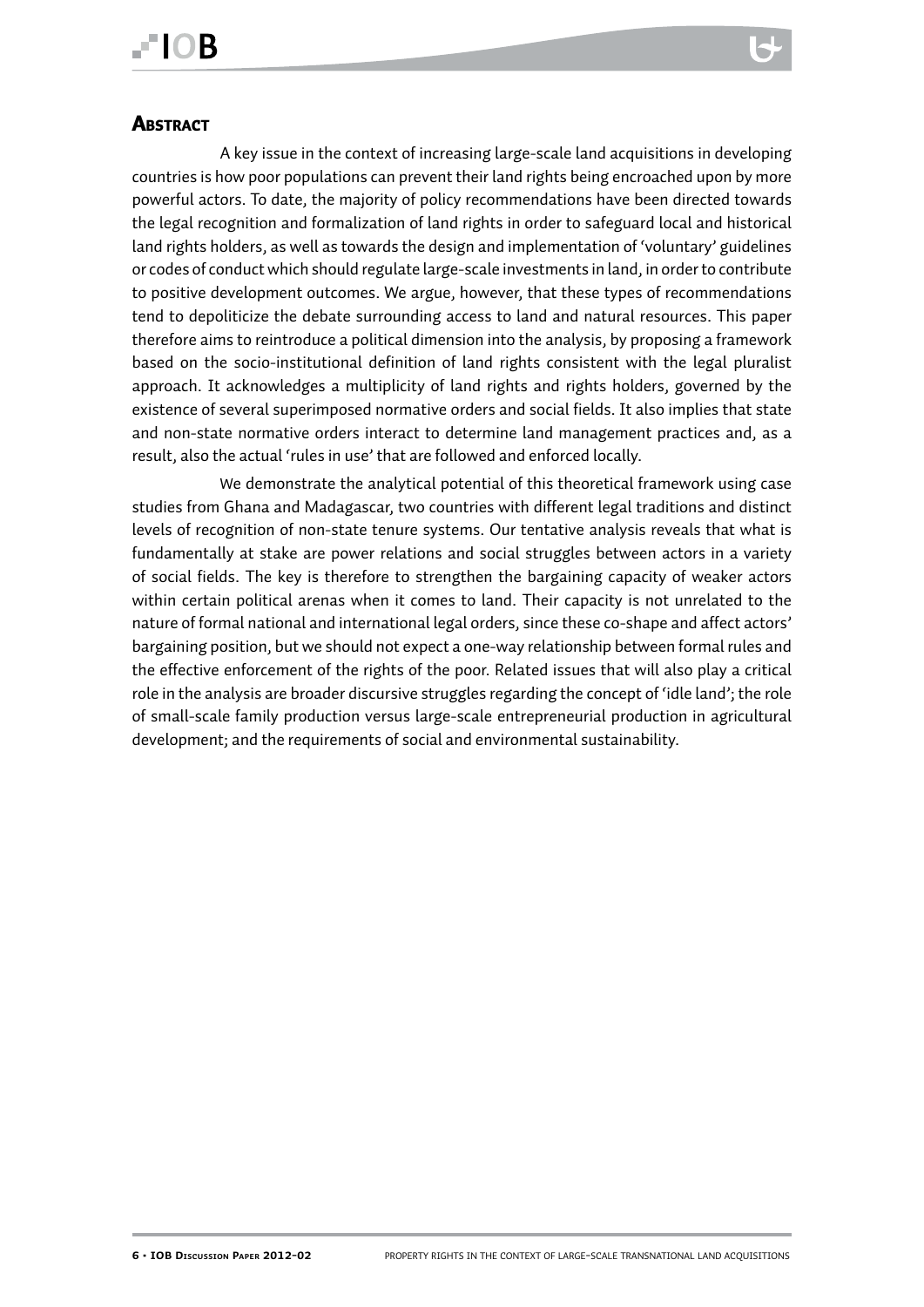# EIOB

#### Résumé

L'une des questions-clés dans le contexte des acquisitions foncières à grande échelle dans les pays en voie de développement est de savoir comment les populations pauvres peuvent défendre leurs droits sur la terre et les ressources naturelles contre des atteintes portées par des acteurs plus puissants qu'elles. Jusqu'à présent, la plupart des recommandations politiques sont axées sur la reconnaissance légale et la formalisation des droits fonciers afin de sécuriser les titulaires locaux et historiques de ces droits, ainsi que sur le développement et l'application de directives ou de codes de conduite 'volontaires' visant à réguler les investissements fonciers à grande échelle afin que ceux-ci contribuent à générer des résultats positifs en matière de développement. Nous avançons que ces types de recommandations tendent à dépolitiser le débat au sujet de l'accès à la terre et aux ressources naturelles. Par conséquent, le présent document vise à réintégrer cette dimension politique à l'analyse, en proposant un cadre basé sur une définition socio-institutionnelle des droits fonciers et une approche de pluralisme juridique. Celle-ci reconnaît l'existence d'une multiplicité de droits fonciers et de titulaires de ces droits, régis par l'existence de plusieurs ordres normatifs et champs sociaux. Elle implique également que les ordres normatifs étatiques et non étatiques interagissent pour déterminer les pratiques de gestion de la terre et des ressources naturelles, et par conséquent les 'règles réellement en vigueur' qui sont suivies et appliquées au niveau local.

Nous illustrons le potentiel analytique de ce cadre théorique dans des études de cas concernant le Ghana et Madagascar, deux pays aux traditions juridiques différentes, et qui connaissent différents niveaux de reconnaissance par l'état des systèmes fonciers non étatiques. Notre ébauche d'analyse révèle que ce qui est fondamentalement en jeu, ce sont les relations de pouvoir et les luttes sociales entre les acteurs, que ce soit au sein d'un même champ social ou entre différents champs sociaux. Il est par conséquent crucial de renforcer la capacité de négociation des acteurs les plus faibles dans les arènes politiques qui traitent des questions foncières. Cette capacité n'est pas sans lien avec la nature des ordres juridiques formels étatiques et internationaux, étant donné que ceux-ci contribuent à déterminer et affectent la position de négociation des acteurs, mais il ne faut pas s'attendre à ce que la relation entre ces droits formels et l'application réelle des droits des pauvres se fasse à sens unique. Des débats animés sur le concept de 'terre disponible', sur le rôle de la production familiale à petite échelle par opposition à la production entrepreuneuriale à grande échelle, ainsi que sur la durabilité environnementale, occupent également une place cruciale en ce qui concerne la capacité des pauvres à défendre leurs droits.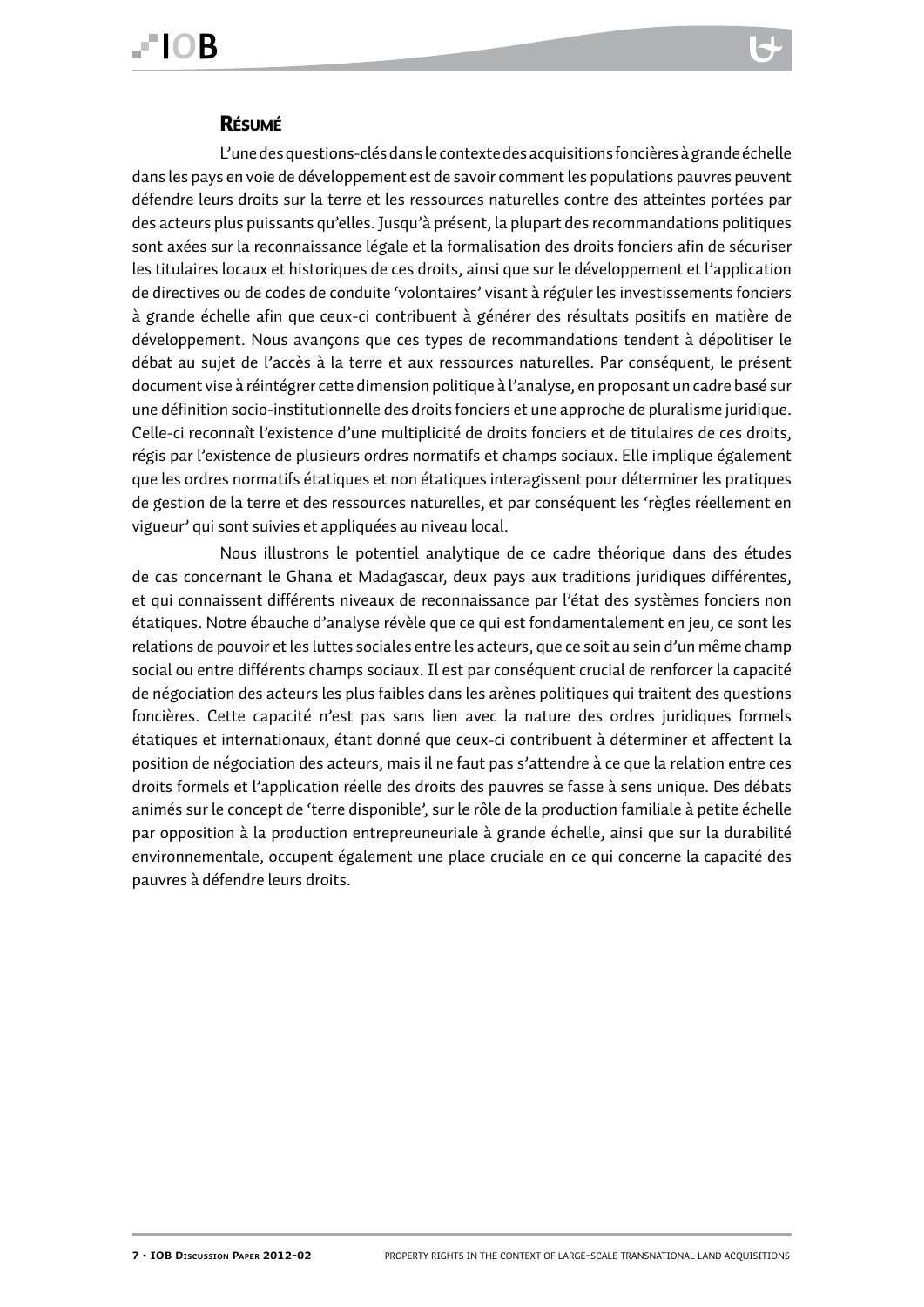The reduction of poverty and of hunger remain two important challenges for humanity. In the context of the current global ecological and food crises, the role of agricultural production in addressing these challenges is becoming increasingly pertinent. Despite our planet's rapid urbanization, poverty and hunger remain essentially rural phenomena, with 70% of the world's poorest populations living in the countryside (IFAD, 2010; Chen and Ravaillon, 2007; Mazoyer, 2001). Moreover, the majority of the rural poor depend on agriculture for their livelihoods (Borras, 2009; IFAD, 2010). Agrarian questions, particularly regarding access to and control of land and natural resources, thus remain key (Deininger, 2003; IFAD, 2008), since any reduction of the poor's historical rights to land would represent a further threat to their already precarious livelihoods. The combined world food, energy and environmental crises, combined with deepening commercial liberalization, will entail increased pressure on land and natural resources, however. These crises will not only redefine the context of agrarian issues, but also add new concerns about ecosystem services and ecological sustainability. At the same time, they will redefine the power relations, social structures and normative orders that govern political arenas surrounding land. One new, potentially threatening, development is what is commonly known as the global land grab, i.e. the recent wave of large-scale transnational land acquisitions (LSTLA) made in developing countries by foreign states and private investors, performed mainly with the intention of producing food or agrofuels for international markets.

This new phenomenon was first brought to international attention by nongovernmental organization (NGO) GRAIN (GRAIN, 2008), and since then a heated and still largely unconclusive debate has ensued. Nevertheless, certain indications of an initial consensus can be identified. First, it has been pointed out that these land rights transfers are not new (Cotula 2011a; Huggins, 2011; Taylor and Bending, 2009; Deininger and Byerlee, 2011). Similar processes occurred during colonization and in relation to foreign-controlled mining. Nevertheless, certain features are specific to the current processes, including the phenomenon's rapid growth since the 2008 food prices peak, the involvement of a larger variety of actors (e.g. other Southern states, sovereign investment funds and international investors) and new types of investment (e.g. those related to agrofuel production or carbon sinks) (Taylor and Bending, 2009; Deininger and Byerlee, 2011). Second, the quantity of land involved seems to be significant, and is mainly located in Sub-Saharan Africa. Two global studies published in 2011 give an indication of the phenomenon's scale. A study by the International Land Coalition (ILC) describes the amount of affected land as 51-63 million ha, mainly in African countries (Cotula, 2011a). Similarly, on the basis of the data gathered by GRAIN, the World Bank (WB) identified 464 projects consisting of a total of 56.6 million ha (Deininger and Byerlee, 2011). Third, LSTLA are strongly affected by a variety of factors that transcend national borders, such as: policy choices that promote the utilization of agrofuels in the European Union and the USA; changing trends in international markets (e.g. increased global food demand, increased food prices, vertical integration in global value chains); international environmental commitments (e.g. carbon markets, payment for environmental services); economic gains; and financial speculation (Zoomers, 2010; CTFD-MAEE, 2010; Merlet and Jamart, 2009; Cotula, 2011a). Fourth, land sale is not necessarily implicated, as rights are often transferred through long-term leases (Merlet and Jamart, 2009; Cotula et al., 2009). Fifth, there is often little transparency in the arrangements signed, which may also explain a relative lack of reliable information on the actors involved as well as on the types and conditions of the investments. Finally, and most importantly in the context of this publication, LSTLA are always accompanied by significant transformations in the management, access and use of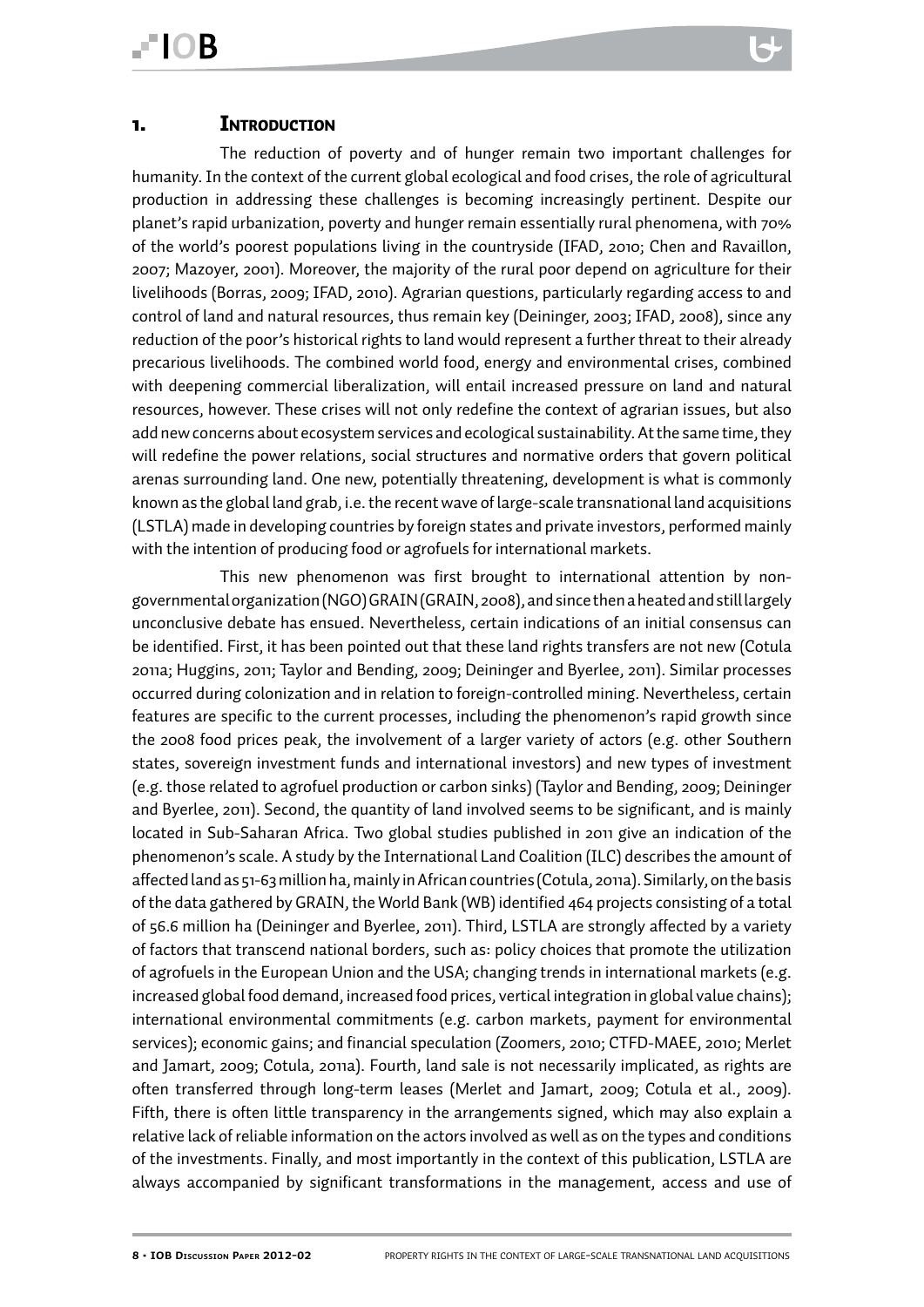land and other natural resources, especially water and forests. Acquisitions can therefore have a significant impact on poverty alleviation and development goals, as highlighted by several NGOs (GRAIN, 2008; Görgen et al., 2009), international organizations and research centers (De Schutter, 2009, 2010 and 2011; Cotula and Vermeulen, 2009).

Unsurprisingly, a variety of different approaches can be identified in relation to this issue. A first approach tends to focus on land tenure security. Cotula (2011a) and Alden Wily (2011) emphasize the diversity of local communities' historically held rights to land and natural resources, and highlight how their levels of security are affected by LSTLA. This approach therefore prioritizes legal issues and other issues of governance that protect or inhibit local populations' land rights at national and international levels, and it argues in particular for legal recognition of customary rights and customary institutions. A second approach also focusses on the rights of local populations, but links the concept of 'rights' to human rights in general rather than to the positive right to land alone. This approach is associated with the work of the UN Special Rapporteur on the Right to Food (De Schutter, 2010). Here, the argument is that LSTLA pose a threat to local populations' fundamental human rights, in particular their right to food, the labour rights of agricultural workers, the right to adequate housing and to water, and the right to self-determination (Huggins, 2011; De Schutter, 2010; Heri, 2011). A third approach, as employed by the WB, takes an economic standpoint, and centers its attention on the mobilization and efficient use of allegedly underexploited land resources (Deininger and Byerlee, 2011).

Policy recommendations made on the basis of these three perspectives tend to converge. Indeed, none of them actually rejects LSTLA, and most seem to imply that better regulation may lead to pro-poor outcomes. At national level, their recommendations propose legal reforms that formally recognize and protect individual and/or collective customary rights, as well as the strengthening and/or modification of institutions that manage land rights (e.g. improvement of local land administration, formal and legal recognition of customary rights and customary institutions) (Alden Wily, 2011; Cotula, 2011a). At international level, they promote the adoption of voluntary codes of conduct designed to protect the rights of local people, although they are not legally binding. De Schutter (2009, 2011) proposes a minimum set of 11 human rights principles that should be applied to LSTLA. The most influential (and controversial) set of principles, however, are the seven Principles for Responsible Agricultural Investment that Respect Rights, Livelihoods and Resources, outlined below, as proposed by the Food and Agriculture Organization (FAO), the IFAD, the United Nations Conference on Trade and Development (UNCTAD) and the WB:

- 1. Existing rights to land and associated natural resources are recognized and respected;
- 2. Investments do not jeopardize food security, but strengthen it;
- 3. Processes for accessing land and other resources, and for making the subsequent associated investments, are transparent, monitored, and ensure the accountability of all stakeholders, within the proper business, legal and regulatory environments;
- 4. All those materially affected are consulted, and agreements resulting from consultations are recorded and enforced;
- 5. Investors ensure that projects respect the rule of law, reflect industry best practice, are economically viable, and result in durable shared value;
- 6. Investments generate desirable social and distributional effects and do not increase vulnerability;
- 7. The environmental impact of a project is quantified, and measures are taken to en-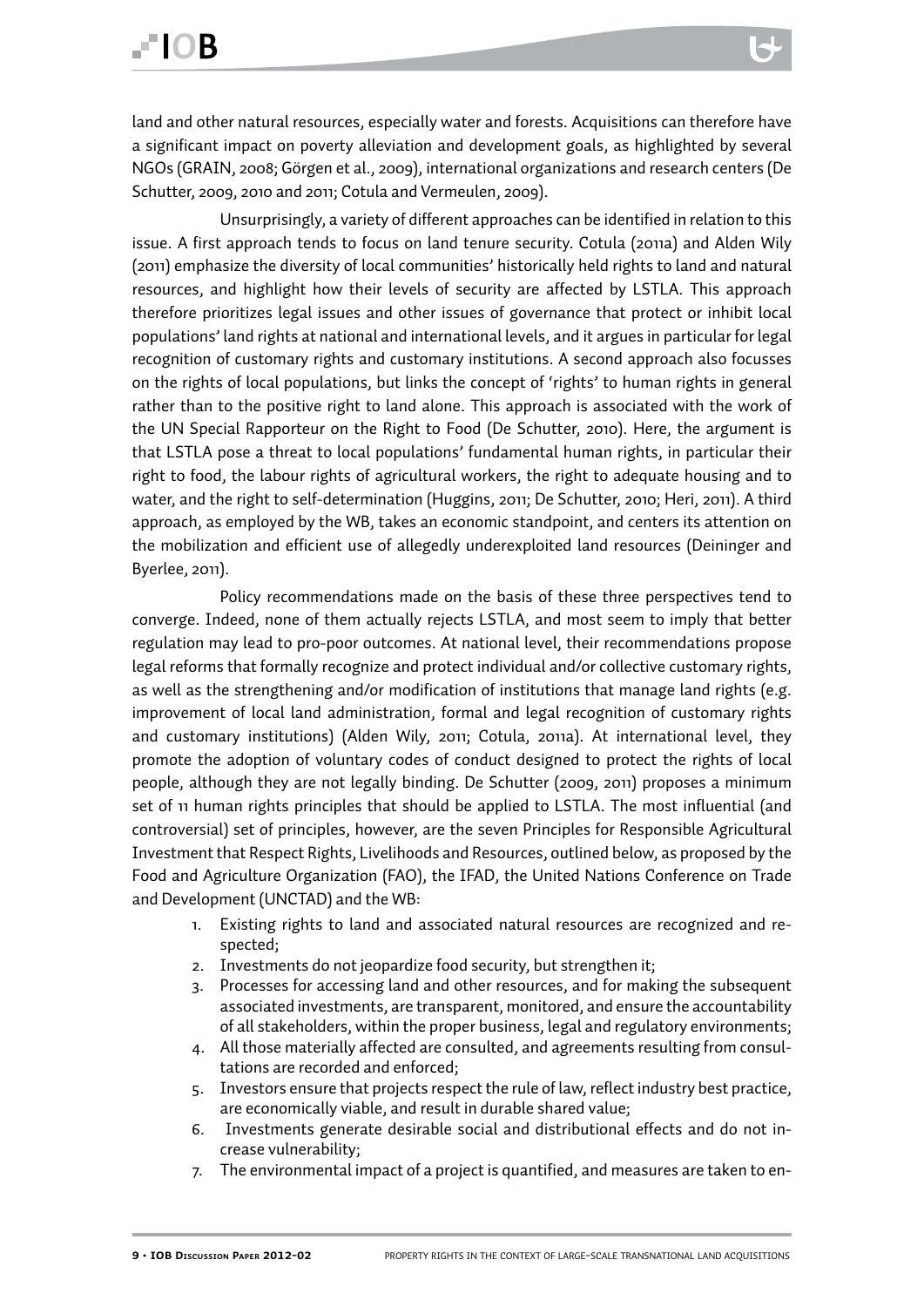courage sustainable resource use while minimizing and mitigating the risk/magnitude of any negative impact (FAO et al., 2010)1.

These kinds of recommendation have been challenged by several parties. Civil society movements reject the suggestion that LSTLA could provide any positive outcomes whatsoever for the poor, and several farmers' organizations, NGOs, religious organizations, unions and other social movements signed the Dakar Appeal Against Land Grabbing during the World Social Forum held in Dakar in 2011 (AGTER, 2011). This stance is also supported by scholars who have adopted a political economy perspective from which to analyze the issue of LSTLA (Borras et al., 2011). Advocates of this approach consider LSTLA only one element of a broader global agricultural and food context, where the evolution of agrarian structures is the result of political processes embedded in power-laden social relations of production and property regimes. They argue that it is important to take into account the dynamics of accumulation as well as the processes of withdrawal and/or escalation of various actors' property rights. These dynamics, they argue, are the result of the changing formal and informal rules of the game, and of power structures in political arenas that are characterized by differing narratives and legitimating principles. They are very sceptical of the possibility of generating pro-poor outcomes from LSTLA, and argue that discussions of voluntary codes of conduct may become new narratives for justifying land deals, since they fail to address the political and social issues that explain and govern the new wave of LSTLA (Borras and Franco, 2011). Logically, they advocate a new focus on these issues, and thus a *re-politicization* of the debate.

This paper builds on the important foundations of the political economy perspective and aims to contribute to a conceptual-theoretical approach and related analytical tools for a re-politicized analysis of LSTLA. The aim of our contribution lies specifically within our attempt to infuse the political economy approach with insights from the legal pluralist perspective. Legal pluralism acknowledges the existence of multiple normative orders that govern land rights simultaneously, and draws attention to the power relations between social actors who will ultimately determine which elements of these orders (and the associated legitimatizing principles) are mobilized and enforced. The legal pluralist perspective avoids adopting too simplistic a 'legal-titling-registry approach', acknowledging the limitations of the state and of formal normative frameworks in regulating land rights practices. It also provides insightful analytical tools for the study of how the political battle around land rights is waged and how the bargaining capacity of the poor can be reinforced as they strive to have their rights recognized and protected.

The remainder of the paper is organized in four sections. In Section 2, we describe the concepts and theories that frame our study. Section 3 presents the implications of the conceptual framework we adopt for the analysis of LSTLA. Next, in Section 4, we demonstrate the potential of our framework using an analysis of LSTLA in Madagascar and Ghana. Finally, Section 5 presents our main conclusions along with some comments.

[1] A variation of these principles is promoted by the WB (Deininger and Byerlee, 2011).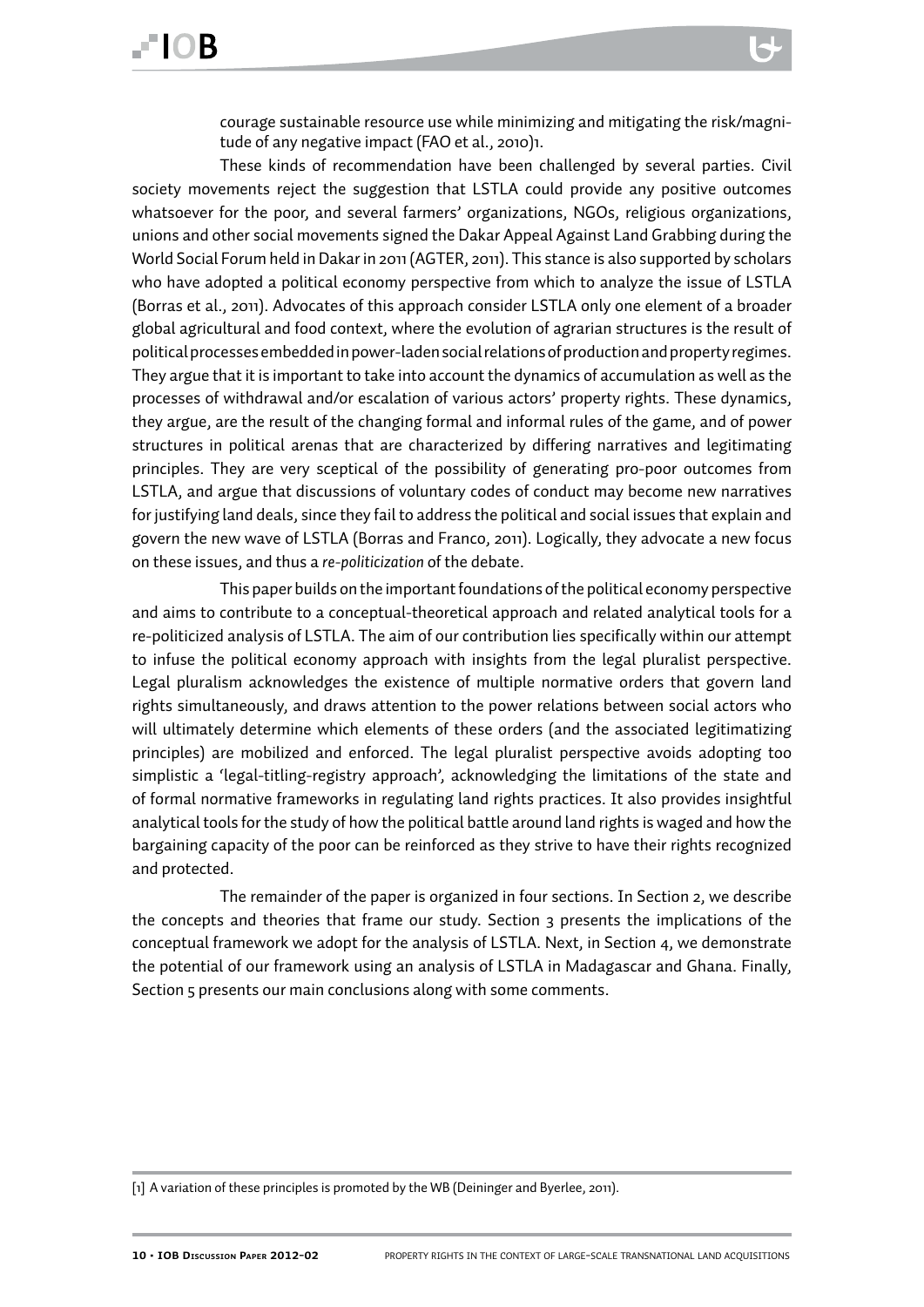#### 2. legal pluralism and political arenas surrounding land and natural resources

#### 2.1. Land rights as a bundle of rights

Evidently, land rights are a crucial aspect of LSTLA. There is no consensus, however, about how the emergence, securization and role of these rights should be understood. Two main approaches can be identified in the literature.

The first is inspired by mainstream economic theories, and emphasizes the need for clearly specified and - preferably - legally recognized rights, defined and enforced by a state that is assumed to be neutral and capable. The (ultimate) superiority of private individual ownership is usually recognized and the focus is on the land as a factor of production. This concept is related to modernization theories and what Platteau (2002) calls the Evolutionary Theory of Land Rights. According to this theory, land management systems follow a more or less universal transformation from open access or collective land rights to individually formalized rights, a transformation which accompanies the gradual growth of intensive market-based agricultural production. Given its popularity in mainstream policy circles, it has legitimated numerous interventions that aim at clarifying land rights through formal titling and registration initiatives (De Janvry et al., 2001; Platteau, 2002; Benjaminsen et al., 2008; Sjastaad and Cousins, 2008).

The second perspective is informed by socio-institutional approaches. Here, land is not treated solely as a factor of production; its social, cultural and environmental functions are acknowlegded and incorporated in the analysis. Neither are land rights defined and guaranteed exclusively by state. Instead, they are viewed as the result of dynamic and complex social processes taking place within state and non-state political arenas, where it is determined which rights will ultimately take precedence and be enforced. According to this perspective, land rights are not fixed legal entities, but flexible social constructions, specific to particular territorial contexts. They change and adapt according to the continuously evolving claims and struggles between social actors (Merlet, 2007; Lavigne-Delville and Chauveau, 1998; Le Roy, 1996b). Furthermore, 'land' itself is conceived as a socially structured space-time continuum, which contains multiple natural resources used at given moments by the interacting human beings as part of their interrelated livelihoods (Le Roy, 1996b). Several social actors - individuals or groups - can have rights over the same piece of land and its resources, and it is therefore useful to refer to 'bundles of rights' (Schlager and Ostrom, 1992; Le Roy, 1996b). These flexible and complex bundles of rights are often tied to particular ways of life, and also, therefore, to discursive and practical struggles and negotiations between conflicting worldviews and livelihood pathways.

The second perspective discussed above implies that land is characterized by a variety of superimposed, overlapping rights and rights holders. Several attempts have been made to model this complex reality (Schlager and Ostrom, 1992, Le Roy, 1996b, Barry and Meinzen-Dick, 2008). In this paper, we adopt the approach demonstrated by Le Roy (Le Roy, 1996a, 1996b) who advocates the dropping of the concept of 'propriété' in favour of the concept of 'patrimoine' (translated as 'common heritage' by Lavigne Delville (2000)). Le Roy argues that a territory encompasses a variety of resources which are the patrimony of a society as a whole, and which are the products of the past as well as a bequest to future generations (Barrière, 2006; Lavigne Delville, 2000; Plançon, 2009). The recognition of this collective dimension and the introduction of intergenerational responsibilities compels us to consider land management from a collective point of view. It challenges the idea that exclusive and freely alienable private rights can ever be held over land. Second, Le Roy's approach refers not only to the land itself,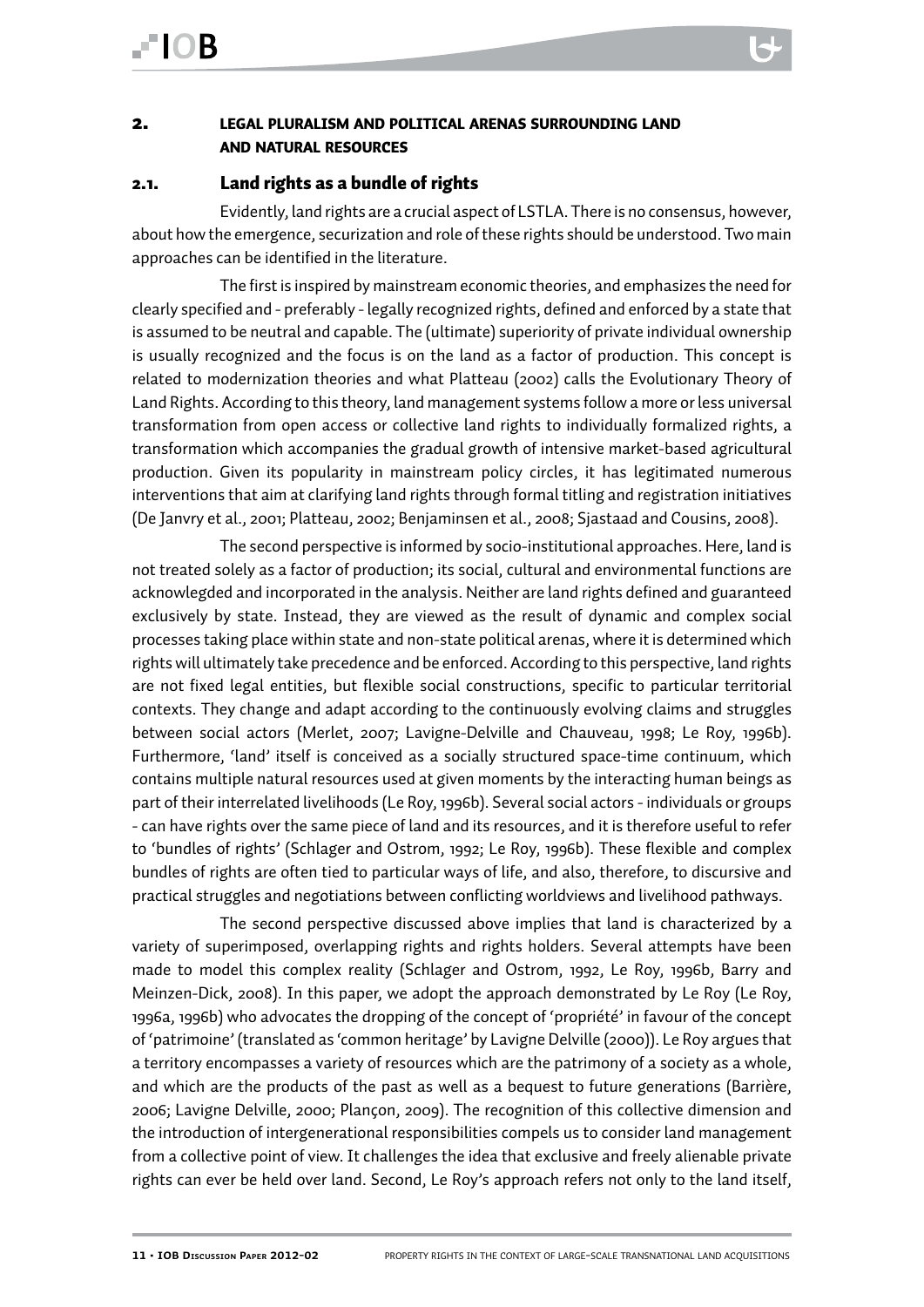but also to the diversity of ways in which the resources attached to a piece of land can be put to use. It therefore emphasizes the interaction between local actors and the multiple resources available in one territory, as well as the social interaction between the actors themselves in relation to their use of those resources.

#### 2.2. From 'bundle of rights' to legal pluralism

#### 2.2.1. The pillars of legal pluralism

Both formal and informal institutions play a role in the social construction and enforcement of land rights (Meinzen-Dick and Pradhan, 2002). The World Resources Institute (WRI) states that property rights define what rights holders can do with resources and that "in practice, property rights in many developing countries reflect a diversity of tenure regimes" (WRI, 2005:60). We argue that legal pluralism is an appropriate approach to tackling this diversity of tenure regimes and the diversity of normative orders that govern land rights. This approach has been explicitly adopted by several authors, mainly in the African context (e.g. Meinzen-Dick and Pradhan, 2002; Lavigne Delville, 2000; Muttenzer, 2010; Le Roy, 1996b). However, a closer reading of these studies also reveals discrepancies in the various understandings and applications of legal pluralism.

Generally, legal pluralism is defined as the presence of several legal orders in one social space (Griffiths, 1986). According to F. and K. von Benda-Beckmann (2006), the concept was first introduced by legal anthropologists studying legal systems in contexts of decolonization, in order to deal with the mutual existence of several legal systems (former colonial law, customary law, etc.).These initial studies generated new debate on "whether the term 'law' should by definition be tied to the state, or whether it would also include normative structures of other political or social units" (ibid, 2006:11). They also led to several versions of legal pluralism, which could be distinguished from one another according to their diverging definitions of law (compare e.g. Tamanaha (2000), Barrière (2006) and F. and K. von Benda-Beckmann (2006)). This fine-tuned debate, however, is of minor importance for our purposes here, since we adopt legal pluralism as an analytical approach to studying situations where several normative orders co-exist (F. and K von Benda-Beckmann, 2006), and are less interested in the theory of legal or normative orders. The following features are key to this analytical approach.

One central point is the rejection of legal centralism, which affirms that "law is and should be the law of the state, uniform for all persons, exclusive of all other law, and administered by a single set of state institutions" (Griffiths, 1986:3). This means that, within a legal pluralist framework, law is not based on the sovereign power of the nation states alone. There are also other ways in which to create and impose norms than via state coercive force or formal legal practices (Berman, 2007). This implies that the state's normative order is not exclusive in the management of land rights, but that "[c]ustomary regimes based on local traditions, institutions, and power structures such as chiefdoms and family lineages may exist alongside the formal legal tenure system sanctioned by the state" (WRI, 2005:60). Several systems therefore operate simultaneously in the same space-time continuum and interact with each other in complex ways in the definition and enforcement of land rights (Meinzen-Dick and Pradhan, 2002; Bastiaensen et al, 2006). It does not imply, however, that this diversity of systems represents fully specified and coherent systems of rules. After all, not even state-sanctioned legal systems do. Instead, they function as a repertoire of discursive principles and rules that are mobilized by actors attempting to promote their interests in specific circumstances, i.e. to legitimate and socially enforce their claims to property.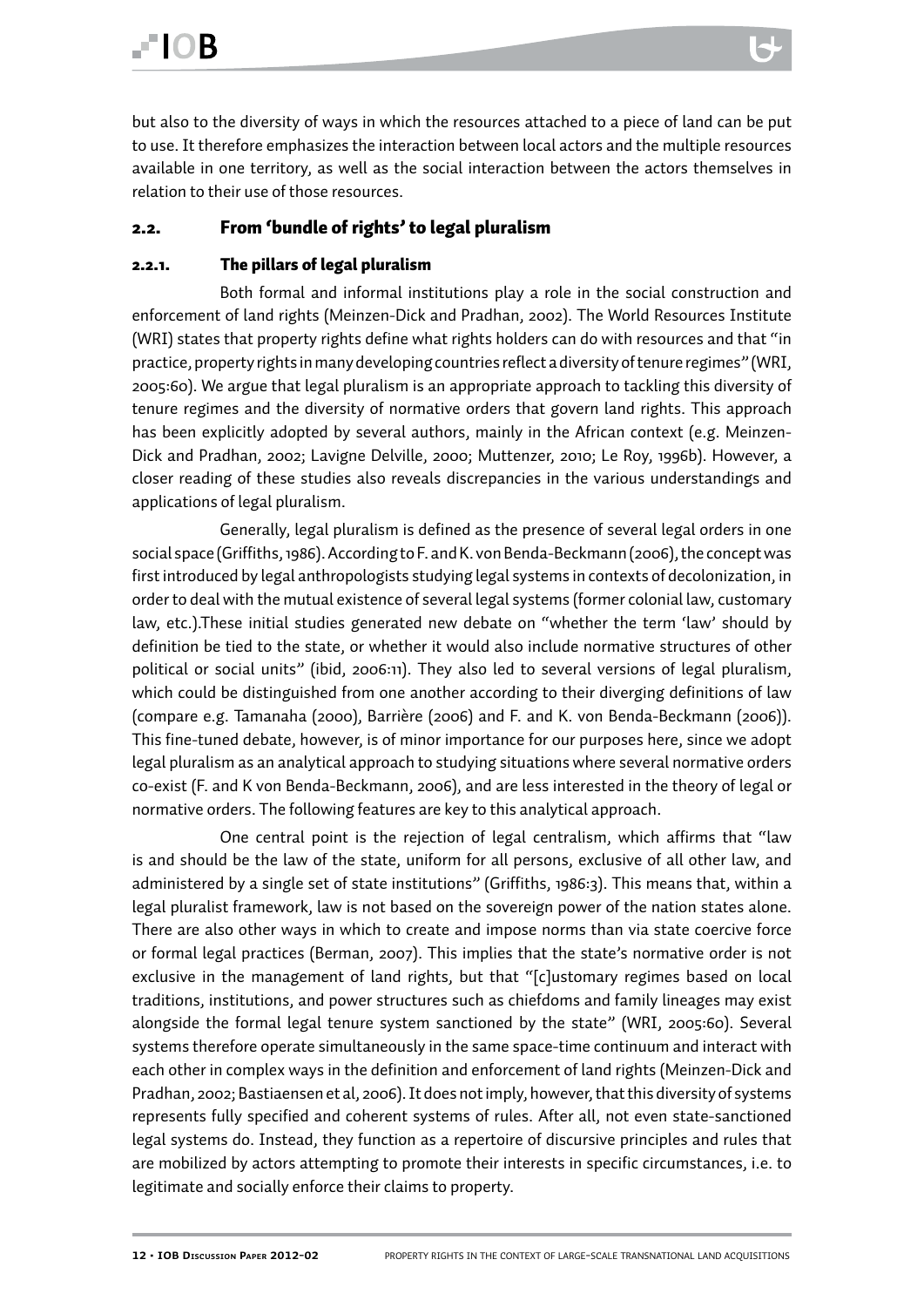We also support the idea that behind the existence of a diversity of normative orders lies a diversity of social spaces (Moore, 1978). Each of these social spaces2 has the potential to produce and enforce norms. They overlap, influence each other and are in turn influenced by the broader social context in which they are embedded. This process is best described by Moore, when she writes that they are "simultaneously set in a larger social matrix which can, and does, affect and invade [them]" (1978:55-56). What is more, no pre-established hierarchy orders these social spaces. In particular, there is no state superiority. Most importantly, there are continuous discursive and practical struggles among the social actors belonging to these social spaces, both within and between these spaces, including the state. These struggles play a key role in determining which rules will take precedence (Merry, 1988; Anders, 2003; Berman, 2007), including within the realm of the state. Thus, the key insight of legal pluralism can be summarized as the "recognition that multiple normative orders exist [and the need for] a focus on the dialectical interaction between and among these normative orders" (Berman, 2007:1171). It is also important to underline that this multiplicity of normative orders and social spaces often relate to a variety of overlapping social groups (Le Roy, 1993 and 2003; Younes, 2003; Eberhard, 2003). As indicated by Le Roy (2003), overlapping social spaces usually occur because of the fact that individuals often have multiple identities: they belong to several social groups at the same time, and refer to the different normative orders of these groups.

#### 2.2.2. The relevance of legal pluralism in international arenas

LSTLA almost inevitably have a supra-national dimension, which raises the question of how relevant a legal pluralist approach is in international arenas. Many scholars maintain that it certainly is relevant, either explicitly (Berman, 2007; Anders, 2003; Snyder, 2006; Wanitzek and Woodman, 2004) or implicitly (Plançon, 2009; Szablowski, 2007; Barrière, 2006).

The adoption of a legal pluralist approach, which emphasizes individuals' multiple identities, is clearly valid when dealing with issues that cross national borders. Indeed, people's belonging to different social groups has take on an increasingly transnational dimension, due to migration, worldwide communication capacities and global economic interaction (Berman, 2007; Long, 2001b). Besides increasingly international identities, it is also clear that the international normative orders of certain social spaces have an influence on the national orders of other social groups (and vice versa)3. This is illustrated by Barrière's analysis (2006) of an African environmental law. He distinguishes two types of normative order: the first are internal to local social groups (he refers here to local norms and rules that govern natural resource management); the second are external to them (he refers here to all national norms and rules, as well as international commitments that play a role in natural resource management). Barrière's argument is interesting in its relation to the link between social spaces and individuals' multiple identities. For instance, we cannot say that a poor farmer from Madagascar belongs to the same social group as private international investors. However, their social spaces do actually overlap when the international investment in question directly or indirectly affects this farmer (and vice versa). The concept of a connection between global and local levels is defended by several authors. For instance, in their study on the importance of patron-client relationships in developing countries, Leonard et al. (2010) claim that patronage is also a current international phenomenon. More precisely, they state that patron-client relations characterize the relationships between the governments of poor and rich countries. Similarly, international

<sup>[2]</sup> These social spaces are called 'semi-autonomous social fields' by Moore (1978), 'societies' by Vanderlinden (2003) or 'normative communities' by Berman (2007)

<sup>[3]</sup> For a discussion of social fields and geographical levels, see Anders (2003)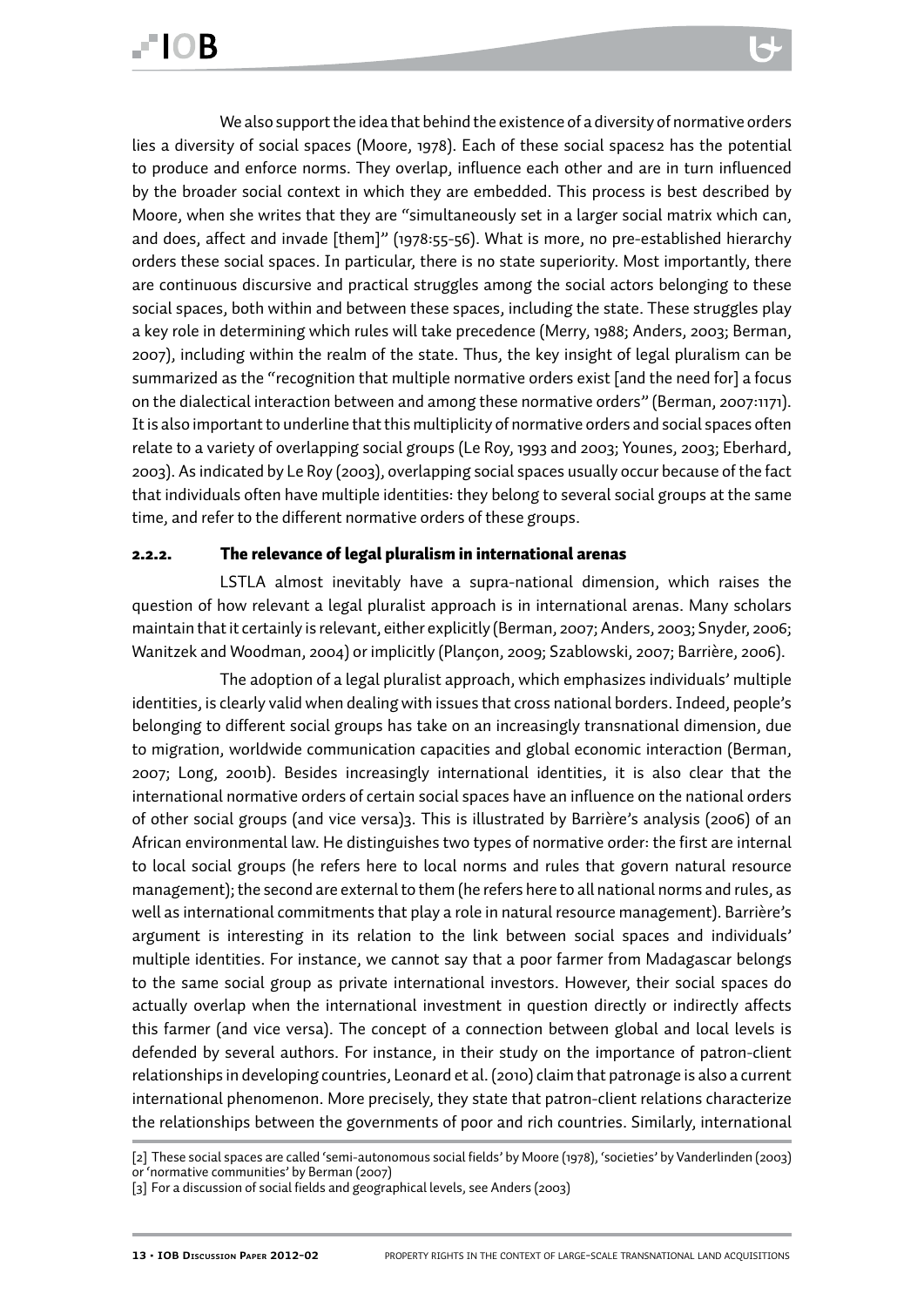NGOs also tend to act locally as the new patrons for local populations. More generally, Long (2001b) argues that a two-way relationship exists between the global and the local, where global structural changes influence and are influenced by local changes. Long takes this rationale even further when he terms this process 'relocalization', which means "the 'reinvention' or creation of new local social forms that emerge as an integral part of the process of globalization" (ibid, 2001b:223).

As far as issues related to access to land and natural resources are concerned, the concept discussed above implies that land rights are no longer defined only at local level or even at national level. Instead, depending on the multiple identities of rights holders and claimants, social spaces from several geographical levels can participate in the definition and enforcement of land rights, in a process where the global becomes part of the local, and vice versa.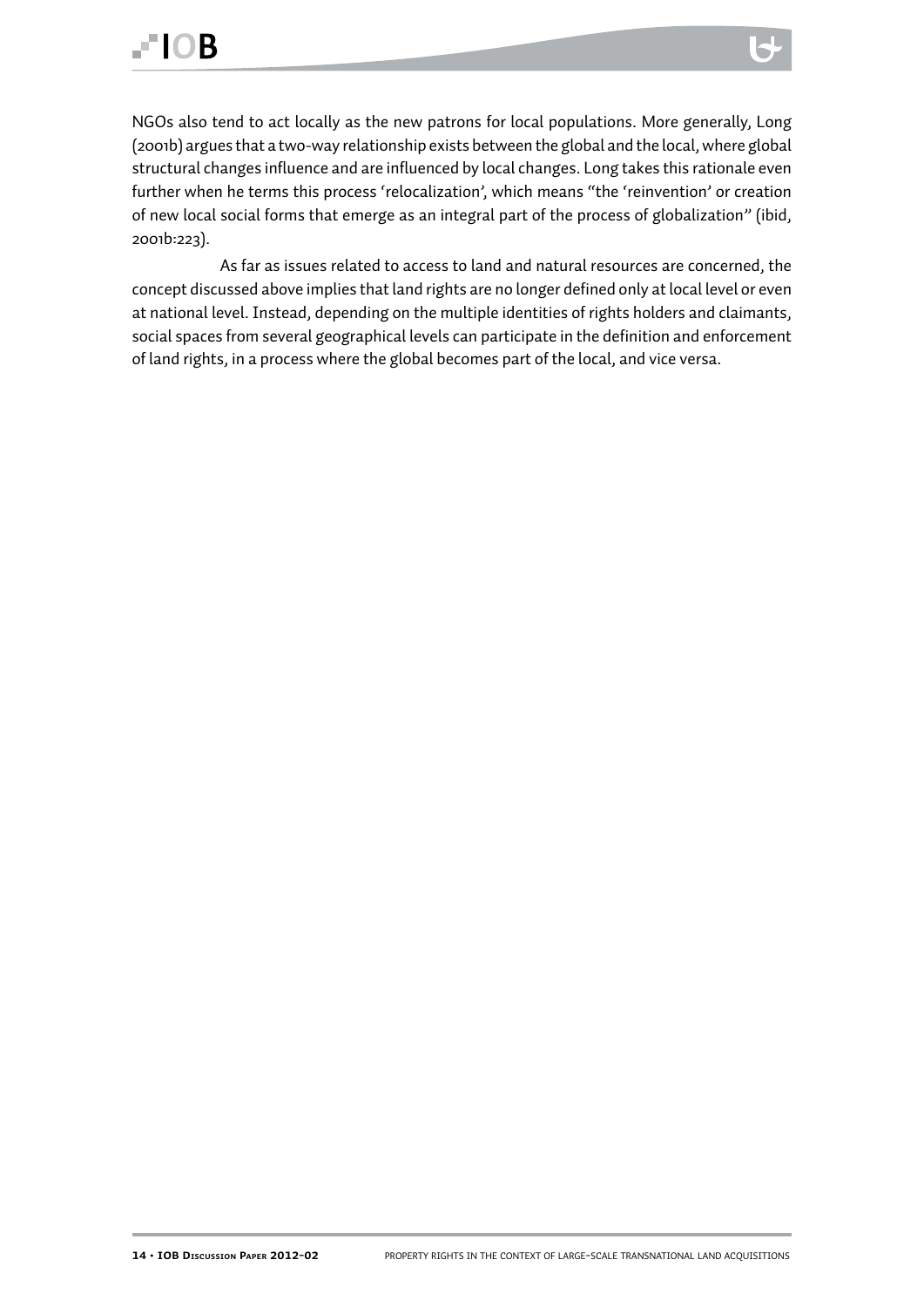## **FIOR**

#### 3. The implications of adopting legal pluralism for the analysis of LSTLA

#### 3.1. Challenging the concept of geographical spaces and adopting the concept of cross-geographical social spaces

Initially, an automatic relation appears to exist between land rights management and geographical scale. Indeed, a piece of land is a physical place where several resources can be found. Thus, rights to certain resources can be considered specific to the geographical space to which they belong. Additionally, each geographical space can be considered part of another, larger geographical space (e.g. the community is part of the municipality, which is part of the country, which is part of the planet). Such a representation easily leads to the idea that there is a direct connection between geographical spaces and levels of governance. In line with Ostrom's design principles (Ostrom, 1990) for natural resource management, this suggests that in order to achieve adequate resource management, there is a need to combine a degree of local autonomy with the adequate design of supralocal norm definition and enforcement between various nested, hierarchical scales. In the context of African land right management, Lavigne Delville and Chauveau (1998) argue for the need to acknowledge multi-level arbitration institutions, to clarify their respective mandates and to establish clear appeal procedures between scales of land management.

We do not deny the importance of geographical scales or the relevance of a discussion of levels of governance. However, we believe that ascribing too much importance to geographical scales may confine discussion to too rigid a hierarchical vision, in which the superposition of geographical spaces corresponds to a superposition of hierarchical normative orders and governance institutions. In this vision, the normative orders of the lower levels must be encompassed within the normative orders of the higher levels, and the governance institutions of the lower levels must respond to the governance institutions of the higher levels. This can be directly associated with the legal centralist approach to law, where no normative orders can be superior to the law of the state and where local customary rights should be recognised and validated by the state legal system in compliance with international law.

Adopting legal pluralism entails a departure from this geographic approach towards a more social approach (e.g. an approach based on the existence of several social and non-hierarchical spaces, operating and interacting on different geographical scales, and their interactive attempts to mainten and promote their normative orders). A legal pluralist approach proposes a polycentric perspective of (often cross-cutting translocal) social spaces and not simple, superimposed geographical spaces for the study of the norms related to natural resources and the struggles between social actors as they design and enforce these norms4. This does not imply that geographical levels are to be excluded from the scope of analysis. Indeed, geographical levels have to be taken into consideration, not as hierarchical levels for regulation generation and enforcement, but as spaces in which social relations define which rules are considered legitimate and/or legal (Plançon, 2009; Szablowski, 2007; Barrière, 2006). Therefore, the selection of the rules that will be respected or enforced does not depend on a supposed hierarchical ranking of normative orders but on power relations and social struggles taking place at all levels, ranging from the local to the international. Here, the legal pluralist approach can be related to Hart's 'critical ethnography' approach (2006). Hart argues for the adoption of

<sup>[4]</sup> Recently, Ostrom has also argued that there is a need for more complex, polycentric governance systems, instead of the simple hierarchies of nested institutions which have come to be associated with her design principles (Ostrom & Cox, 2011).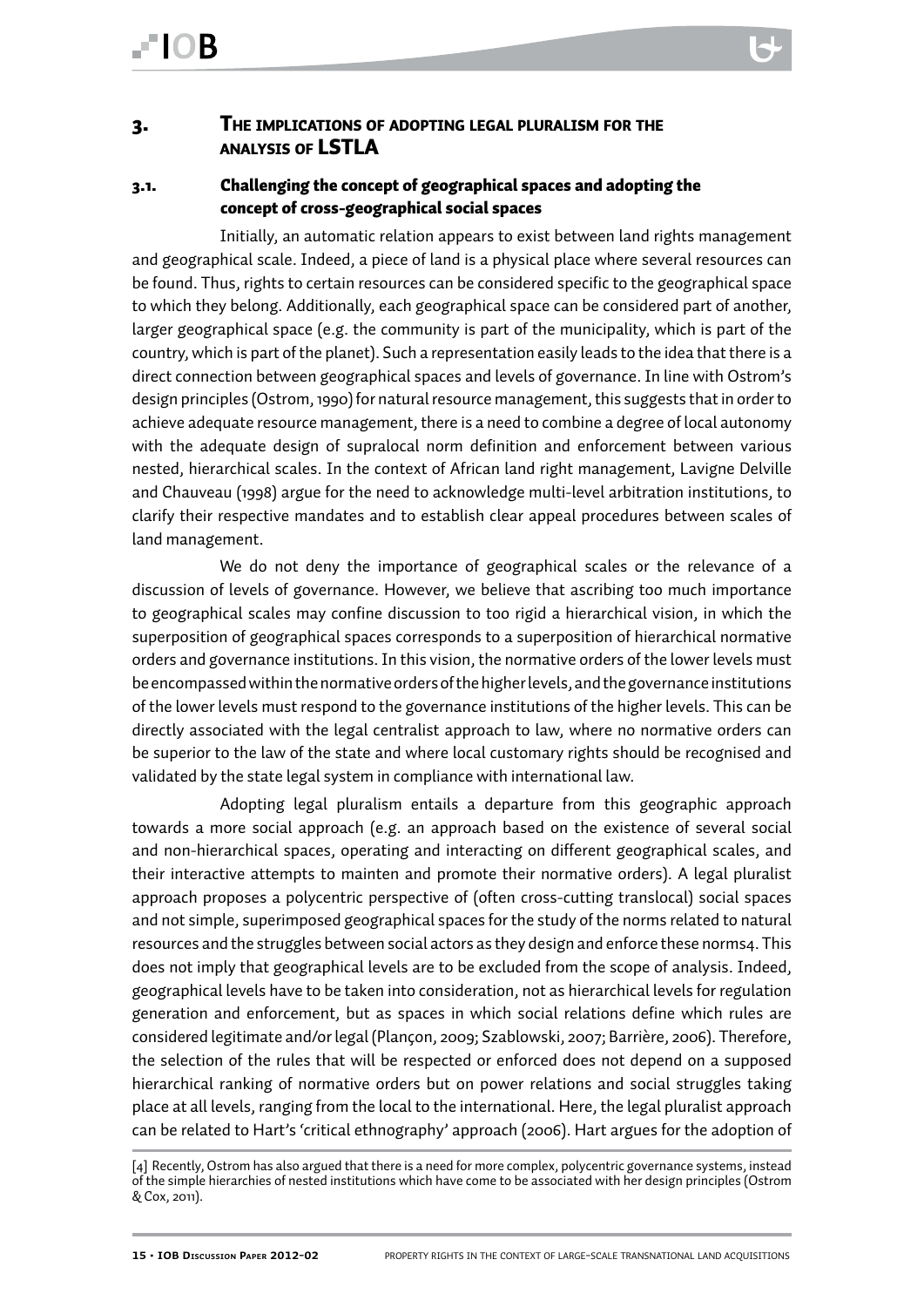"critical conceptions of spatiality" (ibid, 2006:996) where boundaries between spaces of study are not physical but socially constructed, and where the "focus is on how [objects, events, places or identities] are constituted in relation to one another through power-laden practices in the multiple interconnected arenas of everyday life" (ibid, 2006:996).

#### 3.2. Reconceptualizing the role of the state

#### 3.2.1. What is the state's role in a legal pluralist framework?

Legal pluralist scholars never consider the state a meaningless actor. On the contrary - they are usually one of the principal subjects of study in research related to the legal pluralist approach (e.g. Berman, 2007; Bastiaensen et al., 2006). However, adopting legal pluralism entails an acknowledgement that the state is only one of the many forms of order that exist in society, and that the alleged superiority of the state as a social actor (as well as the superiority of state law in relation to other normative orders) is to be contested. For instance, Merry (1988) and Younes (2003) argue that what matters when examining states in legal pluralist frameworks is a sufficient analysis of the way in which the state's normative order actually relates to other normative orders.

These perspectives can be related to Migdal's discussion of the 'state in society'. Migdal (2001) argues that "[s]tates are no different from any other formal organization or informal social grouping" (ibid., 2001:12). He also describes them as "field[s] of power marked by the use and threat of violence and shaped by (1) the image of a coherent, controlling organization in a territory, which is a representation of the people bounded by that territory, and (2) the actual practices of its multiple parts" (ibid., 2001:15-16). This would imply that states are not homogeneous or coherent entities. Instead, they are composed of a multiplicity of actors, and are characterized by internal social struggles between these actors, which also affect the way in which state law is actually interpreted and enforced by given state actors. Neither are states independent from other forms of organization or from social actors outside of the state. Migdal argues that the power of the state (and of certain actors inside the state, in particular) compared with other organizational forms will depend on both the 'image' that the national state presents and the practices of the state actors. These 'images' and practices may overlap or be contradictory, depending on: the state's social relations and existing power structures; relations and power structures between the state and other social actors; and especially the interests of the state's most powerful actors.

#### 3.2.2. The importance of the state's recognition of non-state normative orders

The acknowledgement that a multiplicity of (sometimes contradictory) norms and rules exist concerning land rights, due to the existence of a multiplicity of social spaces, necessitates that an important issue of the theoretical debate be the extent and modalities of state recognition of non-state normative orders. This has long been the subject of study, particularly in an African context, where some authors argue for the decentralization of land management and the recognition of locally defined rights and management entities as the best option for securing land rights (Le Roy et al., 1996; Lavigne Delville, 1998). Several African countries have also attempted to adopt this decentralization perspective in their policies and legal frameworks (Lavigne Delville, 2000; Alden Wily, 2003).

It is important not only to understand the extent to which the state recognizes other normative orders governing land rights management, but also to understand how this (non-)recognition affects the ability of local populations to defend their rights in conflict with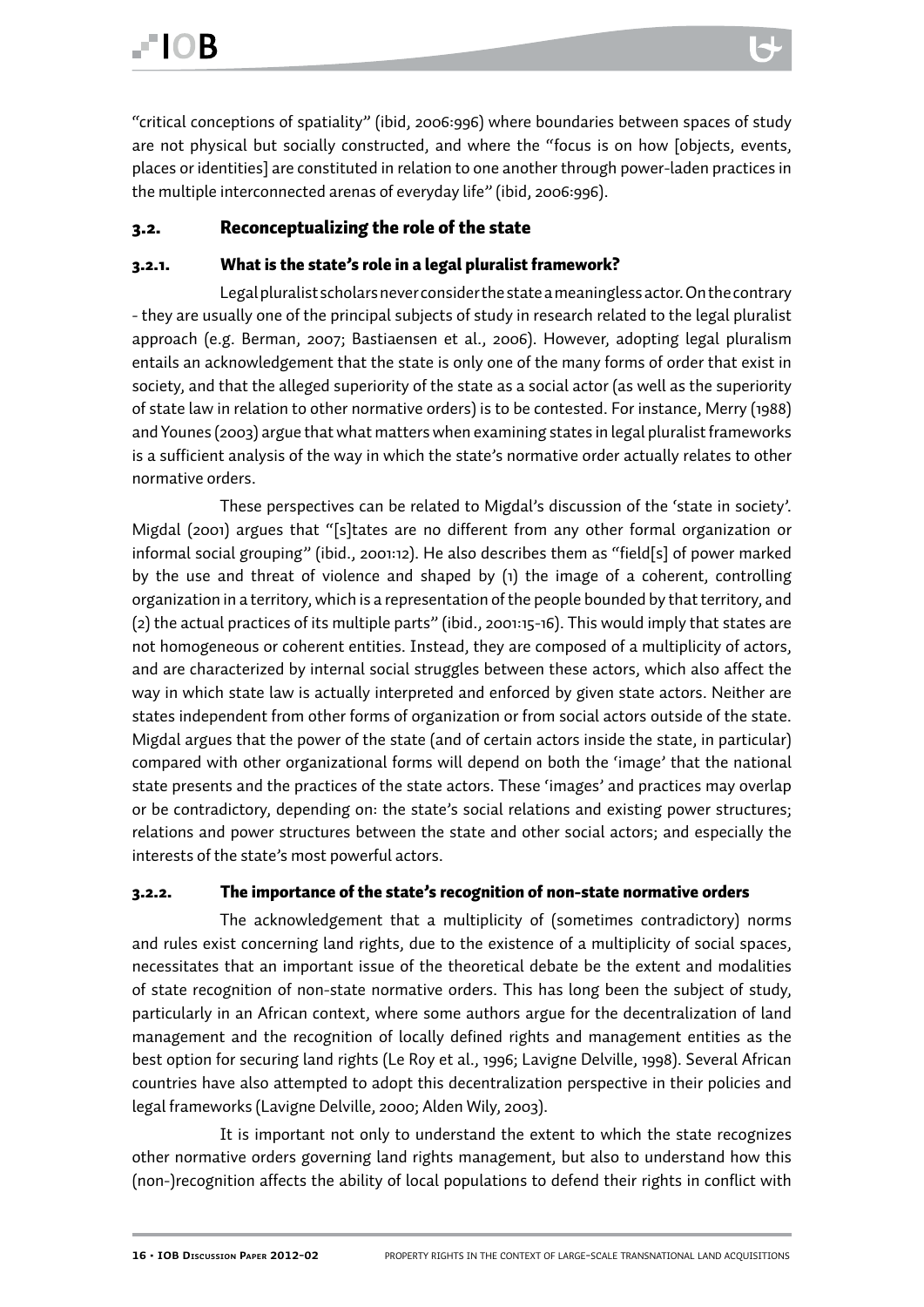For many scholars, one important legacy of colonization is that it created a dualistic tenure system where statutory and customary regimes coexisted, the former being a result of the imposition of a colonial state and the latter relating to evolving pre-colonial tenure regimes (Lavigne Delville, 2000; Alden Wily, 2003; Cousins, 2002; Knight (2010)). In line with our theoretical approach, we challenge this argument. As demonstrated above, considering land rights a bundle of rights implies recognizing the existence of a multiplicity of tenure regimes. Thus, the pluralistic nature of tenure regimes can be said to be a reality in any context worldwide.

Nevertheless, it is clear that colonial policies have played a key role in the evolution of pre-colonial authorities' position and power in managing land rights. Here, a difference can be discerned between the French rationale of assimilation and the English principle of indirect rule. Cousins (2002) explains that in Anglophone African territories, the colonial state's policy was to preserve traditional chiefs' authority, particularly in relation to land rights management. French colonial policies, on the other hand, aimed at imposing a central, hierarchical authority based on state institutions, which required the undermining of traditional authorities. Obviously, this does not mean that the English colonial process caused no changes in the way that traditional authorities exercised their power, nor that the French colonial process led to the disappearance of traditional authorities (Cousins, ibid.). Nevertheless, these differences had important implications for the ability of traditional chiefs to maintain control over natural resources. They also go some way to explaining traditional authorities' current power roles in relation to other actors, especially state institutions and individuals. In the context of LSTLA, these differences will have consequences in terms of which local actors (state institutions, traditional chiefs recognized by the statutory tenure system or rights holders recognized by the customary system) are considered legitimate in the transferral of land rights to international investors.

Legal traditions also determine the state's approach to land rights and the concept of 'property'. In this respect, there is a crucial difference between the English legal tradition (i.e. common law and equity systems) and the Roman-Germanic tradition (i.e. civil law systems)5. This paper will not enter into the details of these differences, but we consider it relevant to briefly outline those aspects that may influence LSTLA. To begin with, it is important to note that the existence of private, exclusive and freely alienable rights over one piece of land is recognized in both the French and British systems (Galey, 2004). However, this apparent similarity conceals very different conceptual approaches. It also leads to misunderstandings when talking about 'property rights' in English or 'propriété'6 in French (Galey, 2004; David and Jauffret-Spinosi, 1988; Plançon, 2009).

These differences are discussed eloquently by Galey (2004, 2007), who explains that, in the French system, the notion of 'propriété' refers to a direct link between human beings and one specific good (in this case, a piece of land). More precisely, 'propriété' is a right held over a good and free of any obligations. It is linked to the capacity to freely use ('usus'), enjoy the benefits of ('fructus') and dispose of ('abusus') the good. According to this approach, all of the 'propriétaires' hold an exclusive right to a piece of land and have equivalent status. This right

<sup>[5]</sup> We acknowledge the existence and importance of other legal traditions (e.g Islamic, Indian, Chinese law). However, an analysis of all of these systems is unfortunately beyond the scope of this paper.

<sup>[6]</sup> The French word is used to emphasize the difficulty of finding an adequate translation in other languages; every possible translation (ownership, freehold, property rights) seems inadequate because of its historical and conceptual baggage.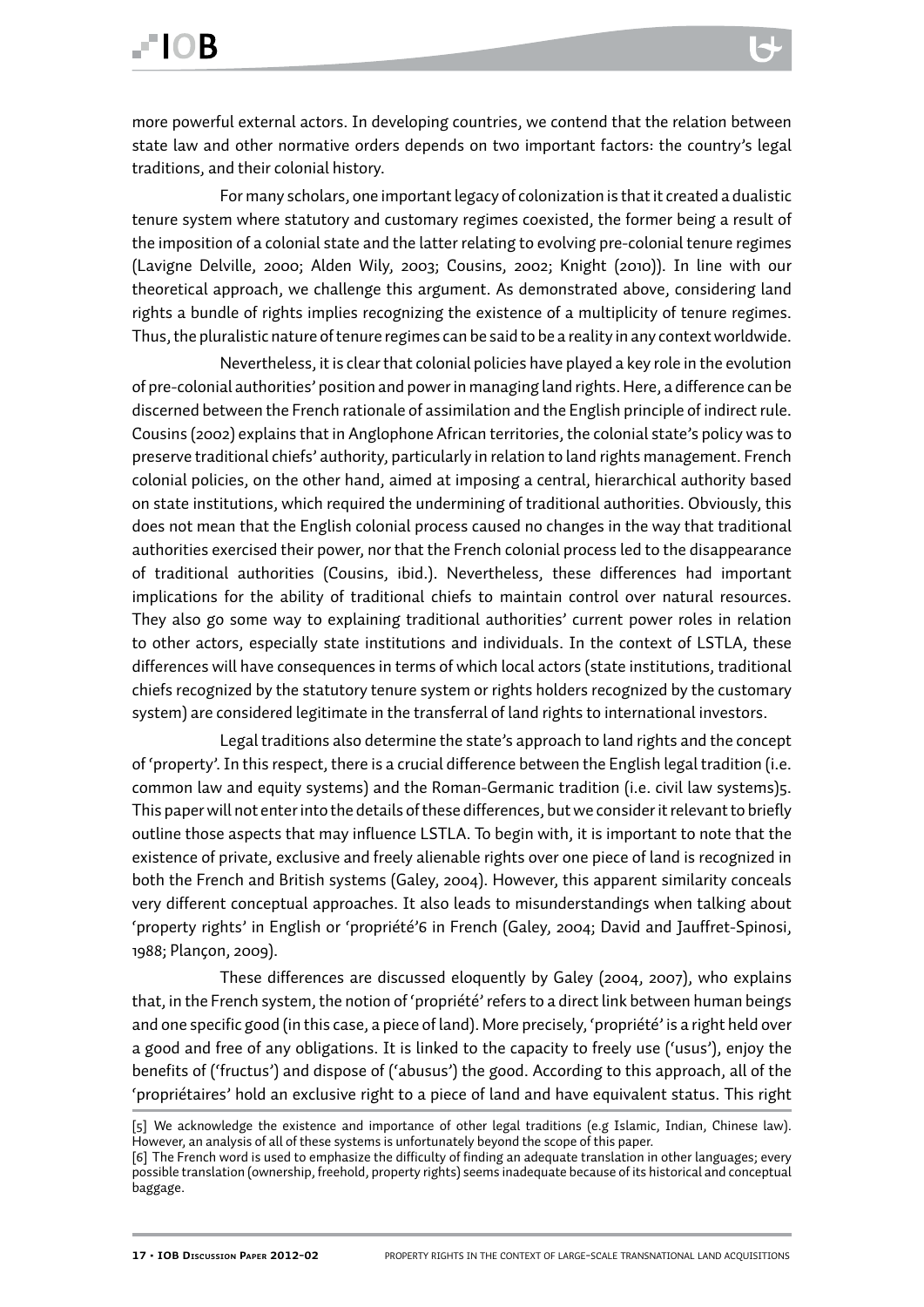can be divided (e.g. the rights to use the property can be transferred to another person), which allows for the recognition of other rights holders but only within the limits of the law (David and Jauffret-Spinosi, 1988). Here, holding exclusive and freely alienable rights is defined as 'absolute ownership', and this is considered an ideal7.

The approach of the English system is not based on the links between human beings and one good, but on the social relations between human beings. In this case, 'property rights' do not correspond to rights over one specific piece of land, but to various temporal interests related to it. Moreover, these interests are tied to their relations and obligations to other social actors. This concept has evolved directly from the English feudal system, where "every land is ruled by a lord to whom reverence and services are given in return for a legitimate and guaranteed tenure" (Galey, 2004:689, authors' translation). We can deduce from Galey's work that this kind of approach allows for the recognition of several rights holders over one piece of land in a much broader way than the division of the right of 'propriété' that is possible in the French system. A good illustration of this is the concept of a trust in the English system. Very broadly, a trust provides that land is managed by one or more people (trustees) in the interests of others ('cestuis qui trust'). David and Jauffret-Spinosi (1988) explain that this concept cannot easily be understood in a civil law framework, because the right held by a trustee is quite similar to the right of 'propriété' (e.g. the 'usus', 'fructus' and 'abusus' features are present). The only limitations on this right are moral. Such limitations can be enforced, however, at least to a certain extent, by referring to the equity aspect of the English legal framework. As a result, through the trust, the English system differentiates between 'legal ownership', related to the trustee's rights, and 'equitable ownership', linked to the 'cestuis qui trust' rights. Such a differentiation is inconceivable in the French system.

#### 3.3. Reconceptualizing the role of international law

Relevant international law can be divided into two key domains: economic arenas and human rights regulations (Delmas-Marty, 1998; Chemiller-Gendreau, 2009). The are significant differences between the two as regards the actors that are subject to the regulations (e.g. individuals, states), and their levels of enforceability. More precisely, the human rights domain is characterized by attempts to design universalized norms and rules (essentially through international conventions and treaties), but also by having little capacity for enforcement. The economic domain, on the other hand, comprises a larger variety of normative orders (national investment codes, bilateral investment treaties, investment contracts, free trade agreements) that are often applicable to a limited number of actors but with a higher level of enforceability8.

The relevance of international law analysis in the context of LSTLA lies in two points. First, international law - essentially human rights - is often used as a lens through which the fairness of LSTLA can be assessed (e.g. De Schutter, 2009, 2010 and 2011). Second, some authors argue that a binding international framework is both possible and necessary for regulating these processes in order to protect and benefit the majority, with a special need to make international human rights laws compulsory, even if this means challenging the principle of state sovereignty (Chemiller-Gendreau, 2009; CTFD-MAEE, 2010; Delmas-Marty, 1998).

Following our legal pluralist framework, we are less optimistic about the possibility of such legal engineering from within the international space. Our approach implies that it is the social relations and struggles between social actors in a context of several, co-existing normative orders that matter. International law is just one of the several normative orders that have an

<sup>[7]</sup> For a description and critique of the concept of property in civil law tradition see Comby (1997, 2002) [8] For instance, through international arbitration entities such as the World Bank's Centre for Settlement of Investment Disputes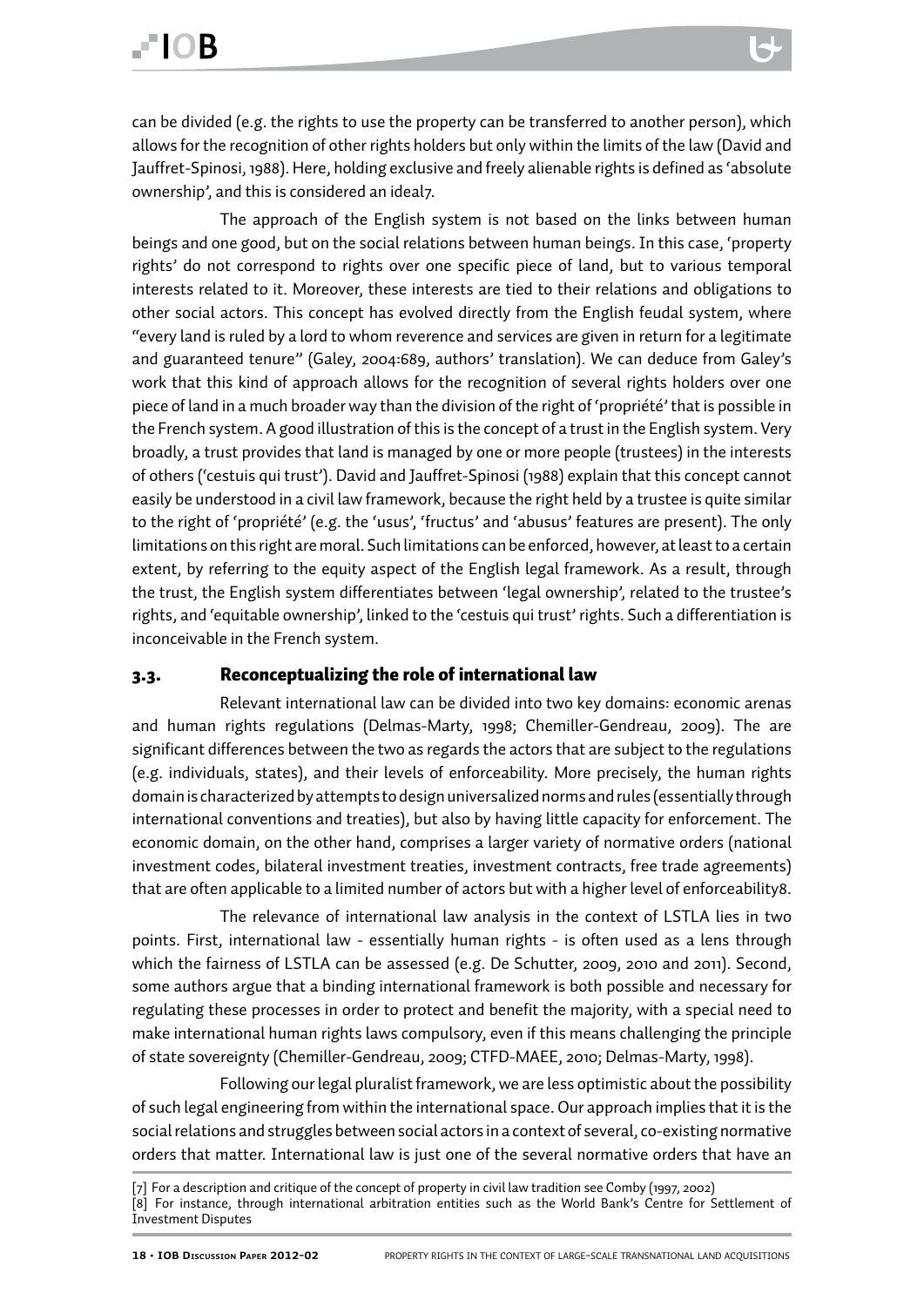influence on the strategies of social actors. Of course, this does not mean that international law does not matter, or does not merit our attention. However, international law does not necessarily outweigh any other normative order. Its influence in specific contexts will depend on the social struggles within and between different social spaces. Therefore, to understand its real impact on LSTLA we inevitably have to examine empirically its role in the specific social struggles surrounding land rights.

#### 3.4. Re-politicizing the debate

#### 3.4.1 Local practices as a result of social relations

Legal pluralism acknowledges the existence of several social spaces with competing and often contradictory normative orders. However, huge differences can exist between this multiplicity of normative orders and the practices that are actually implemented in local contexts. Indeed, local practices, i.e. the rules and norms that play an active role in governing people's behaviour in a specific geographical space, are constructed and enforced locally as the result of the power-laden mediation between different social fields and their associated norms and rules in particular arenas. A geographical space can therefore be said to be influenced by a kind of evolving mix of norms and rules that potentially come from all of normative orders that influence the relationships taking place there. They may be very different from one context to the next, and evolve and change at different paces9. By drawing attention to these social struggles, which shape local practices, legal pluralism places the political dimension at the centre of the analysis.

Plançon (2009), Szablowski (2007) and Barrière (2006) argue that the local level encompasses the practices that govern social life, whereas the national and international levels encompass the law as it is written in books and codes, and the so-called formal 'legality'. Most importantly, they suggest that there is always a struggle in the local arenas to define which norms will be legitimate in the concrete management of natural resources. Plançon (2009) claims that legitimacy is space and context specific, which means that a rule will only be considered legitimate when a particular set of social processes occurs in a particular geographical spacetime environment, and in a particular context where national and global scales are always present. In the context of LSTLA, this point is acknowledged by the French Ministry of Foreign and European Affairs' Technical Committee for Land Tenure and Development (CTFD-MAEE) (2010), which stresses that local populations often have legitimate but not legally recognized rights. As a consequence, land often comes to be considered part of the public domain, thus giving the state a legal right to transfer land rights, though such transfers may be fiercely contested at the local level.

#### 3.4.2 The blackboxing process

A legal pluralist approach invites us to focus on the factors that condition the bargaining and conflicts surrounding land rights.This necessitates an understanding of evolving social relations and power structures, and of the mechanisms that strengthen or weaken the positions of weaker actors in the face of changing rules and/or their relative enforcement.

In the LSTLA literature, one of these mechanisms appears to be the discursive attempts of social actors to define what is considered natural, important, fair, legal or legitimate.

<sup>[9]</sup> This can be related to the concept of 'rules in use' which is employed within the Institutional Analysis and Development Framework (McGinnis, 2011) in the context of natural resources management, or to the concept of 'practical norms' introduced by Olivier de Sardan (2008) in his analysis of African states and African political elites' behaviour.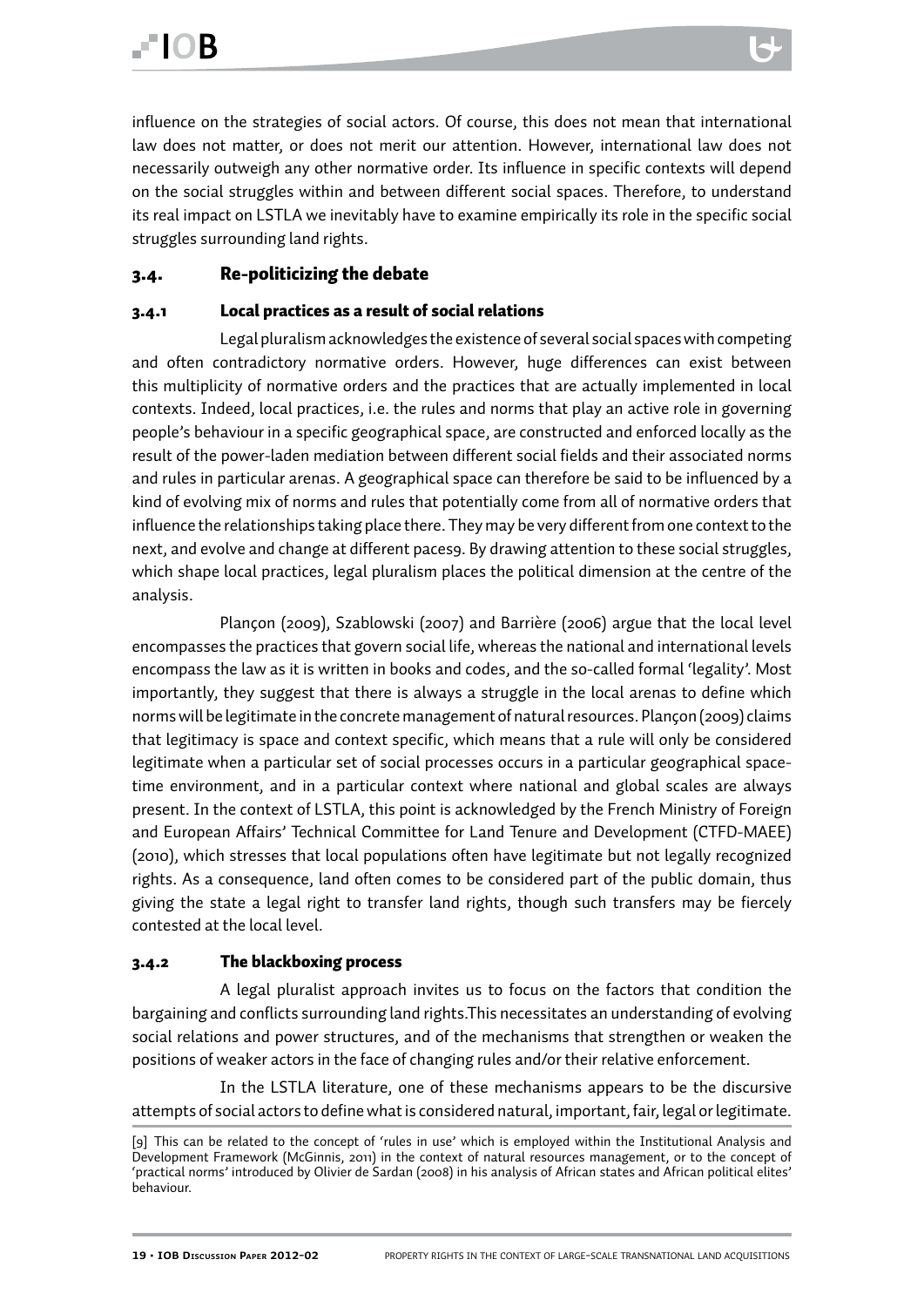For instance, at the international conference on global land grabbing organised by the LDPI at the University of Sussex in 2011, several scholars explicitly dealt with the mechanisms that are used by governments and investors to naturalize LSTLA and the ensuing dispossession of the poor's land rights. In relation to a case of large-scale land acquisition in Laos by a Vietnamese corporation, Kenney-Lazar (2011) argues that besides repressive measures, the dispossession of subsistence farmers was also achieved through hegemonic 'ideological force', conditioned by the power differentials between local populations, the Lao govenment and the Vietnamese firm. Understanding what Long (2001a) termed 'blackboxing', i.e. the ability of certain social actors to present and gain (apparent) acceptance of certain views as if they were 'natural' and undisputed, thereby shaping 'reality' to their interests in order to enlist others in their own projects, should be central to the analysis. Adopting a legal pluralist approach brings us closer to unravelling these blackboxing processes, which are determined partly by the socio-cultural conditioning of the actors' human territories (the rules and norms characteristic of several social spaces) and partly by the actors' social relations and relative power.

More precisely, the literature indicates two main topics around which this process of blackboxing takes place. Firstly, there is the obvious discursive debate over the concept of available ('virgin' or 'idle') land that justifies LSTLA. Most of the work by the WB is constructed around the argument that there is still a huge quantity (445 million ha) of land available worldwide that could be transformed in agricultural areas (Deininger and Byerlee, 2011). These authors refer to the Agro-Ecological Zoning method, on the basis of which they define 'available land' as land that is non-forested, non cultivated and with a population density of less than 25 inhabitants per km². However, despite using the term 'available', the authors recognize that this land is not free of existing claims or rights. It is this contradiction between social claims over land resources and a technocratic argument about supposedly productive use which lies at the centre of the debate :

> *"[C]oncepts such as 'idle' land often reflect an assessment of the productivity rather than existence of resource uses: these terms are often applied not to unoccupied lands, but to lands used in ways that are not perceived as 'productive' by governments. Perceptions about productivity may not necessarily be backed by economic evidence […]. Low-productivity uses may still play a crucial role in local livelihood and food security strategies." (Cotula et al., 2009:62)*

Secondly, and more importantly, there are a number of discursive conflicts within LSTLA processes in relation to contrasting visions of agricultural development and the desired evolution of agrarian structures. Indeed, "[t]he land rush draws attention to a wider question: what is the future of agricultural production in the developing world […], and what is the role of the smallholder farmer in the future?" (Huggins, 2011:47). This is actually a conflict between two visions of the agriculture-development nexus.

The first of these visions is based on the combined ideas that development will come from private investment (whether national or foreign) because of its positive effect on growth and employment; that so-called traditional agricultural systems are (and will remain) under-productive; and that the development of rural areas should therefore be based on a transition towards a capitalist entrepreneurial model of production, which usually takes the form of a large-scale, chemical, mechanized, export-oriented production system. A recent survey of private financial sector actors, active in agriculture and/or large-scale project investments,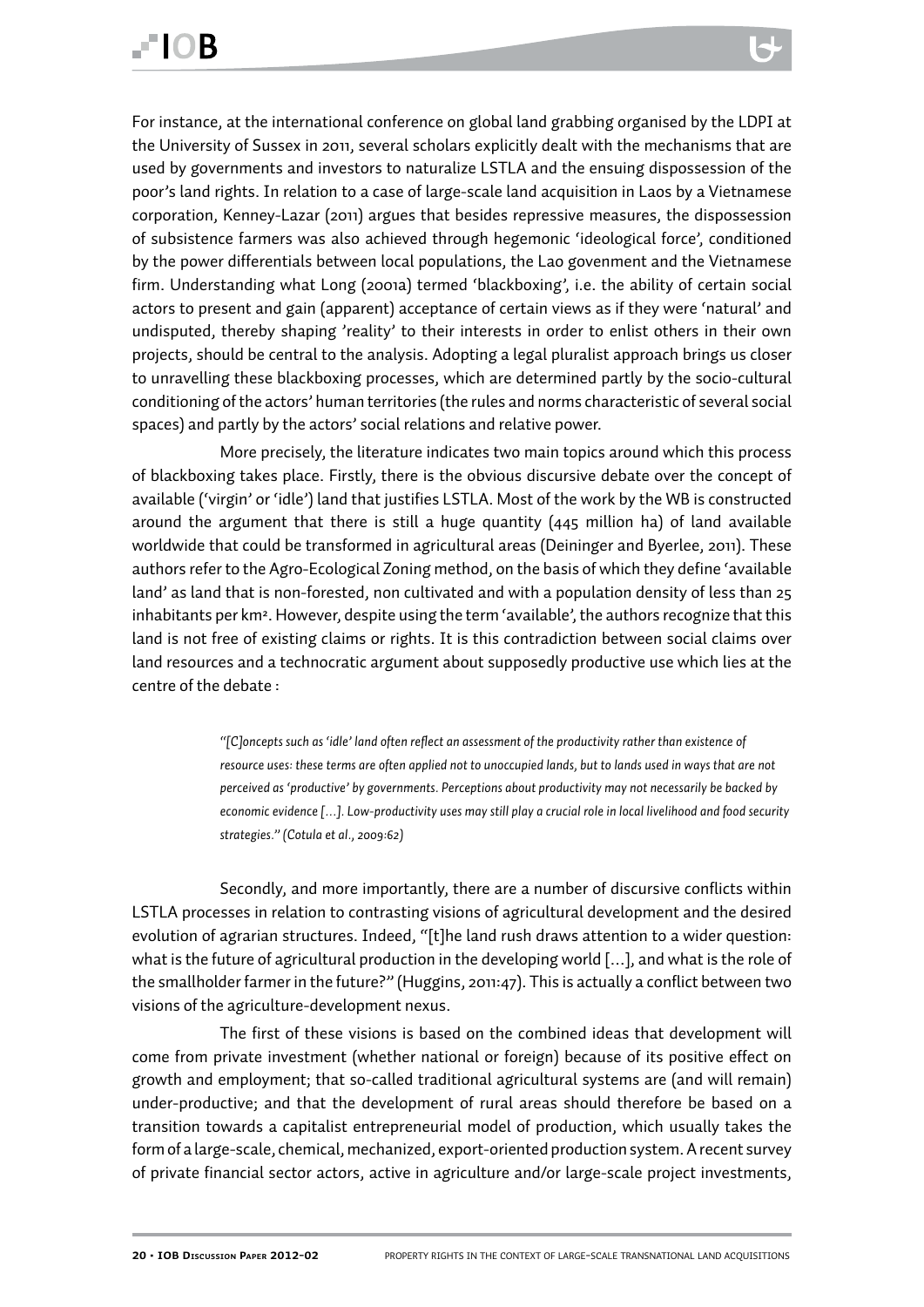clearly reflects the narrative of a multiplier effect on employment and the ability to introduce "a new dynamism in the local economy" (HighQuestPartners, 2010:21). The second vision defends family-based agricultural systems as a basis for agricultural development and emphasizes food safety and the benefits of autonomy and self-employment. This approach is often supported by civil society movements, such as the Via Campesina, for example in their participation in the Dakar Appeal Against Land Grabbing (AGTER, 2011). Rosset (2011) and De Schutter (2010 and 2011) also argue that promoting and developing small-scale family-based agriculture is the best way of achieving strong and equitable development and of combating poverty and food insecurity. As a result, they argue for policies that promote family farming and agrarian reforms, and oppose the large-scale, export-oriented agricultural production models related to LSTLA10.

#### 3.4.3. Adopting a socio-institutional approach to poverty

From the discussion above, it is clear that we need to focus our analysis of LSTLA on the bargaining processes that take place between social actors, recognizing both their embeddedness in particular socio-institutional contexts and the distribution of social power. The results of such bargaining processes are rarely balanced, and there are always winners and losers. The task that arises is therefore to understand who the losers are and why they lose. We believe that an adoption of legal pluralism requires an acknowledgement that the processes we are analyzing are quintessentially political-relational issues, i.e. the result of socio-institutional processes in which, as stated by Bastiaensen et al. (2005:981): "the poor are those human beings who, for one reason or another, almost systematically end up at the losing end of the multiple bargains that are struck around available resources and opportunities". In the context of our study, local households at risk of being dispossessed of their rights through LSTLA are the ones at the 'losing end' we wish to examine. This approach allows us to negotiate the complexity of the processes that might allow the poor to stop being poor. For the poor to end up at the 'winning end', it appears necessary to level the playing field upon which these bargaining processes take place. This is rather difficult in practice, however, because it requires significant changes in both the power structures and the socio-institutional contexts themselves (e.g. the existing normative orders and the blackboxing processes that can weaken the poor's position).

<sup>[10]</sup> Evidently, several intermediate positions can also be found in the literature. One particularly relevant and (discursively) interesting example is taken up by WB scholars Deininger and Byerlee (2011). They recognize the superiority of family farming and also argue that it should be the mainstay of poverty reduction and agricultural growth. Yet this does not preclude their arguing that LSTLA may create benefits for local populations, provided that adequate partnerships between small- and large-scale production groups are constructed (no concrete examples are given, however). According to this model, large-scale production projects should exploit their ability to create employment, and proper land compensation should be given to people who have lost their rights.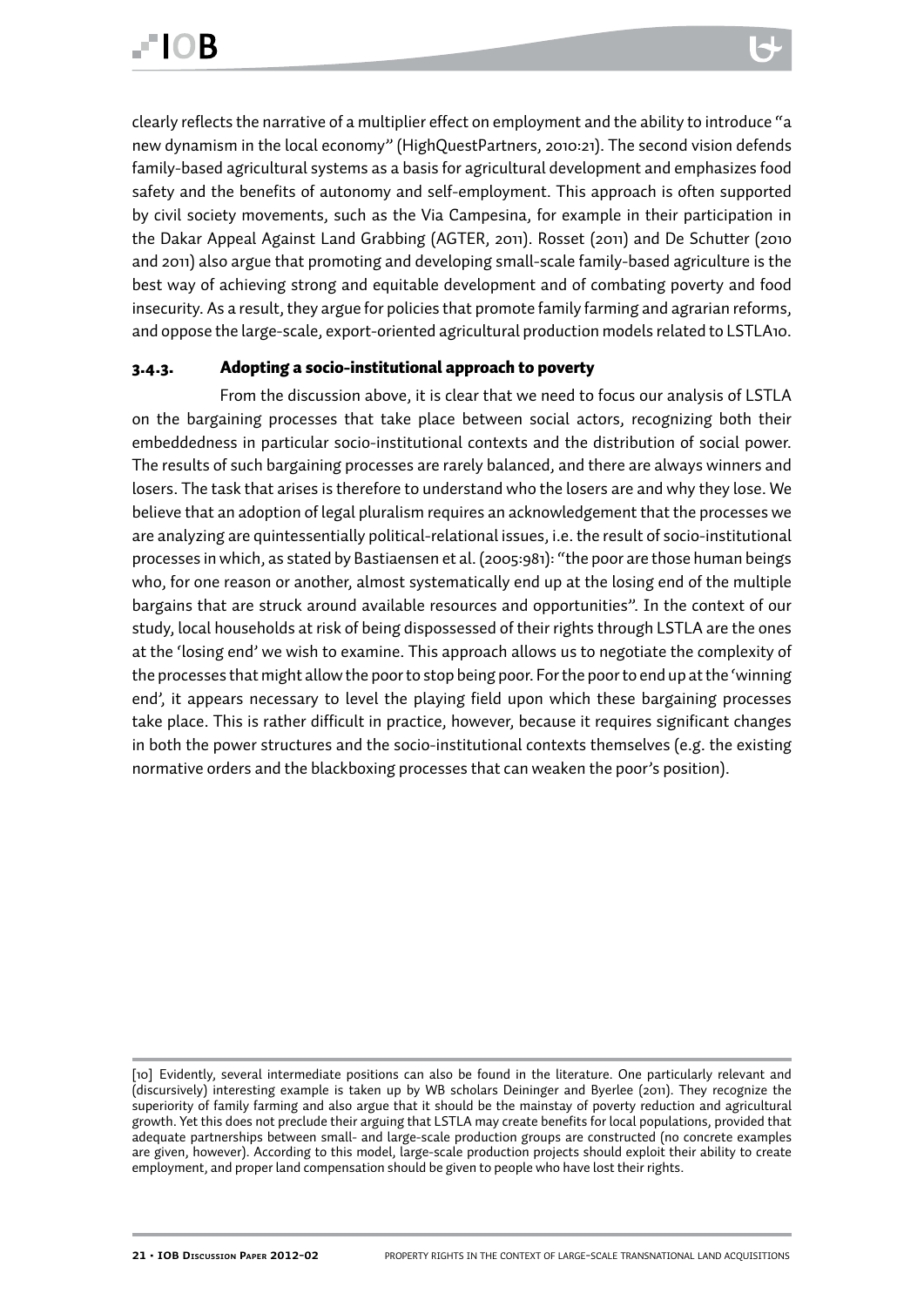#### 4. Putting the model to work: study of cases from Ghana and **MADAGASCAR**

The theoretical discussion above has highlighted several key concerns for the analysis of our cases of international land rights transfers. First, we will approach land rights using the concept of bundle of rights. Then, we will adopt a legal pluralist perspective, especially trying to understand the power relations and social struggles within and between social spaces, as well as the factors that influence the bargaining positions of the social actors participating in these social struggles. Finally, we will widen the scope of the study to include not only local but also international arenas.

#### 4.1. The context of land rights in Ghana and Madagascar

The literature indicates that Madagascar and Ghana are characterized by complex land management systems with a multiplicity of normative orders participating in the definition and enforcement of land rights11. Individuals belong to overlapping kinship and territorial groups and their behaviour are influenced by the norms and rules that are designed and enforced within each of these groups. This multiplicity of groups corresponds to a multiplicity of social spaces participating in land rights management and enforcement. It generates a complex reality that cannot be fully apprehended in a short country-level study such as the present paper. As a result, we do not attempt to provide an exhaustive description of the land management practices surrounding LSTLA in either country, but instead attempt to demonstrate the potential of our conceptual framework by indicating how the different (types of) normative orders we have identified participate and interact in political arenas related to LSTLA.

#### 4.1.1 Non-state normative orders

The first type of normative orders are defined locally in social spaces such as the village, the community, the family, kinship groups, or religious movements. They refer largely to what are considered customary norms and rules, characterized as unwritten and informal, and managed by traditional authorities. Several of these normative orders may co-exist within one geographical location and influence people's behaviour in different ways. In Ghana, for example, a complex system based on individuals' membership to overlapping social groups (e.g. extended families, communities, villages and broader territorial areas) is in effect (Kasanga and Woodman, 2004). Concrete land management is mainly carried out at a level closest to the use of the resources (in the village, and further down in the family). Traditional chiefs hold the management rights at this level and are subject to a certain 'customary' controls (e.g. local controls carried out by the Council of Elders).

In both cases, the prevailing normative orders are very complex, context-specific and inter-related, as explained by Leisz (1998), Ralalamaringa (2010), Muttenzer (2006) and Maldidier (1999) for Madagascar, and by Alhassan (2006), Kasanga and Kotey (2001) and Knox (1998) for Ghana. This complexity exists because these non-state normative orders arise in contexts where social structure and geographies of power vary, and because it is recognized that "different people have different rights to land and natural resources" (Leisz, 1998:225). The rights also cover a wide range of possibilities, from individual to collective rights and from temporary to ancestral rights. All of this also depends on other factors, such as the characteristics of the agrarian system being used (slash and burn, irrigated areas); the environmental context (forest

<sup>[11]</sup> For Madagascar, see: Muttenzer (2006 and 2010), Leisz (1998), Ralalarimanga (2010), Teyssier et al. (2007) and Maldidier (1999); for Ghana, see: Knox (1998), Alhassan (2006), Kasanga and Kotey (2001), Alden Wily (2003), Kasanga and Woodman (2004), Rochegude and Plançon (2009) and Ubink and Quan (2008)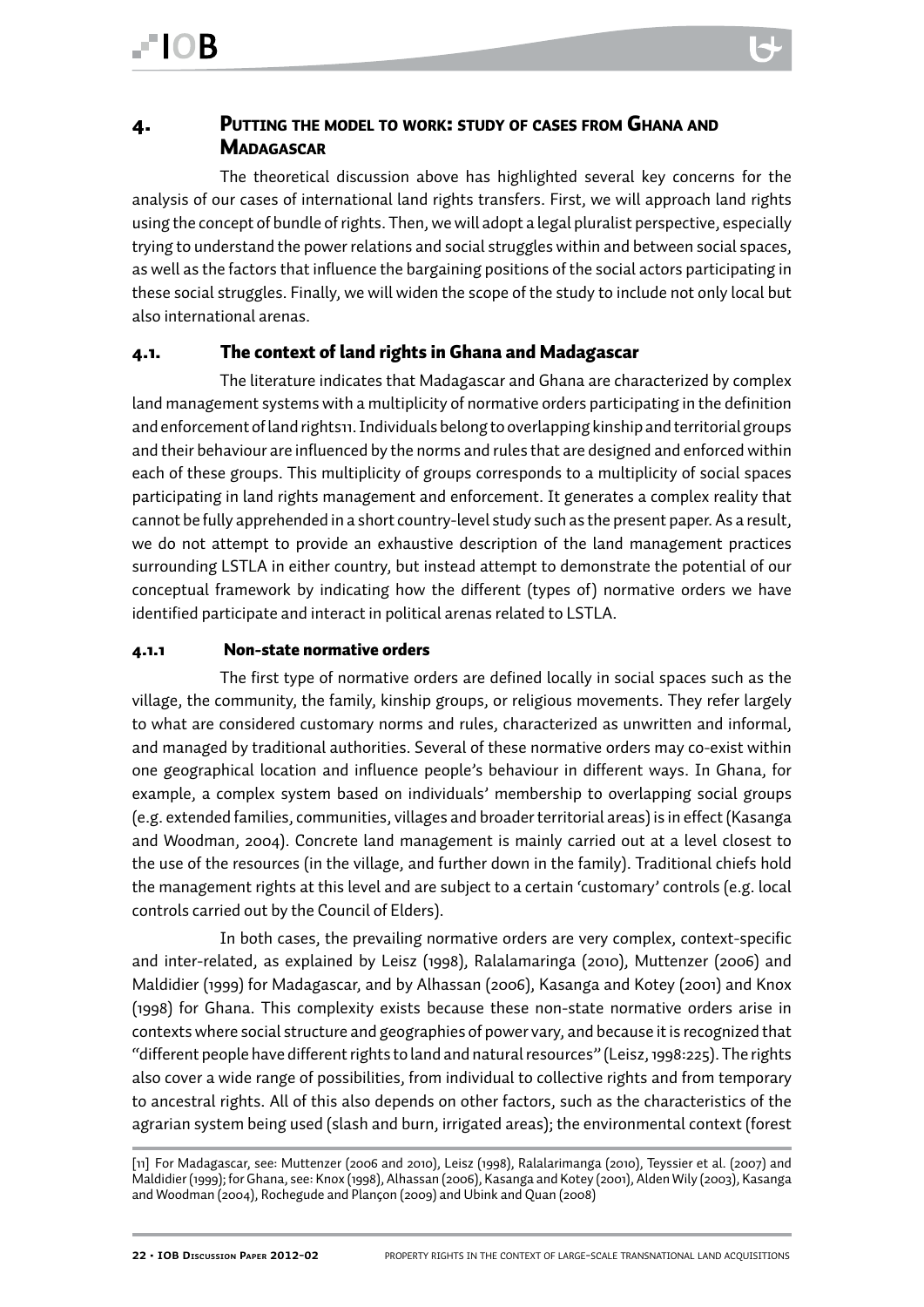areas, dry savanna, mountains); the natural resources available and their use (e.g. forest, nontimber products, water); the history of migration (established settlement or newly settled area); and/or the attributes of the rights holders (age, gender, ethnicity). In Ghana, it is quite common that several types of rights and rights holders have a claim to one piece of soil (Alhassan, 2006). These rights can comprise individual use rights, whether time-limited (corresponding to lease and sharecropper agreements) or "secure alienable and inheritable rights" (Kasanga and Kotey, 2001:13) for group members; individual management rights held by traditional authorities; and/or communal rights, such as grazing rights. Ghanian forests are also characterized by a multiplicity of superimposed, articulated rights and rights holders, ranging from individual to collective rights and from use rights concerning tree production and biodiversity to overall management rights (Abayie Boaten, 1998; Appiah-Opoku and Hyma, 1999; Sarfo-Mensah and Oduro, 2007). Similar realities are also present in Madagascar (see e.g. Muttenzer (2006)).

#### 4.1.2. State normative orders

#### 4.1.2.1. Madagascar

In Madagascar, the state normative order has been characterized by the concept that 'all land comes from the state' (Leisz, 1998:223). It is thus legally assumed that the state is the primary owner of all land. Although this original legal principle was challenged by the 2005 land reform, its implications are still being felt in Malagasy society (Pelerin and Ramboarison, 2006; Teyssier at al, 2007, Maldidier, 1999). The origin of the principle of state ownership can be traced back to the Merina monarchy in the 19th century, before colonization (Pelerin and Ramboarison, 2006; Leisz, 1998; Maldidier, 1999). In this period, the king had primordial rights over the land. He could assign land to individuals or groups and issue recognized use rights to local communities. The decision as to which actors' rights took primacy over others was later absorbed by the French colonial regime in order to facilitate the installation of foreign settlers, and in this case the holder of primordial rights became the French state. The French regime linked this to the Torrens system, which is based on the concept that land is free of rights until it is titled and registered by the state. Consequently, the only rights legally recognized were those registered and titled by the state. As a result of the difficulty that local populations encountered having their existing rights recognized by the colonial state, large amounts of land remained outside of state registration and titling and thus belonged formally to the colonial state, which had significant discretionary power in managing and assigning land rights. This situation was largely maintained after independence. Even when conditions for state recognition of local populations' existing rights were relaxed (local populations could title and register their rights by demonstrating the 'mise en valeur des terres', i.e. the permanent productive usage of the land), little actual registration and titling took place. Pelerin and Ramboarison (2006) therefore conclude that the post-colonial era was characterized by formal state ownership of all unregistered land, with the state recognizing and enforcing only those property rights of rights holders who had a registered land title. A reform of this inherited state normative order was begun in 2005, motivated by the acknowlegdement that state regulations were unable to respond to the high demand from both local populations and capitalist investors to secure land rights. This was primarily due to the time-consuming and costly nature of having land rights recognized by a centralized land management system, which was also very sensitive to power pressures and corruption (Pelerin and Ramboarison, 2006; Teyssier et al., 2007). An important shift in state land policy was thus initiated (Ministry of Agriculture Livestock and Fisheries, 2005; Pelerin and Ramboarison, 2006; Teyssier et al., 2007). Since 2005, an effort has been made to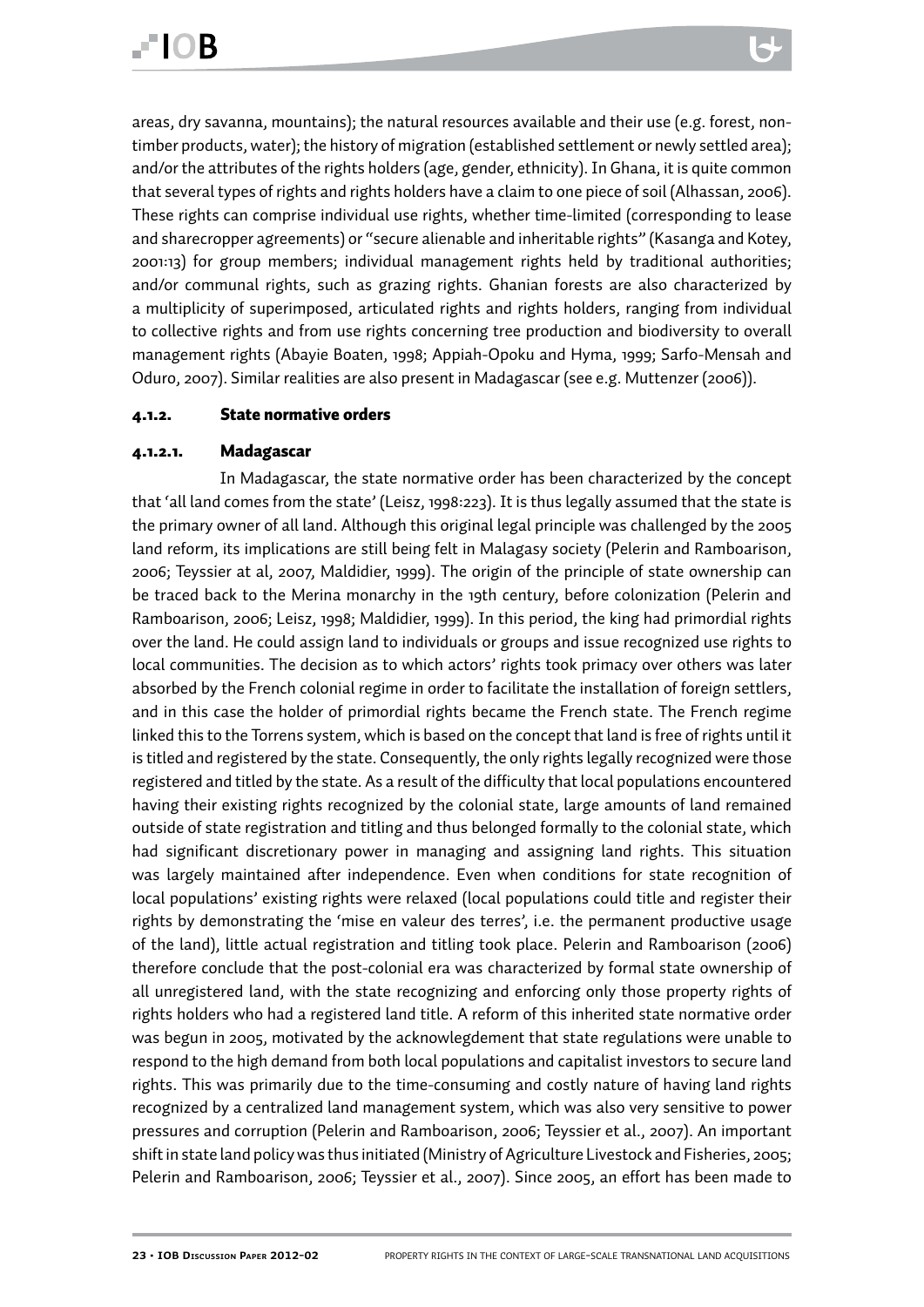decentralize land management, with the creation of municipal land offices ('guichets fonciers') which are responsible for managing local land rights. These offices are able to issue and update 'land certificates' through which the state formally recognizes the 'exclusive ownership'12 of local populations using the land. As a result, state-secured land rights are expected to be cheaper, more accessible for local populations, more easily updated and better adapted to specific local contexts. At a more fundamental level, the changes also challenged the concept that the state is the primary owner of all the land, and implied the recognition of de facto possession rights. The reform movement has introduced a new category of land in the state legal framework: land that is privately owned, whether individually or collectively, but not titled or registered (here, privately owned means that the land is actually used by someone).The far-reaching consequence of this is that the state has lost its previous control over land which is occupied and used without being titled or registered. From now on, state-owned lands are supposed to correspond exclusively to land which is explicitly titled to public actors, or which is unoccupied, i.e. on which there is no individual or collective valorization of resources.

#### 4.1.2.2. Ghana

In Ghana, land is legally distributed in two categories: state/public lands and customary lands (Ubink and Quan, 2008; Alhassan, 2006). The first of these categories comprises "land which has been compulsory acquired for a public purpose or in the public interest […] and land which has been vested in the President, in trust for a landholding authority" (Kasanga and Kotey, 2001:1). Here, the aim of the state normative order is to directly manage land rights. The second category, customary land, is recognized by the state legal framework as being directly operated by traditional authorities according to local practices.The statutory system's goal is to control and supervise this local management (Kasanga and Kotey, 2001, Alden Wily, 2003; Alhassan, 2006). These features of the statutory system, combined with the state's ability to make compulsory land acquisitions of customary lands (i.e. expropriation) in cases of public interest (Alhassan, 2006), have led some authors, such as Rochegude and Plançon (2009), to argue that the Ghanaian statutory system occupies a hierarchically superior position with respect to land rights and that the state is the real master of land. However, this interpretation fails to take into account the fundamental features of the Ghanaian statutory system, which is based upon the principles of common law and indirect rule introduced by British colonization and maintained after independence (Lentz, 2010, Amamor, 2010; Kasanga and Woodman, 2004).

More specifically, two main features play key roles in differentiating the approaches taken by the Malagasy and Ghanaian state normative orders with respect to land rights systems. First, whereas the historical Malagasy system (before 2005) assumed that all non-titled and non-registered land was owned by the state and that all rights were derived from this primordial state right, the Ghanaian system acknowledges, at least in the texts, that land rights do not come from the state alone and that legitimate locally based land rights exist (Lentz, 2010). Historically, this has its roots in the imposition of a colonial system based on indirect rule, which implied a certain respect for and recognition of local rights and their administration by traditional authorities (Knox, 1998)13. This may help to explain why the principle that 'there is no land without an owner' remains valid in Ghana (Ahwoi, 2010; Rochegude and Plançon,2009).

<sup>[12]</sup> The strong influence of the French civil law approach can be seen here, particularly in the concept of 'propriété' (absolute property, see above), i.e. the existence of private, exclusive freely alienable rights

<sup>[13]</sup> Obviously, these observations have to be read with caution and seen in the context of the specific application of state policies and practices, particularly in the colonial period (see Lentz (2010) for an illustration of the conflicts surrounding the choice of traditional authorities, and of the rules and norms recognized by colonial authorities that have resulted in the weakening of some traditional authorities in relation to others)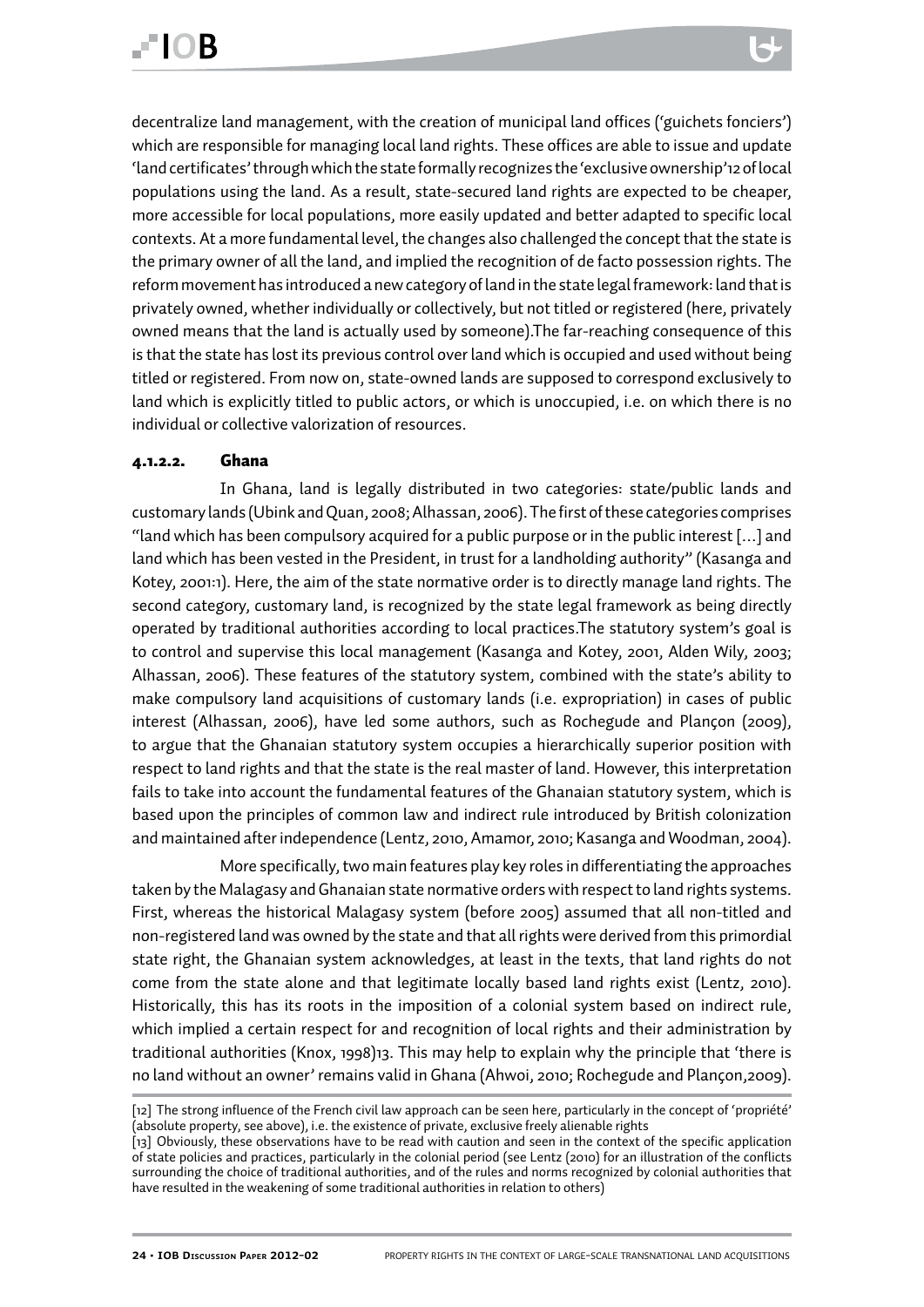This perspective can be linked directly to the recognition of other normative orders and their authorities by the fundamental nature of the statutory system introduced by British indirect rule, and still largely valid today. The Ghanaian Constitution of 1992 also states that customary lands are "managed according to the fiduciary duty of the traditional authorities towards their people on the basis of the customary law which is recognized as a source of Ghanaian law" (Ubink and Quan, 2008:199)14.

Second, the consequences of implementing a common law framework must be fully acknowledged. Here, the utilization of the concept of 'trust' is key. In particular, it implies that the concept of 'absolute ownership', which is a central aspect of the Malagasy case, has less relevance in Ghana. The concept of trust is applied to customary land in order to recognize that the land belongs to a common group (extended family, clan), but is actually managed by a particular authority, the 'trustee' (traditional authorities):

> *"The 1992 Constitution vests all customary lands […] in the appropriate stool, skin or land owning family*15 *on behalf of and in trust for their people" (Ubink and Quan, 2007:199).*

*"Communities own the land while the traditional authorities hold it in trust for their benefit" (Knox, 1998:1969)*

The utilization of the concept of 'trust' is very important because it acknowledges the existence of several land rights holders. For instance, the 'trustee' holds management rights, whereas members of the common groups can enjoy (several) use rights. It also allows the statutory system to recognize that there is no absolute owner of the land. Nevertheless, even if the existence of several rights holders is theoretically acknowledged, little reference is found in current debates to the rights over other resources that are attached to a piece of land. It is interesting to note, for example, that Alden Wily (2003) considers the lack of references to grazing rights one of the main limitations of the statutory system in Ghana.

Our analysis thus shows that the Ghanaian and Malagasy state normative orders differ somewhat significantly (Table 1), with - at least prior to the 2005 Malagasy reforms - an historically higher level of recognition of non-state normative orders and local authorities found in Ghana than in Madagascar.

|                         | Madagascar                                       | Ghana                                                                                                   |  |  |
|-------------------------|--------------------------------------------------|---------------------------------------------------------------------------------------------------------|--|--|
| <b>Colonial history</b> | French colonization and<br>direct rule principle | English colonization and indirect<br>rule principle                                                     |  |  |
| <b>Legal tradition</b>  | French civil law system                          | English common law system                                                                               |  |  |
| Approach to 'property'  | Ideal of the 'absolute own-<br>ership' principle | Recognition that land rights are<br>a bundle of rights, and predomi-<br>nance of the concept of 'trust' |  |  |

#### Table 1: Main differences between Malagasy and Ghanaian state normative orders

[14] However, the authors explain that the practices linked to this theoretical approach present some limitations as regards the interpretation made by statutory authorities about what can be considered customary. [15] 'Stool' and 'Skin' correspond to several ways to refer to traditional chiefs in Ghana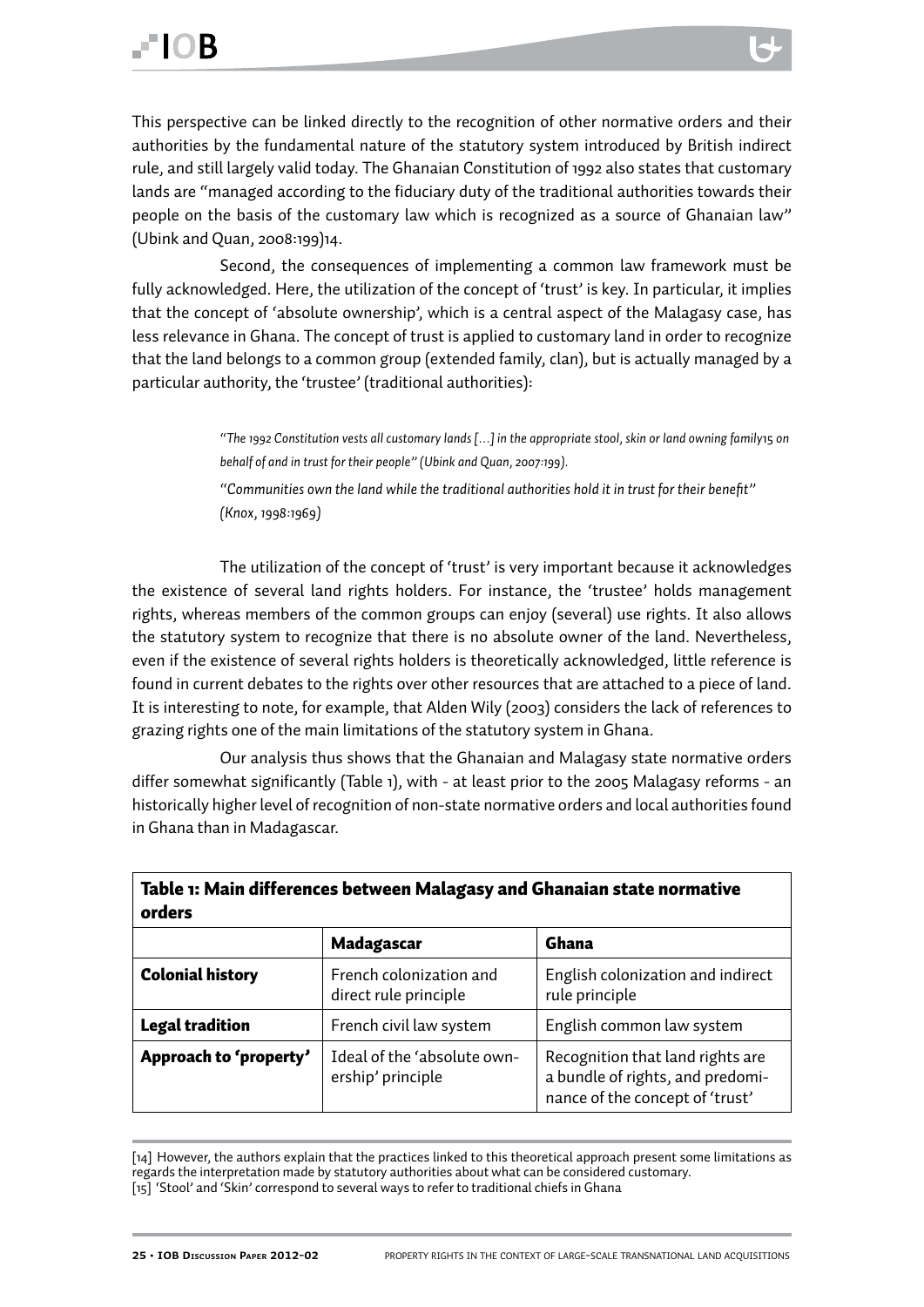#### 4.1.3. Other normative orders

Logically, in the case of LSTLA, external and international actors (e.g. international investors and banks, foreign states) also participate actively in the land rights management processes that concern them. These actors' behaviour is influenced not only by Ghanaian or Malagasy state and non-state normative orders but also by normative orders which correspond to other supra-national social spaces. International investors are guided by bilateral/ multilateral investment treaties, trade agreements and state laws in their home countries, and also by informal norms and rules pertaining to their business worlds. As indicated above, this obliges us to take the international level into account as well as adding a third type of social space to our analysis, comprised of foreign actors. Due to a distinct lack of concrete information on this aspect in the literature, however, we are,unable to present a detailed description of these normative orders.

#### 4.1.4. Interrelated social spaces and normative orders: vying for control

The normative orders described above are not independent and several relationships have been identified between them. The Malagasy case exemplifies a two-way relationship between state and non-state normative orders. Firstly, Pelerin and Ramboarison (2006) and Teyssier et al. (2007) describe a system of 'little pieces of papers' used locally in an attempt to secure land rights transfers. The process consists of an elaboration of informal papers corresponding to rights transfers, realized according to a non-state normative order (e.g. sale of a parcel), which is followed by the sealing of these papers by a formal local authority. Both research teams interpret this system as a means of legalizing locally-legitimate rights transfers. They also argue that these documents provide important local tenure security (as they represent local legitimacy plus a degree of formal recognition), though they can still be inadequate when rights are questioned by powerful external actors (state, community foreigners). Secondly, the Malagasy case also demonstrates an example of non-state normative orders influencing the design and implementacion of land and natural resources law reforms, especially the 2005 reform, which introduced considerable changes in state land regulations (Pelerin and Ramboarison, 2006; Teyssier et al., 2007). As explained above, the two central pillars of this reform consist in the decentralization of land management and state recognition of non-titled, non-registered individual possession rights. This corresponds to an attempt to recognize both local land rights management structures (in some way, the functioning of the land offices represents the recognition of customary authorities in the local identification of land rights) and the existence of locally defined land rights that do not come directly from the state.

The Ghanaian context also provides evidence for relationships between state and non-state frameworks. The Ghanaian state normative order attempts to integrate parts of the non-state system via the formal recognition of certain customary norms and rules as sources of law. However, the most important feature in rural Ghana remains the authority of traditional chiefs, who are responsible for managing land rights in non-state normative orders (Kasanga and Woodman, 2004; Alhassan, 2006; Knox, 1998; Ubink and Quan, 2008; Kasanga and Kotey, 2001). Ubink and Quan (2008) describe how powerful chiefs are in comparison to public servants at all levels in the state institutions, and also refer to several testimonies in which public servants express their fear of questioning decisions taken by chiefs. Moreover, the authors present cases where state authorities have attempted to improve the legitimacy of certain 'official' or 'legal' documents by obtaining chiefs' signatures, in a way that contrasts starkly with the system used in Madagascar.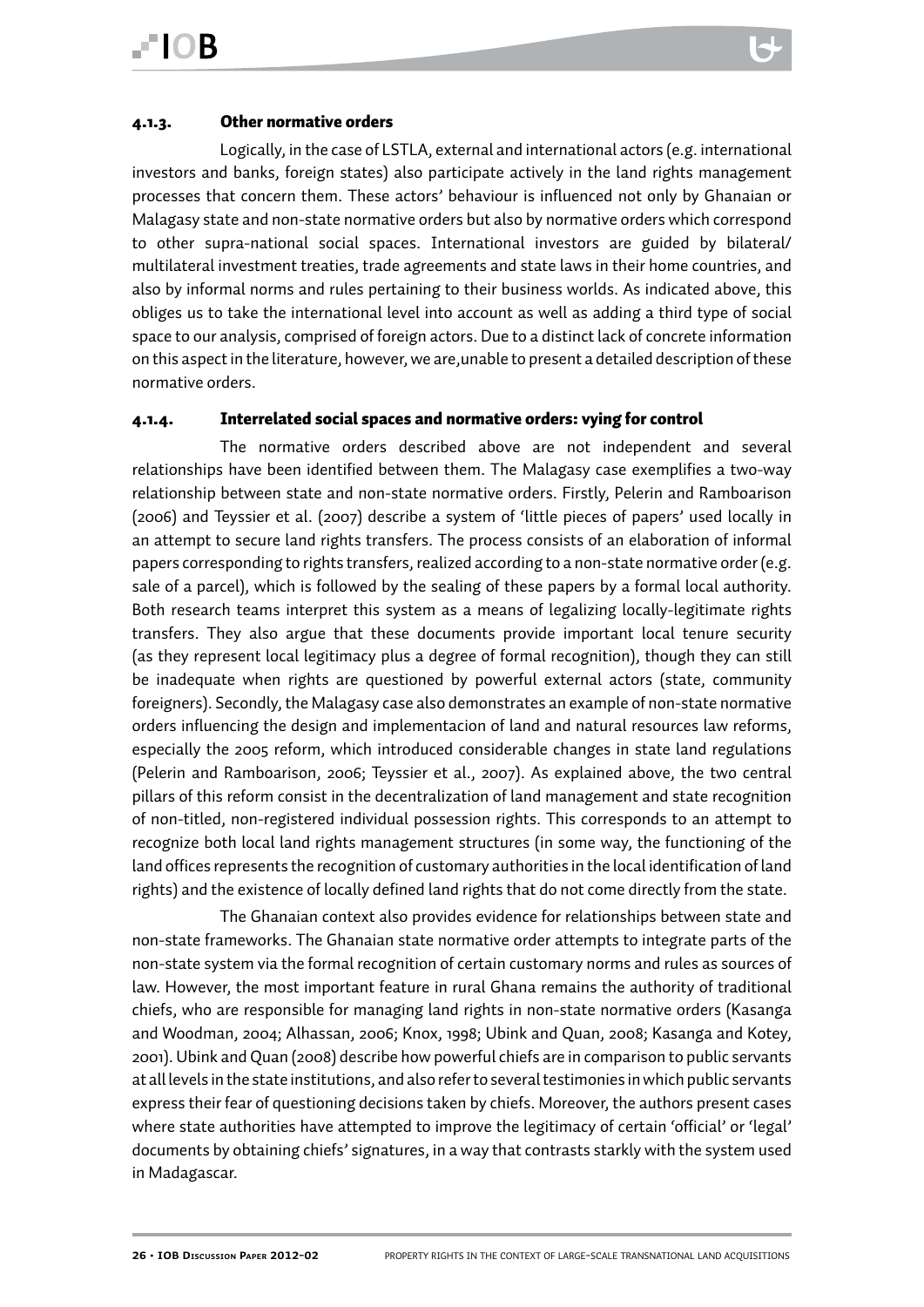Finally, as explained in Section 3.4.1, local practices in both the Malagasy and Ghanaian cases emerge from local power geographies through interaction with local norms and social fields and how they are recognized by the state normative order. They are the result of historical changes and evolutions in agricultural systems and economic and social contexts as well as in state and non-state normative orders16. This leads Kasanga and Kotey to discuss "modern customary tenancies" (2001:21) in relation to current land rights systems in Ghana. Similarly, Kasanga and Woodman refer to these local practices as 'living laws', and describe them as follows: *"The living laws of today are derived historically from the indigenously generated living laws which were followed before the inception of the colonial period, although the people have adapted these laws radically to modern circumstances" (2004:161)*

#### 4.2. Large-scale transnational land acquisitions in Ghana and Madagascar

In order to grasp the extent and characteristics of LSTLA processes in Ghana and Madagascar, we have consulted several sources: i) press articles found on websites that specialize in monitoring the phenomenon (ILC, 2011; GRAIN, 2011); ii) case studies and research and policy papers (Üllenberg (2009), Cotula et al. (2009), Teyssier et al. (2010), Andrianirina-Ratsialonana et al. (2011) for Madagascar, and Schoneveld et al. (2010), Cotula et al. (2009), Ahwoi (2010), Tsikata and Yaro (2011), German et al. (2011) for Ghana); iii) official data collected by the Ghanaian Investment Promotion Center (GIPC) (GIPC, n.d.).

In Madagascar, the most recent study reports the occurence of 52 large-scale land acquisition projects (corresponding to at least 3 million ha) since 2005, 66% of which involve direct foreign investments (Andrianirina-Ratsiolonana et al., 2011). In the last five years, however, the number of projects that have actually been implemented is much lower than the number of projects formally approved (approximately 25%). Of the total number approved, 30% have been abandoned, 30% are still in the preparation phase, and for the remainin 15% no information was available. According to the study's authors, this can be explained by the current financial crisis, by the technical flaws of some of the projects, and above all by the political and social crises the country has been facing since 2008 (which have resulted in a change of government). Furthermore, two LSTLA projects have actually played a role in the crises, namely the Daewoo and Varun projects17. These highly publisized cases provided key destabilization leverage against the former government, and one of the first decisions taken by the new government was inevitably to cancel these projects (Teyssier et al., 2010).

In Ghana, it appears more difficult to grasp the details of the LSTLA processes. According to official data (GIPC, n.d), 29 new agricultural projects involving foreign investment were registered with the state between January 2009 and April 201118. As the majority of projects are not registered with the state (Schoneveld et al., 2010), however, the phenomenon is likely to have much larger proportions in reality, as suggested by the large number of press articles dealing with the issue (ILC, 2011; GRAIN, 2011). With regard to the amount of land involved, no country-wide study has been carried out to date, but the studies of Schoneveld et al. (2010) and Cotula et al. (2009) conclude that the areas in question are not negligible. Indeed, the first study, which examined 17 agrofuel production projects, claims that the area already secured by

<sup>[16]</sup> See specific examples in Muttenzer (2006, 2010) for Madagascar, and in Amamor (2010), Ubink and Quan (2008) and Kasanga and Woodman (2004) for Ghana.

<sup>[17]</sup> Daewoo is a South Korean company that sought to acquire 1.3 millon ha for the production of palm oil for agrofuels and maize for export. Varun, from India, planned the use of 465,000 ha to produce rice, maize and dal essentially for export markets.

<sup>[18]</sup> In the official reports, data is missing for the period 01/10/2009 to 31/12/2009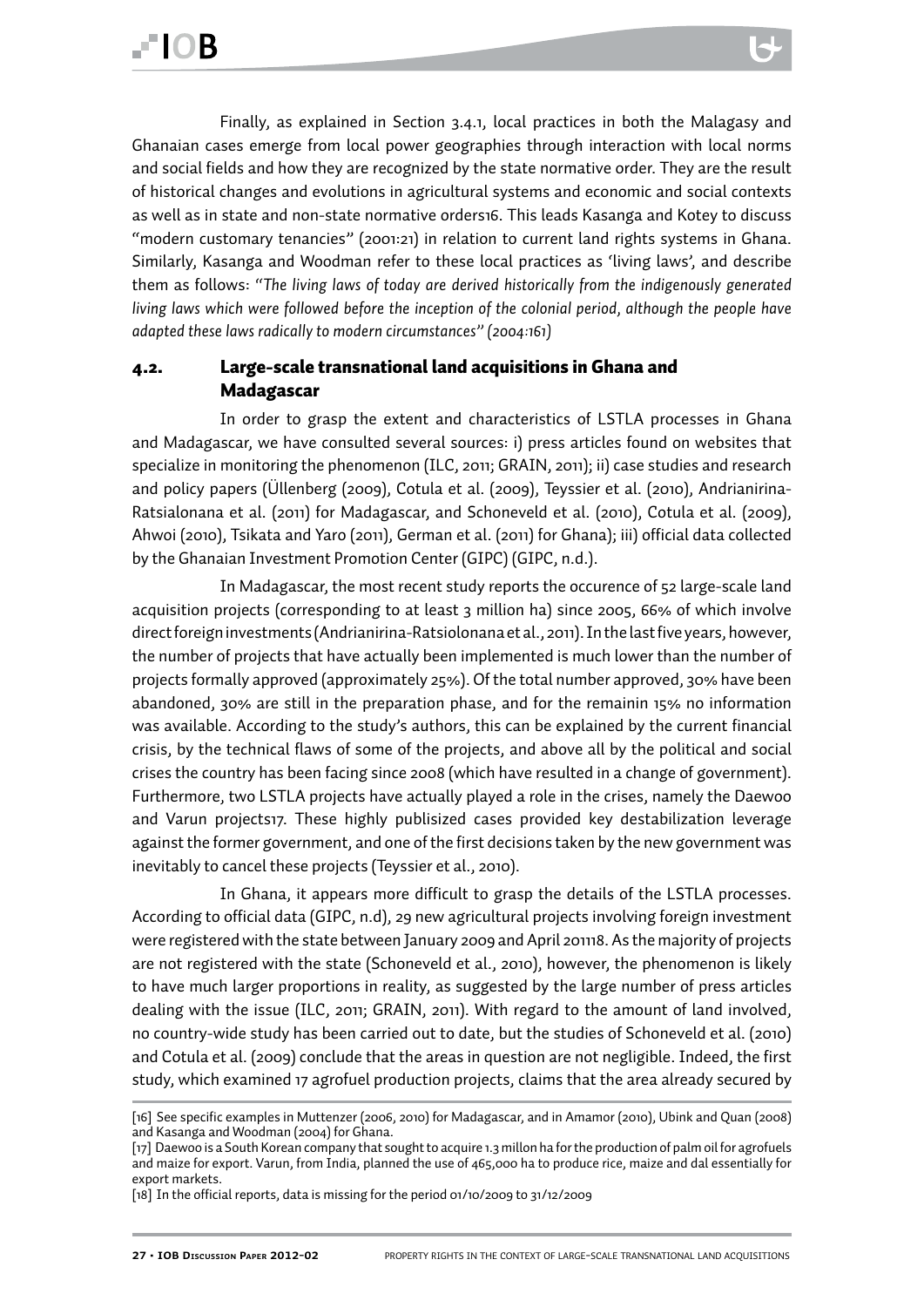investors exceeds 1 million ha, while the second study, which deals with only three projects, provides a figure of 452,000 ha. As in Madagascar, however, the amount of land actually being cultivated seems to be rather limited, and most projects are still in the preparation phase. Schoneveld et al. (2010) report that only 10,000 ha of the one million secured by investors was actually being cultivated at the time their paper was being written.

It is interesting to note that the projects being implemented in both countries are characteirized by a number of common features: most concern agrofuels production; almost all are export-oriented; the envisaged type of production is generally large-scale and mechanized with high input demand; and European investors have an important presence, which can be related to European agrofuel quota policies.

Both cases also present important differences with respect to the types of rights transfers that take place between local actors and foreign investors. In Madagascar, two kinds of transfer can be identified. The first concerns land rights transfers from the state to international investors, and the second is related to transfers from individual landholders to international investors (Burnod et al., 2011). Moreover, in the second case, it appears that transfers are facilitated by the intervention of 'mayors', who are local state authorities playing an intermediary role (ibid.). On the other hand, LSTLA in Ghana essentially take place between traditional local authorities, i.e. chiefs, and international investors, often with the intervention of local middlemen who broker the deals between the two actors (Schoneveld et al., 2010; Cotula et al., 2009).

#### 4.3. Super-imposed political arenas surrounding land and large-scale transnational land acquisitions in Ghana and Madagascar

A number of actors participate in or are affected by LSTLA processes in Ghana and Madagascar: holders of use rights over the land and natural resources, traditional authorities who manage local practices and their normative frameworks, the state and its servants, national middlemen and investors, international investors, and other international actors (international banks, migrants, NGOs and international organizations). All are part of one or more of the social spaces described above; they make different claims to land and - as the literature reveals frequently come into conflict over the claims they make.

A first sphere of conflict corresponds to disputes within the social space of foreign investors competing for land in Madagascar (Andrianirina-Ratsialonana et al., 2011; Teyssier et al., 2010). Their aim is generally to implement large-scale agro-industrial projects, which require large areas of good quality land in terms of its agronomic properties and access to water as well as its proximity to all-weather roads or ports. Areas with such characteristics are likely to be occupied already and locating unoccupied land of this type is difficult. For this reason, foreign investors often find themselves competing for the same pieces of land. When we consider the relative scarcity of land alongside the types of investors interested in the area, certain relevant insights can be drawn into the social struggles that ensue between investors. Two key fields of interest can be identified in the investment logic (Andrianirina-Ratsialonana et al., 2011): firstly, we see investment from emerging economies aimed at food production, and secondly, we see investment in agrofuels production, mainly from Europe. Fierce competition between these two domains is common. One technique frequently used in the discursive conflict around land is to question the legitimacy of the other domain's purpose, as illustrated by the different treatment given to the Daewoo and Varun cases by the media from each of the two domains (Andrianirina-Ratsialonana et al., 2010; Teyssier et al., 2010). The Financial Times, claiming to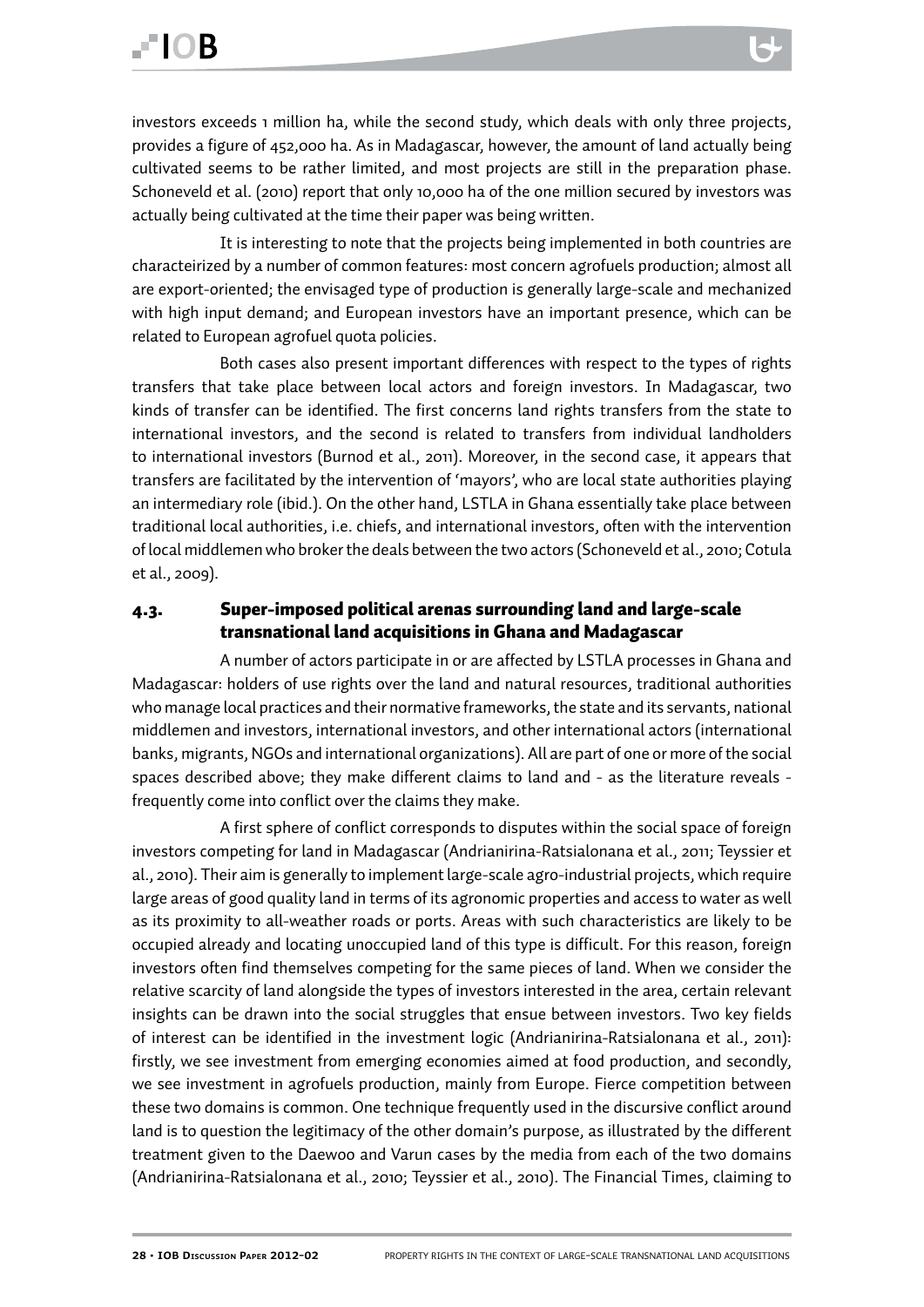have been the first to 'uncover' it, stressed the risks of the Daewoo project's aiming to produce food for export in a food-insecure country where 70% of people lived below the poverty line (Blas et al., 20/11/2008). The newspaper emphasized that this project was only one of several processes implemented by Chinese and South Korean investors with the aim of appropriating land in African countries. Finally, it expressed doubts about the project's ability to provide any benefit to the Malagasy people. However, no reference was made to investments made in Madagascar by European investors, although these represented more than 50% of foreign land investments in the country at the time (Andrianirina-Ratsialonana et al., 2010) . On the other side of the conflict, the Courrier Diplomatique (Eun-jin, 24/11/2008) transcribed the South Korean newspapers' treatment of the same deal. There, it was stressed that additional fiscal income would accrue to local authorities, that technology would be transferred, employment created and investments made in infrastructure. Neither did they hesitate to compare the legitimacy of European investments with those from South Korea:

> *"In Madagascar, the English own a huge farm where they produce Jatropha oil for agro-fuels. Are they well positioned to accuse South Korea of neo-colonialism when this country imports cereals and is only looking to feed its population? (Joongang Ilbo in Eun-jin, 24/11/2008, own translation)*

A second sphere of conflict concerns the social space in which the actual implementation of the state normative order is defined. Indeed, in both Madagascar and Ghana, state law is ambiguous, attempting to promote local management of land rights and foreign investment in agriculture simultaneously. Therefore, different state servants and state institutions may enter into conflict depending on the perspective from which they approach LSTLA. In Madagascar, the state normative order has been evolving to improve its recognition (and therefore protection) of local peoples' land rights since the reform of 2005. Yet, the Malagasy state has also designed a regulatory framework that attracts foreign investment, assisting and accompanying investors to acquire land for the purpose of their investments (Üllenberg, 2009; Andrianirina-Ratsialonana, 2010; Teyssier et al., 2010). This framework allows foreigners to buy land, provided that they create a company in the Malagasy territory19. It has also created a special state office which supports investors in the acquisition process. The idea behind this policy framework is to facilitate foreign investors' access to state-owned land, while largely employing the pre-2005 historical view that all land that is not titled or registered is state-owned. This contradicts the 2005 reform, which recognizes the rights of people who actually occupy the land (even without title or registration) and thus significantly reduces the state-owned domain and the state's capacity to facilitate access to land for investors. Even if the process of land rights transfers from the state to foreign investors includes procedurial steps to check the 'availability' of the land involved, numerous limitations undermine the validity of such processes (see below for comments on so-called 'recognition missions'). Teyssier et al. (2010) argue that this duality within the state's legal framework compromises the legal feasibility of the projects, and even creates intra-state conflicts by allowing the 'state' to transfer land rights for areas where the 'state' itself has already recognized the rights of others. This clearly illustrates how the 'state' itself is not a coherent and comprehensive actor, but another arena of conflict. The situation is comparable in Ghana. The Ghanaian state normative order demonstrates a high level of recognition of local practices and traditional authorities in land rights management, which should - in theory - protect the rights of local smallholders. However, like in Madagascar,

[19] The Malagasy constitution states that foreigners cannot acquire land in the country (Üllenberg, 2010)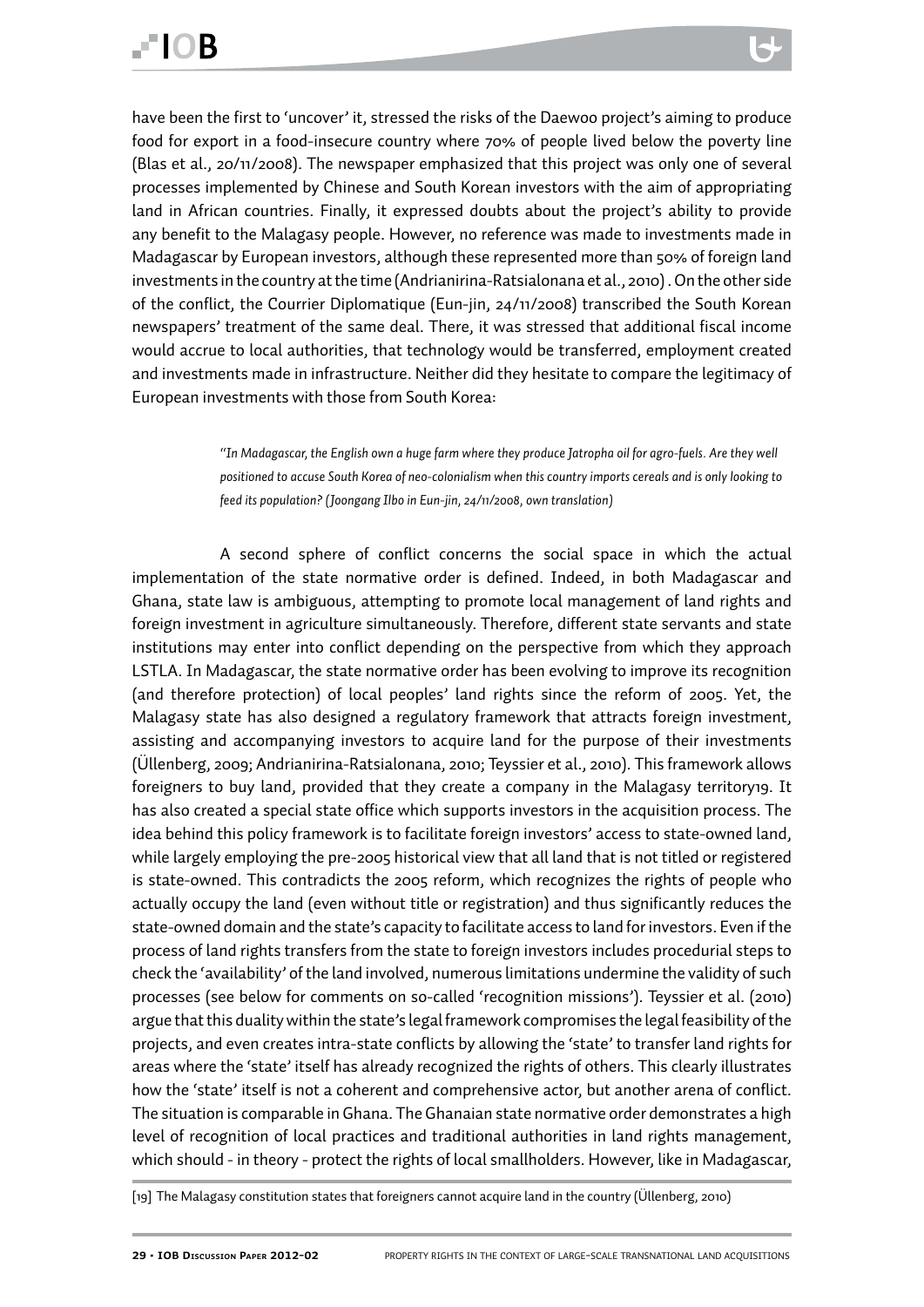A third sphere of conflict comprises the social spaces where non-state normative orders are governed. This can best be illustrated using the Varun case in Madagascar (Andrianirina-Ratsialonana et al., 2011; Üllenberg, 2009; and Teyssier et al., 2010). In theory, one part of that project was to consist of a long-term contract farming scheme covering almost 171,000 ha of land that was already occupied by individual farmers. In order to implement this long-term contract with local landholders, Varun hired a consultancy firm which subsequently created 13 peasant organizations, with whom they negotiated and concluded the contracts in just 15 days. The contracts signed by the representatives of these organizations transferred the use rights (i.e. the right to occupy the land and carry out agricultural activities on it) of all group members (and their descendants) to Varun for a period of 50 years20. Varun was able to employ this kind of contract not only because of the differences in knowledge and power between the foreign investors and the local peasants but also because of the struggles and conflicts going on within local communities, which could be exploited in order to serve external interests. Indeed, the self-declaration of artificially created local organizations able to negotiate land rights with external actors could be interpreted as a sign of the contested reinvention of practices that traditionally govern land rights management, particularly - depending on the legitimacy (and power) of local authorities. In the same way, the Ghanaian case exemplifies a complex situation at local level, where (i) several social groups compete to gain access to natural resources in the same territory; (ii) struggles over management rights may exist between a number of traditional authorities (see Lentz (2010) and Ubink and Quan (2008) for specific examples); and (iii) differential power relations between traditional authorities and local populations, combined with the erosion of customary institutions, may lead some chiefs to behave like full owners rather than trustees, acting in their own interests alone. Kasanga and Kotey (2001) describe a case in which two traditional authorities are important: the chiefs and the 'tendamba'. The former term refers to 'general' authorities that play an important role in communicating with the formal authorities, whereas the latter refers to religious authorities. Historically, the 'tendamba' have held land management rights in this region, but it seems that with increased pressure over land, the ability to manage land allocation is becoming increasingly important in locally-defined power relations. As a result, some chiefs now claim that it is they, not the tendamba, who are the traditional holders of management rights over the land.

Finally, more generally, there are the obvious disputes between actors belonging to different social spaces, who claim a right to the same piece of land. As a crude simplification, we could say that, in the scope of LSTLA, these struggles oppose use rights holders, management rights holders (e.g. local authorities and the state) and international investors. Even if these struggles are not often explicitly addressed in the literature, evidence for their existence can be found in almost all sources that give specific examples of LSTLA, both in Ghana (AllAfrica, 07/09/2009; Bruce, 23/07/2010; Nnanna, 08/02/2010; Nyari, 2008; Schoneveld et al., 2010, German et al., 2011; Tsikata and Yaro, 2011) and Madagascar (Andrianirina-Ratsiolonana et al., 2011; Burnod et al., 2011; Eun-jin, 24/11/2008; Üllenberg, 2009). This literature also reveals that other international actors can participate more or less indirectly in these struggles. The Malagasy diaspora, for example, played a crucial role in combating the Dawoo and Varun projects, mobilizing migrant associations in foreign debates and using internet-based tools

<sup>[20]</sup>It was this kind of dubious manipulative manoeuvres that were strongly resisted and ultimately brought the new government to cancel the entire deal.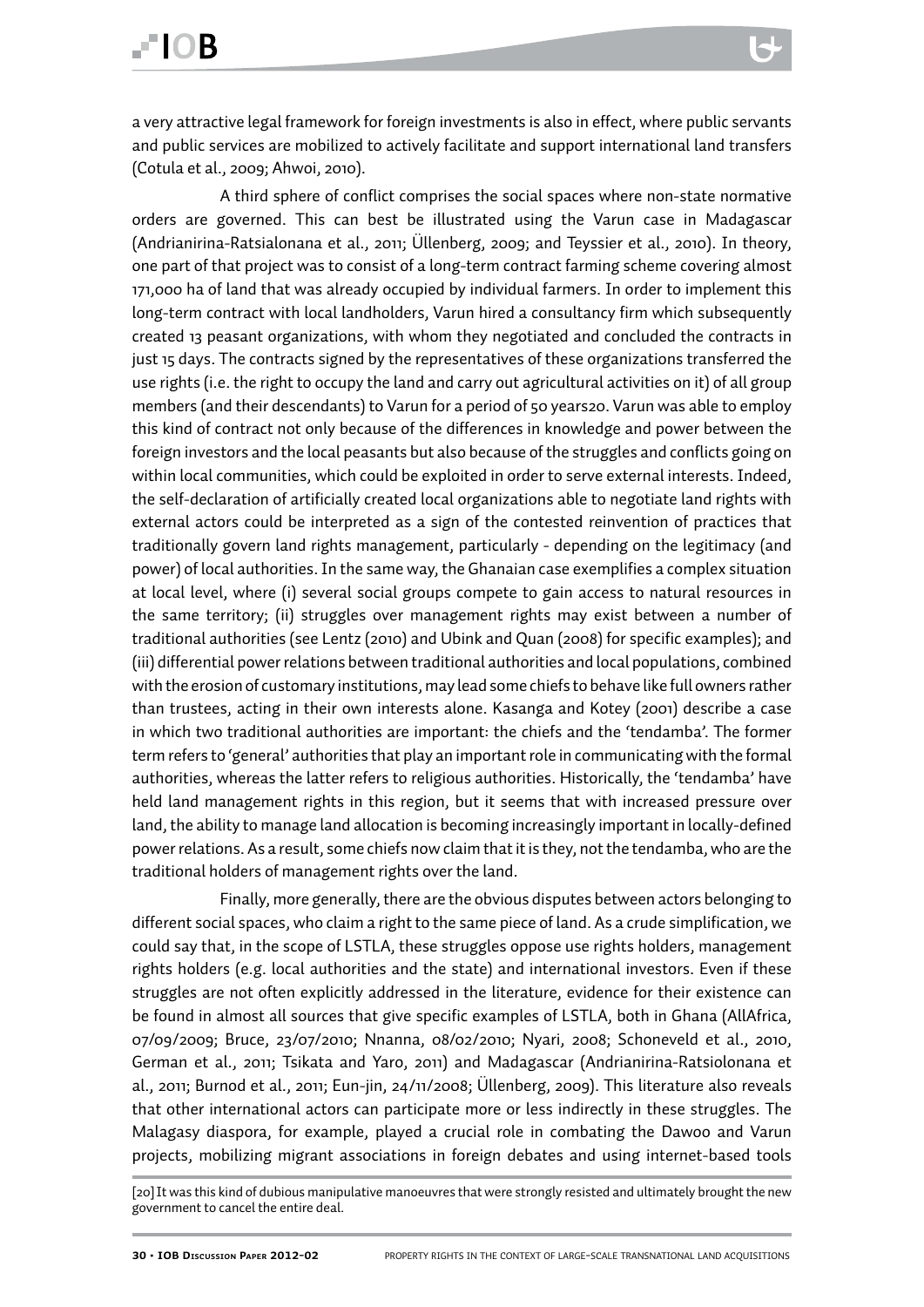(blogs, discussion forums and webpages) (Teyssier et al., 2010; Burnod et al., 2011). Another example is the struggle between NGO ActionAid and Norwegian company BiofuelAfrica with respect to a large-scale Jatropha project in the North of Ghana (Nyari, 2008, Nnanna, 09/02/2010, Bruce, 30/03/2009, 23/07/2010). The important point to stress here is the level of involvement that international actors have in the conflict surrounding land rights management at local level, beyond the participation of investors and actors actually living in the geographical area concerned. In sum, this confirms that land rights are designed, enforced and managed in political arenas where a multiplicity of social struggles and bargaining processes - involving a multiplicity of social actors - take place.

#### 4.4. Winners and losers in the struggles surrounding land rights

The task that now arises is to understand the factors that influence actors' bargaining positions in the struggles surrounding land rights in the context of LSTLA in Ghana and Madagascar. This section aims at tackling this issue and attempts to provide some insights into why certain actors routinely find themselves at the losing end of these bargaining processes.

#### 4.4.1. The non-recognition of multiple land rights and land rights holders, or the 'invisibilization of the powerless'

In general, negotiations related to LSTLA seem to be driven by the idea that one sole actor holds all rights on a piece of land and can therefore transfer them. This causes investors to negotiate land rights transfers with the actor they consider the legal and legitimate owner of the land.

In Madagascar, these 'supposed' legal and legitimate land owners are essentially of two types: the state, or individuals who possess a state-issued title or a land certificate provided by decentralized land management institutions (Andrianirina-Ratsialonana et al. 2010). The latter are supposed to be entitled to transfer their rights to the piece of land that is affected by a land title or land certificate, whereas the state itself can transfer its rights to the land titled in the name of state actors, or land that is unoccupied and therefore considered to belong to the state. The examples of the cancelled Daewoo and Varun projects illustrate this point (Üllenberg, 2009; Andrianirina-Ratsialonana et al., 2010). It appears that Daewoo negotiated directly with the state in order to gain access to areas of land that were supposed to be unoccupied (through long-term 99-year leases). In the Varun case, the company also negotiated with the state to gain access to a supposedly state-owned area, but, in addition, it also dealt with farmers' groups in order to gain access to land that had already been individually appropriated. This approach by international investors often leads to problems in contexts where one piece of land is invested with a multiplicity of rights. The Daewoo case is interesting in this respect. Üllenberg (2009) notes that some areas involved in the Daewoo project were characterized by high population density, and also that most of the arable land was actually being cultivated, which casts considerable doubt upon the supposedly unoccupied nature of the targeted state-owned land. Moreover, the land areas that were apparently unused or underexploited were still being used as grazing lands during certain parts of the year. In both cases, it therefore seems misguided to consider the state the only rights holder, since other local actors were also using the land.

In the Ghanaian case, the situation appears to be quite similar, but the supposed sole owner of the land is different. Indeed, as almost all international land rights transfers involve customary land, investors often negotiate and acquire land rights directly from the chiefs to whom the land has been granted on behalf of the community (Schoneveld at al., 2010; Cotula et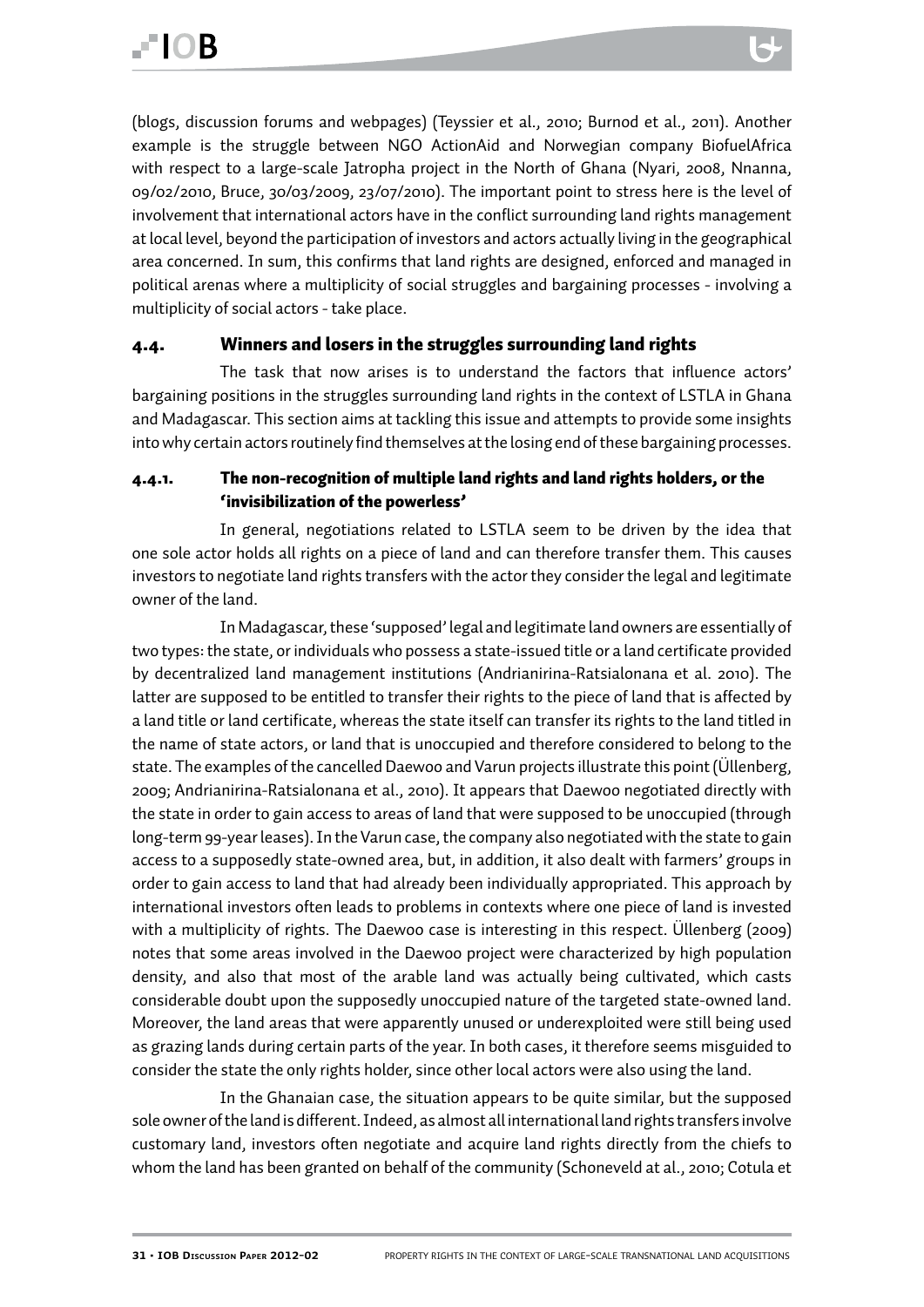al., 2009). However, this also often leads to the non-recognition of other rights holders. The study of Schoneveld et al. (2010) uses one case to provide an interesting overview of this process. The authors describe a process of land acquisition implemented by a foreign company in which the company negotiated with local chiefs for the lease of a large area of land, 55% of which was forest. As a result of this process, several local households lost the use rights they had previously held. First, since part of the area allocated to the international investor by the traditional authorities was already being cultivated by some households, these households lost their previous right to cultivate this land. Only a small number of them were given access to replacement areas, which was actually inferior in quality and quantity. Interestingly, during the process, a distinction was drawn between members of the original group of land holders and migrants that had come from the north in the 1980s. The latter group were affected by the loss of rights much more severely than the former, indicating the existence of uneven power and bargaining relations between original and 'migrant' use rights holders in the local community. Second, by allocating forest areas to the foreign company for transformation into Jatropha plantations, the local households also lost the collective rights they held over the forest. Even though forest areas appear not to be individually appropriated, the local population actually exploited the forest's resources, including shea nuts (important raw materials for off-season production of shea butter), fruits, medicinal plants and wood. The transfer of the forest ownership thus affected related rights in a similarly negative way.

As a result, several rights and rights holders have often not been taken into account in LSTLA processes. It is as if they have been made 'invisible', and because of this, there is obviously a risk that they will be the main losers in the bargaining processes surrounding land rights in LSTLA contexts. The 'invisibilization' of these actors implies that their chances of having their rights respected is weakened in relation to other actors, whose own rights are strengthened in the process and are thus taken more fully into account.

#### 4.4.2. The causes of 'invisibilization': characteristics of normative orders and uneven social relations

A detailed analysis of the causes of the 'invisibilization' process presented above is beyond the scope of this paper. However, the literature consulted leads us to the conclusion that two main issues are at play in this process: i) the predominance of the concept of 'absolute ownership'; and ii) the deficiencies of the envisaged processes in creating the necessary checks and balances, whether within local practices, or within state or international normative orders.

The analysis carried out above of land rights management systems in Madagascar provides some insights into the way in which these factors participate in the 'invisibilization' of weaker actors in LSTLA contexts. Despite the 2005 legal reform, the Malagasy context remains characterized, somewhat paradoxically, by an undeniable weakening of non-statebased management systems and an undermining of local traditional authorities. Indeed it seems that in the current Malagasy context (e.g. individualization of land rights due to market development, and competition for land rights with powerful actors who have access to costly state regulation schemes) local authorities are losing more and more influence over land rights management compared to the influence that the state has in its capacity to enforce land rights (Maldidier, 1999; Teyssier et al., 2007). This implies that the weight of the state in land rights management is significant, and still increasing, while the power of land rights holders based on local practices is being weakened. As demonstrated above, the state's normative order is influenced by the concept that all land rights come from the state, leading to low recognition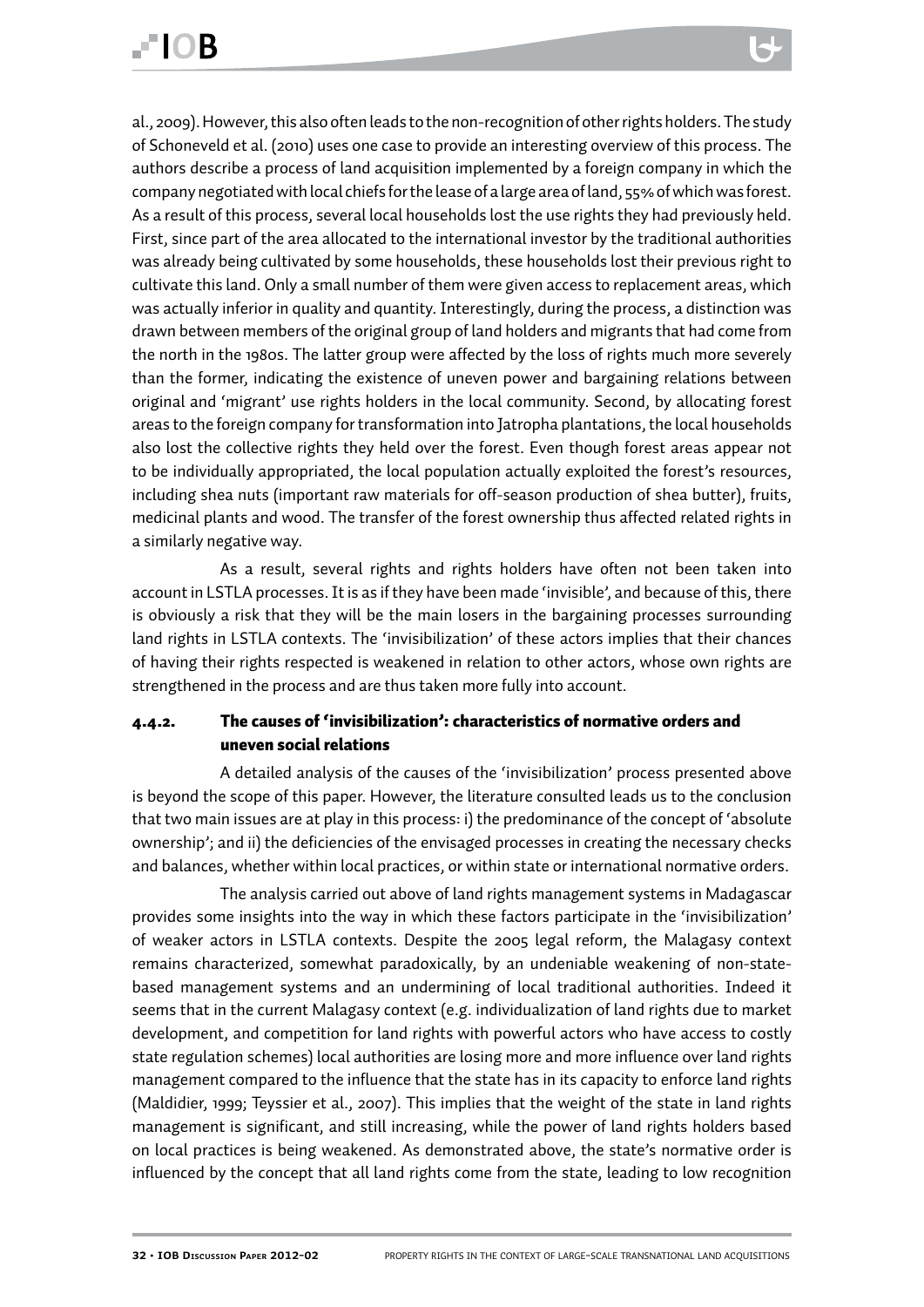# FIOR

of non-state normative orders and adherence to the concept of 'absolute ownership'. Even the 2005 land reform, which initially appears to decentralize land management and recognize certain local population rights through land certificates, ultimately fails in this respect. Clearly, it is still in the early stages and covers only a small part of the country, with only 350 local land offices (out of 1550 municipalities) installed at the beginning of 2010 (Andrianirina-Ratsialonona et al, 2010). Further scrutiny also reveals, however, that reform does not imply total state recognition of local practices. In particular, the existence of a multiplicity of land rights and land rights holders has not been fully addressed. Technical documents (Medina Jarquin, 2009; Thierry and Prouin, 2008) which analyze specific cases from local land offices underline how a lack of clarity about the types and nature of the local land rights that can be recognized when issuing land certificates can lead to the exclusion of several important rights (e.g. rights of way, water rights or temporary user's rights for pasture areas). This leads Muttenzer (2010) to argue that the reform still views 'absolute ownership' as the rule. As a consequence, the reform has failed to recognize the full complexity of local land management practices, which involve a larger variety of types of rights and rights holders. With respect to the specific context of LSTLA, Andrianirina-Ratsialonana et al. (2010) notice that, in Madagascar, most of the projects concern areas where no local land office has yet been established. In order to solve this problem - and avoid the transfer of rights in areas appropriated by certain actors - the state regulations provide for the realization of a 'recognition mission', in cooperation with national and municipal authorities as well as community leaders. The objective is to check whether or not the targeted area is occupied. However, the authors argue that for a multitude of reasons, ranging from organizational problems (e.g. missions not being realized at all) and lack of information (e.g. local populations not being informed, community leaders not being aware of the changes made since the 2005 reform) to imbalances in participants' power (e.g. community leaders coming under pressure from investors or state authorities), these 'recognition missions' often fail to reach their objective. Evidently, there are a number of potential pitfalls in the new state land management scheme's capacity to recognize the multiplicity of local land rights practices. This may result in certain actors (essentially the state and its authorities, but also holders of land certificates or land titles) maintaining the authority to transfer land rights and act as 'absolute owners' of the land.

In Ghana, the situation is different because the state normative order is characterized by a higher level of recognition of non-state normative orders' autonomy and implicitly includes the recognition of the multiplicity of land rights and rights holders via the concept of trust. Furthermore, traditional authorities have clearly managed to maintain significant capacity to manage land rights. Nevertheless, just as in the Malagasy case, the multiplicity of land rights and land rights holders does not appear to be properly recognized within LSTLA contexts. Indeed, the evolution of local practices within a context of changes in social and power relations, whether due to economic, political or demographic factors, has led some actors (in this case traditional chiefs) to freely re-allocate land rights. A the same time, it has become difficult for other rights holders (essentially use rights holders) to protect and maintain their rights. This process can be associated with privatization of the land at the hands of traditional authorities, who increasingly act as 'absolute owners' and manage land rights according to their own interests rather than the interests of the group they belong to, thereby violating the concept of 'trust'. This phenomenon has been clearly identified by several authors, whether studying the specific processes of LSTLA (Schnoneveld et al. 2010; German et al. 2011; Tsikata and Yaro, 2011) or otherwise (Alhassan, 2006; Lentz, 2010; Ubink and Quan, 2008). This leads us to conclude that some kind of de facto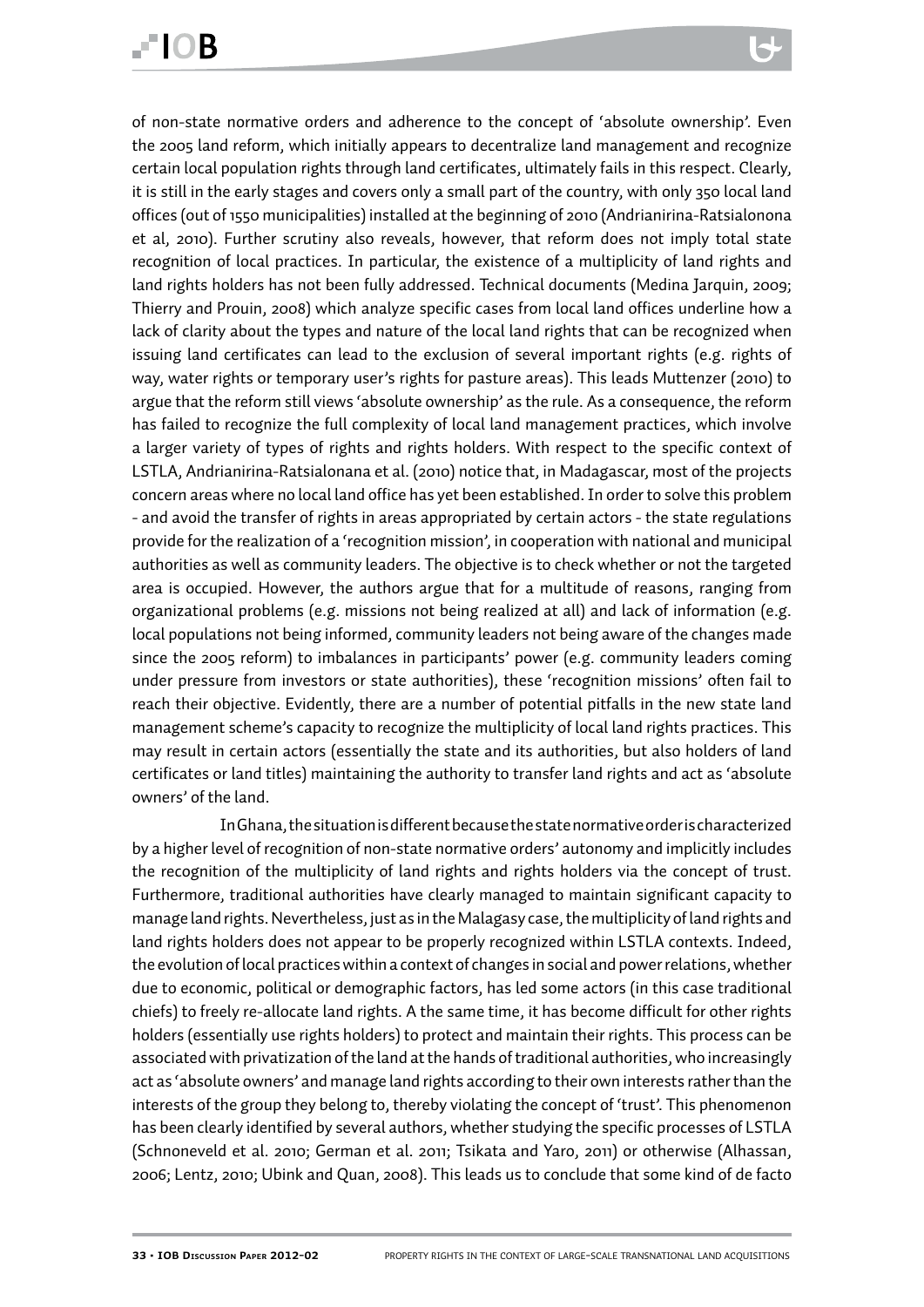# FIOR

hierarchical scale of land rights exists or is emerging in Ghana, and that use rights occupy a lower position on this scale than do management rights. This is confirmed by German et al. (2011) when they write that "[c]ustomary land users treat […] land access not as a right or entitlement but as a benefit which one acquires subject to the benevolence of the chief" (ibid, 2011:30). However, in normal circumstances, both state and non-state normative orders should provide for checks and balances that ensure that traditional management rights holders act in the interests of their constituencies. State norms require local communities to be consulted in order to validate land rights transfers, as explained by Cotula et al. (2009) and German et al. (2011). However, these authors also state that such a validation process rarely takes place, and as a result many use rights holders are not taken into consideration during land rights negotiations. A lack of both ability and willingness to really enforce this norm on the part of state servants, who seem to be convinced that international investment will bring 'modern' economic development and is thus deserving of all kinds of support, may explain this reality. German et al. (2011) also argue that those processes which are intended to ensure chiefs' downward accountability are weak. This leads chiefs to act "based on chances for personal gain rather then collective interest" (ibid, 2011:30). Tsikata and Yaro (2011) explain that the amount paid by investors in exchange for access to land is rarely interpreted as collective income. Instead, it is used and distributed by the chiefs in a discretionary way. Altogether, this leads to situations where traditional use rights holders are unaware of the conditions of the deals and negotiation processes (German et al., 2011), which in turns leads to them losing their rights (Schoneveld et al., 2010; Nnanna, 08/02/2010; Nyari, 2008, German et al., 2011; Tsikata and Yaro, 2011). However, it would be incorrect to surmise that all traditional chiefs have a clear, generalized stance in favor of LSTLA and that all use rights holders are against it. In fact, certain examples in the literature demonstrate the importance of uneven power relations in the positions taken by these actors in particular cases. Economic vulnerability seems to be one factor that weakens actors' bargaining positions. An example of this can be found in Nyari (2008), who describes a process of land acquisition in which a situation of economic deprivation and high vulnerability (several bad harvests, illiteracy) led local populations and chiefs to trade their rights to land for the jobs promised by the foreign investor.

In summary, it appears that in both Ghana and Madagascar, the main losers in LSTLA processes are those rights holders whose rights are based on local practices, particularly where secondary rights are concerned. This is because they are frequently invisibilized and overlooked due to their weak position in the poltical arenas surrounding land rights. As a result, they are at severe risk of being dispossessed of the historical rights they are entitled to.

#### 4.4.3. Blackboxing as a means of naturalizing land rights dispossession

Both the Malagasy and Ghanaian cases illustrate the earlier point about blackboxing, evidence for which can be found in the discursive struggles taking place around the visions of rural development in both countries.

As regards Madagascar, Teyssier et al. (2010) and Andrianirina-Ratsiolonana et al. (2010) rightly argue that what is really at issue in the debate on LSTLA is the nature of future agricultural development, as demonstrated by the two broad visions of the agriculturedevelopment nexus introduced in Section 3.4.2. As far as Ghana is concerned, several examples can be found in the literature of conflicting visions of rural development in a context of international land rights transfers, as exemplified by the two contradictory positions on agrofuels production presented below. Firstly, on the website of Norwegian company BiofuelAfrica, who were investing in Ghana, we find the following: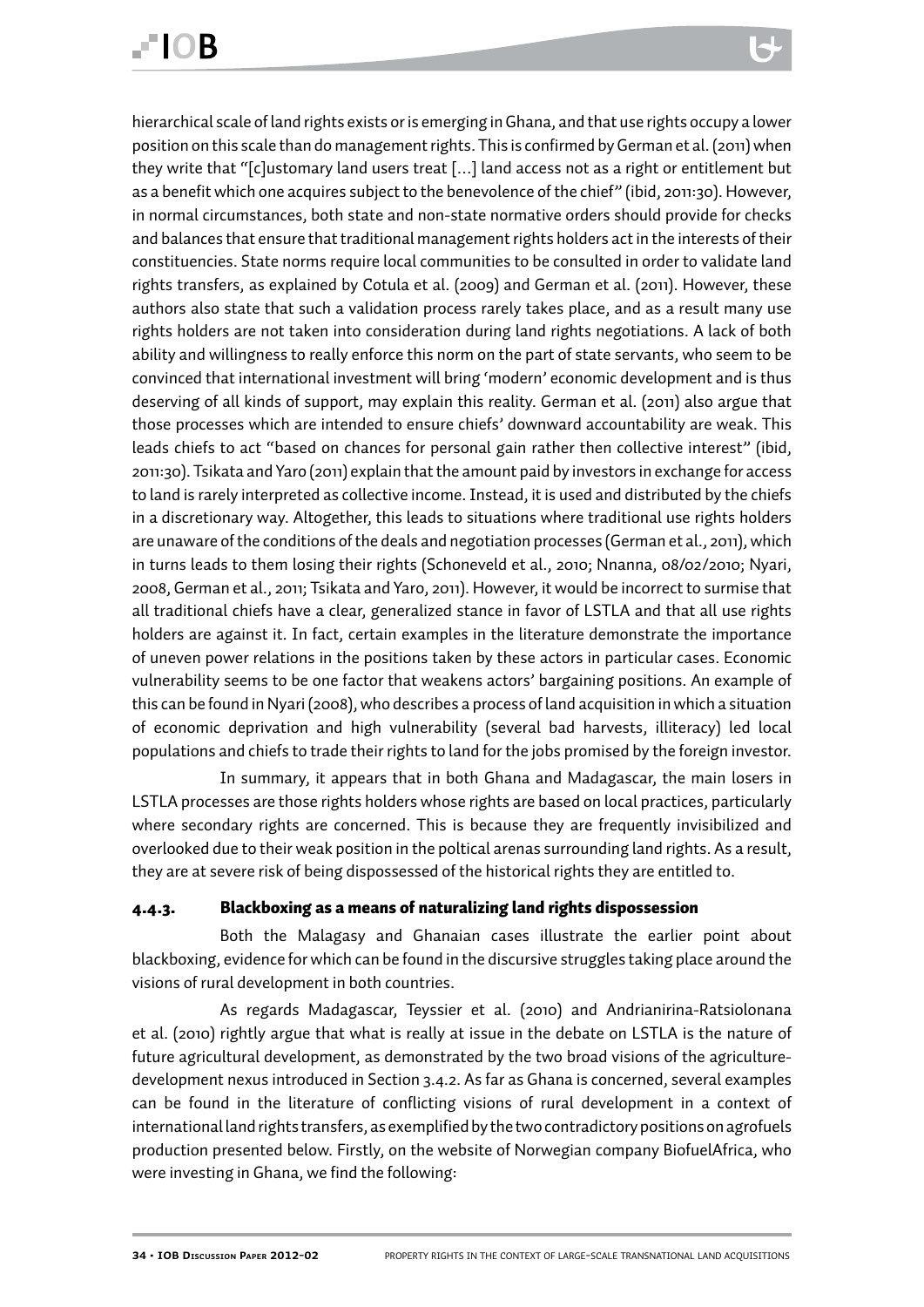

Secondly, we find a contrasting position in the words of a representative from the Ghanaian Agricultural Workers Union, cited in a press article:

> *"How would we justify an essentially agrarian country importing most of the food that it eats and then using our lands to produce something else that we don't eat? […] Why should we be encouraged to lease large tracts of land for biofuel production that we are not eating to make money and use that money to import food?" (cited in Nnanna, 08/02/2010)*

These discursive disputes are significant, since they ultimately justify or reject the land transfers and the dispossession of certain actors' rights in the name of progress or of another uncontestable human goal. Moreover, certain actors' ability to enlist the support of others by convincing them that their position is natural and undisputed results in a strengthening of their bargaining position in land rights struggles.

One example of this can be found in the work of German et al. (2011), who explain that foreign investors have gained the support of many state officials since the latter seem to be convinced "that large-scale (foreign) investment is the most effective pathway for economic development and poverty alleviation through improving the balance of trade, enhancing technology spillovers and linkages to other sectors of the economy, and stimulating rural development" (ibid, 2011:29). Meanwhile, transnational land deals and investors in overseas land, in particular, meet their strongest opposition in actors who do not support their concept of rural development. These include many NGOs, for example, and social movements such as the French 'Coordination Sud', who have positioned themselves in favour of rural development based on family farming production systems (Allaverdian, 2010), and all who have signed the Dakar Appeal Against Land Grabbing.

Additionally, it should be noted that international debate on visions of development also influence normative orders that govern land rights locally. The effects produced by international actors' adoption of different visions of rural development is an example of this kind of process. On the one hand, the design and implementation of land rights management decentralization processes seem to have received important technical and financial support from foreign actors, whether international organizations, donors or NGOs (Pelerin and Ramboarison, 2006). On the other hand, however, Andrianirina-Ratsialonana (2010) notes that in 2005 the World Bank gave a very negative assessment of Madagascar's climate for direct foreign investment. As a consequence, the legal framework was changed to create more favorable conditions for foreign investment, including the creation of a special state office that would support foreign investors (funded by the World Bank until 2009). This example demonstrates how two international actors have been able, because of the powerful positions they hold in relation to the Malagasy state, to shape the state normative order in two different ways according to their own visions of what development should be.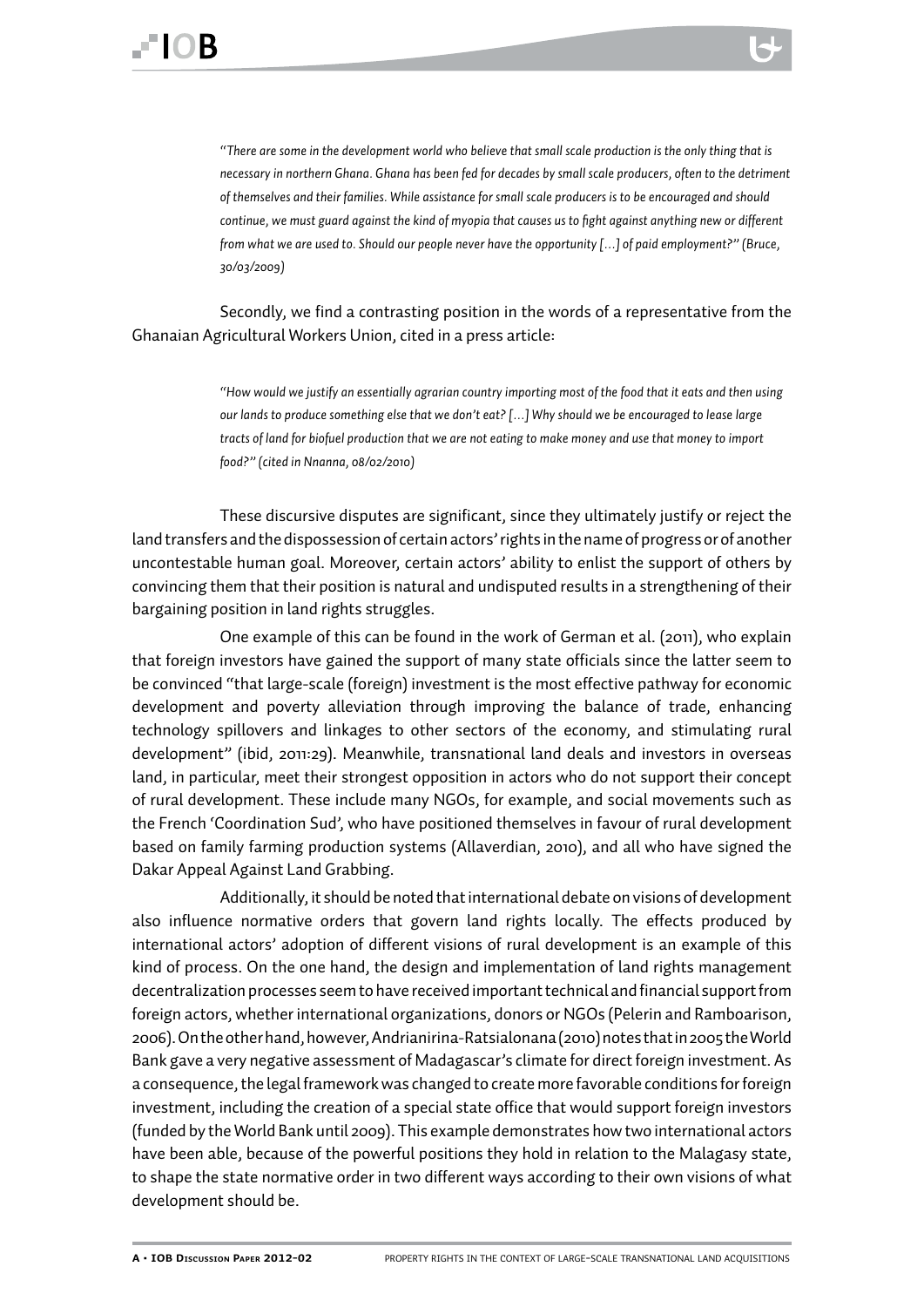#### 5. Some conclusions and comments

The primary objective of this paper was to design an analytical framework for studying the complexity of the processes involved in international land rights transfers that would reintroduce the political dimension into the debate. We have proposed a framework based on a dual approach which adopts both a social definition of land rights and a legal pluralist perspective. This framework allows for the recognition of a multiplicity of land rights and rights holders, and also for the existence of several normative orders that govern land rights. Besides this, it also reveals that what is at issue when dealing with land rights are generally the power relations and social struggles going on inside the various political arenas related to land. We illustrate these ideas with a preliminary analysis of the contexts and realities of LSTLA in Madagascar and Ghana. Our work is an exploratory, mainly conceptual exercise, calling for further research efforts to provide specific recommendations for particular cases in Madagascar, Ghana or elsewhere. More extensive, systematic field work is required in order to grasp the complexity of the social relations and power structures that overlap and interact at the local, national and international levels whenever there is a dispute over land rights. The ultimate objective of achieving such an understanding would be to propose concrete recommendations that could level the playing field in favour of the poor.

However, a number of conclusions can already be drawn from our preliminary study of the Ghanaian and Malagasy cases. They both *confirm* that a variety of social spaces with their own normative orders participate in land rights management. International, state and non-state normative orders interact to define which local practices are to be adhered to and enforced at particular times and places. The cases also demonstrate that legal traditions and colonial histories play an important role in shaping the formal norms and rules surrounding land rights. As a crude simplification we could state that Madagascar is characterized by a tendency to adopt the concept of 'absolute ownership' and the idea that all land rights come from the state (at least prior to the reform of 2005). The Ghanaian statutory system, on the other hand, is more likely to embrace the concept of common heritage and to acknowledge the existence of historically and locally defined rights. Our study also suggests a more ambiguous situation in relation to the effect of state recognition of non-state norms and rules*.* Indeed, it has been shown that both countries recognize locally defined land rights to a certain extent. In Madagascar, this recognition is rather recent and still somewhat limited (since the 2005 reform). There is also an obvious bias towards the recognition of agricultural plots that are continuously cultivated, because of the concept that untitled land tenure can be recognized only if it is 'valorized', to the detriment of other secondary rights attached to the land. At the same time, however, our analysis confirms that Ghana is rightly considered to be one of the African countries where nonstate normative orders are best recognized *.* 

Nevertheless, these clear and important differences between the Ghanaian and Malagasy situations do not make a substantial difference to the poor's ability to protect their rights during LSTLA processes. Many local households have actually lost land rights as a result of international land rights transfer processes in both countries. These household are mainly use rights holders who base their claims on local practices. Thus, securing land rights goes well beyond the state's formal recognition of local practices. In fact, the analyses of our two cases demonstrate the importance of power and social relations, not only between local populations and the state but also within the local communities. There is therefore a need to recognize and attempt to counterbalance these inequaties explicitly. Moreover, we have shown that these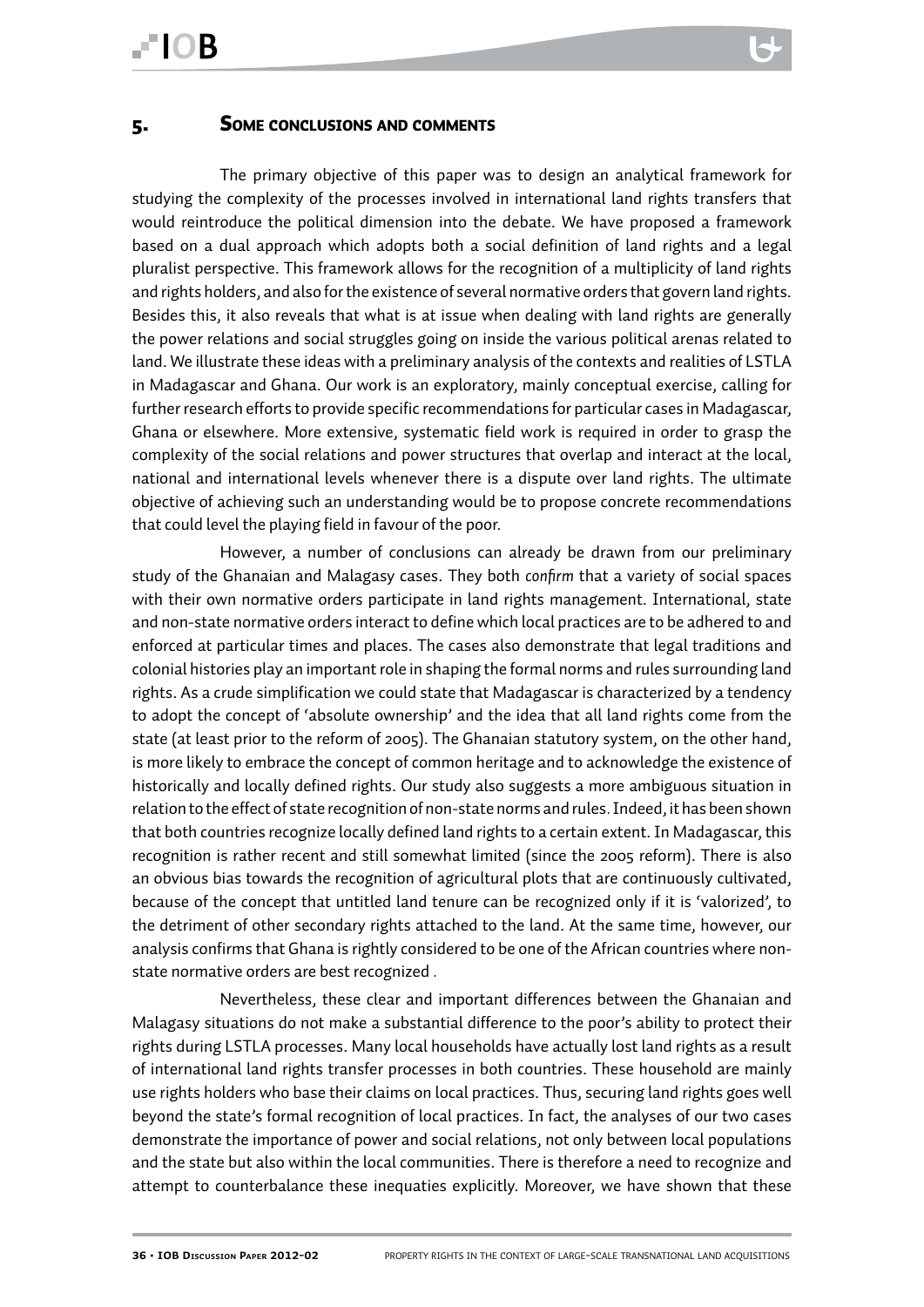social processes vary significantly from one context to another. For instance, in Madagascar, the state is responsible for most LSTLA, whereas in Ghana local chiefs are key players. Logically, social relations play out quite differently in the two situations. In Madagascar, the relations and tensions between local communities and the state occupy centre stage, whereas in Ghana, relations and struggles between actors within the local communities dominate the political arenas surrounding land. This confirms that securing land rights is a political, or perhaps relational, process. Additionally, the analysis suggests that this political process occurs in several social spaces among different social actors (depending on the context and comprising local, national and international levels). Therefore, the defense of the poor's rights will depend on their capacity to participate and play an active role in these political/relational processes, underlining again the relevance of the social approach to poverty introduced above.

In the context of international land rights, it is therefore necessary to focus on the following issues. Attention should be paid to the extent to which normative orders may strengthen or weaken the bargaining power of certain social actors during disputes over land rights. For instance, in the Ghanaian case, the favorable legal framework intended to attract investment and the high level of recognition that chiefs enjoy in the management of land rights are obviously factors that weaken the position of use rights holders. Similarly, in Madagascar, the lack of clarity surrounding the concept of having untitled rights recognized via valorization of the land serves to weaken the bargaining power of the poor and enable the state to grab land that is in fact used extensively (for instance, pasture lands) and reallocate it to foreign investors. It is also necessary to focus on other processes that influence social actors' bargaining positions, particularly the knowledge creation processes directly related to discursive struggles around land and their role in development. Finally, we should also examine the extent to which normative orders are able (or unable) to create adequate spaces for the poor to participate and appeal during LSTLA processes, in order to balance power relations.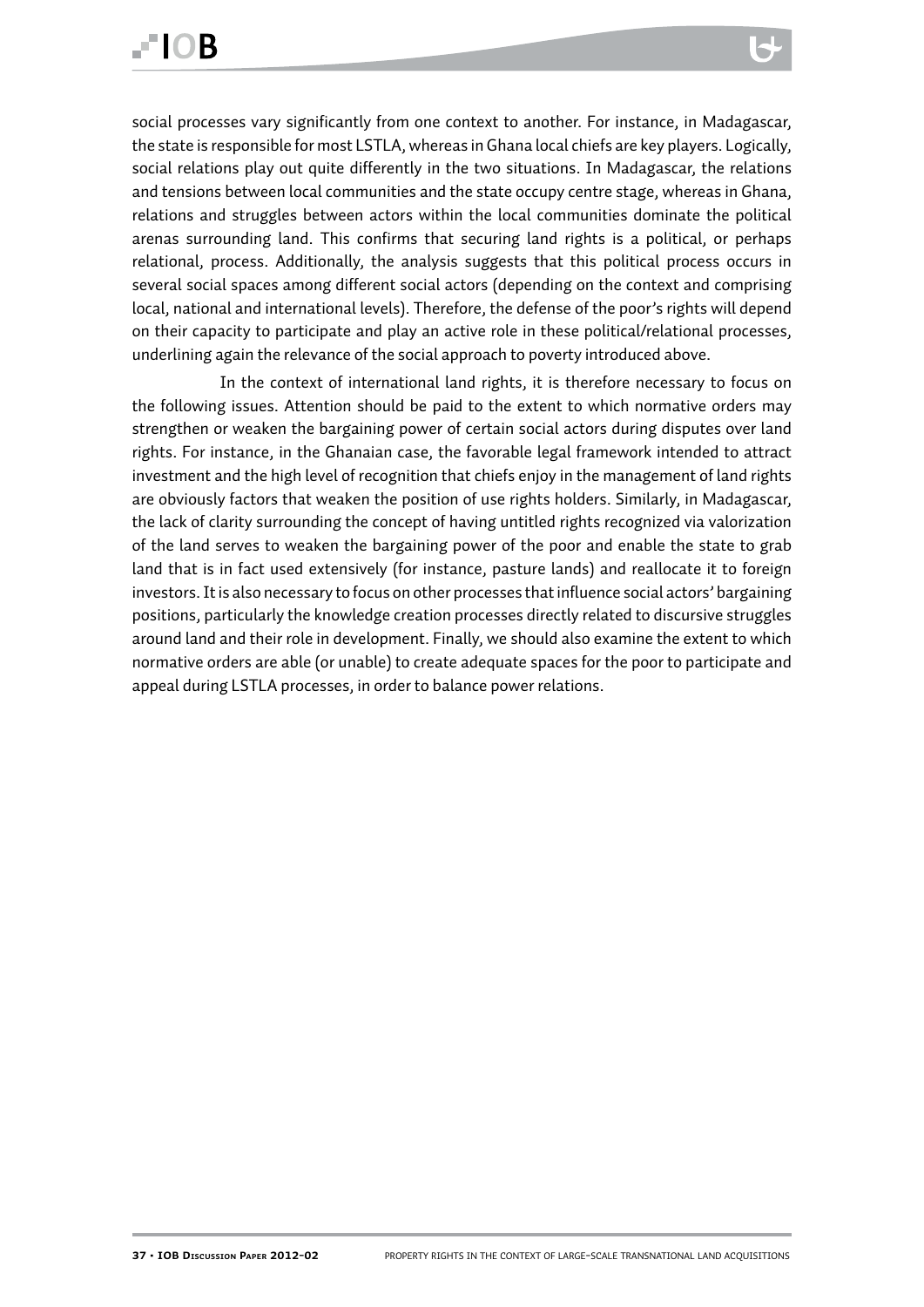#### **REFERENCES**

Abayie Boaten, B. (1998) "Traditional conservation practices: Ghana's example*", Institute of African Studies Research Review*, 14(1):42- 51

Ahwoi, K. (2010) "Government's Role in Attracting Viable Agricultural Investment: Experiences from Ghana", *Paper presented to the Annual World Bank Land Policy & Administration Conference, 26th-27th April, 2010*, WB, Washington DC., available online http://web.worldbank.org/ WBSITE/EXTERNAL/TOPICS/EXTARD/0,,conten tMDK:22537817~pagePK:148956~piPK:216618~theS itePK:336682,00.html#Theme1 (last consulted: 01/09/2010)

Alden Wily, L. (2003) *Governance and land relations: a review of decentralisation of land administration and management in Africa*, London: International Institute for Environment and Development

Alden Wily, L. (2011) "Nothing New Under the Sun or a New Battle Joined? The Political Economy of African Dispossession in the Current Global Land Rush", *Paper presented at the International Conference on Global Land Grabbing, 6-8 April 2011,* LDPI, Sussex University, available online http://www.future-agricultures. org/index.php?option=com\_docman&task=doc\_ download&gid=1129&Itemid=971 (last consulted 19/09/2011)

Alhassan, O. (2006) "Land access and security of tenure in Ghana: some considerations for improvement and the outcome report of the thematic dialogue held on 24 January 2006 Accra, Ghana", *Conference paper International Conference on Agrarian Reform and Rural Development,* FAO, Porto Alegre,available online http:// www.icarrd.org/en/icarrd\_docs\_case.html (last consulted 26/08/2010)

AllAfrica (07/09/2009) "Ghana: Farmers Demand Farmland from AngloGold", *All Africa*, 7 September 2009, available online http:// www.landcoalition.org/cpl-blog/?p=3046 (last consulted 02/09/2010)

Allaverdian , C. (2010) "Agricultures familiales et sociétés civiles face aux investissements dans les terres dans les pays du Sud", *Report of the French National Platform of International Solidarity NGOs (Coordination Sud),* available online http:// www.coordinationsud.org/document-ressource/ agricultures-familiales-et-societes-civiles-faceaux-investissements-dans-les-terres-dans-lespays-du-sud/ (last consulted 19/09/2011)

Amamor, K.S., (2010) "Family values, land sales and agricultural commodification in South-eastern Ghana", *Africa*, 80(1):104-125

Anders, G. (2003) "Legal pluralism in a transnational context: where disciplines converge", *Cahier d'anthropologie du droit*, 2003:113-128

Andrianirina-Ratsialonana, R., Ramarojohn, L., Burnod, P., Teyssier, A. (2011) *Après Daewoo? Etat des lieux et perspectives des appropriations foncières à grande échelle à Madagasacar*, Rome: ILC, available online http://www.landcoalition. org/fr/publications/after-daewoo-currentstatus-and-perspectives-large-scale-landacquisition-madagascar (last consulted 19/09/2011)

Appiah-Opoku, S. and Hyma, B. (1999) "Indigenous institutions and resource management in Ghana", *Indigenous knowledge and Development Monitor*, 7(3):15-17

AGTER (2011) *L'appel de Dakar: Convergence réussie des luttes contres les accaparements de terre au FSM 2011,* http://www.agter.asso.fr/article612\_fr.html (last consulted 19/09/2011)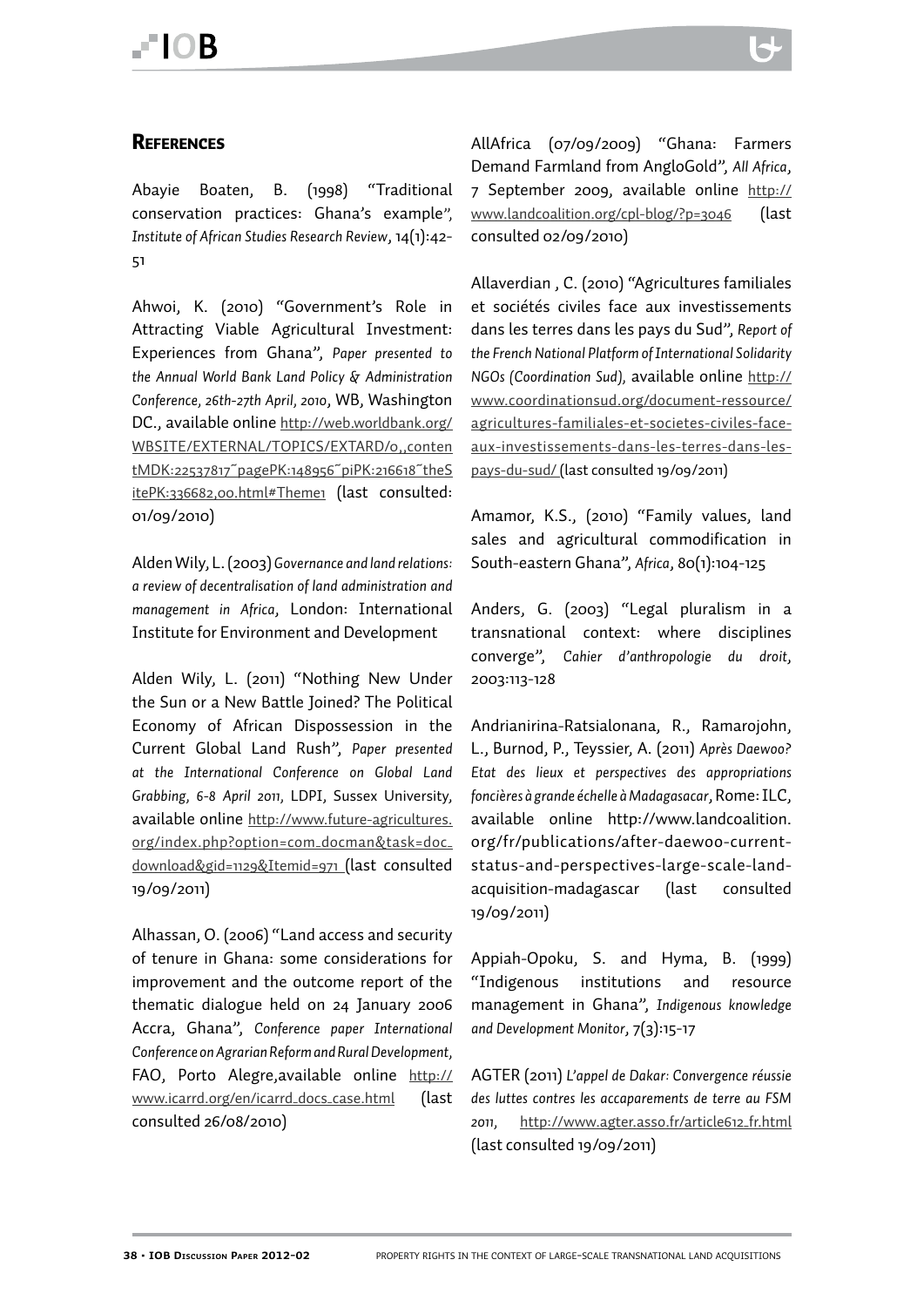Barrière, O. (2006) "De l'émergence d'un droit africain de l'environnement face au pluralisme juridique", in: C. Eberhard and G. Vernicos (eds) (2006), *La quête anthropologique du droit*, Paris, Karthala, pp.147-172

Barry, D. and Meinzen-Dick, R. (2008) "The invisible map: Community tenure rights", *Paper presented at the 12th Biennal Conference of the International Association for the study of Commons*. Cheltenham, International Association for the Study of the Commons, available online http://iasc2008.glos.ac.uk/conference%20papers/ papers/B/Barry\_138902.pdf (last consulted 24/05/2010)

Bastiaensen, J., De Herdt, T., D'Exelle, B. (2005) "Poverty Reduction as a Local Institutional Process", *World Development*, 33 (6): 979-993.

Bastiaensen J., d'Exelle B. and Famerée C. (2006) "Political arenas around access to land: a diagnosis of property rights practices in the Nicaraguan Interior", *IDPM-UA discussion paper 2006.08*, Institute of Development Policy and Management University of Antwerp, Antwerp.

Benjaminsen T.A., Holden S., Lund C, Sjaastad, E. (2008) "Formalisation of land rights: some empirical evidence from Mali, Niger and South Africa", *Land Use Policy*, 26: 28-35

Berman, P.S. (2007) "Global Legal Pluralism", *Southern California Review*, 80(6):1155-1237

Blas, J.; Burgis, T.; Jung-a, S. Olivier, C. (20/11/2008) "Daewoo to pay nothing for vast land acquisition", *Financial Times*, 20 November 2008, p. 07

Borras Jr., S.M. (2009) "Agrarian change and peasant studies: changes, continuities and challenges an introduction", *Journal of Peasant Studies*, 36(1):5-31

Borras Jr., S.M and Franco, J. (2011) " From Threat to Opportunity? Problems with

the Idea of a "Code of Conduct" for Land-Grabbing" *Yale Human Rights and Development Law Journal,* 13:507-523.

Borras Jr., S.M., Hall, R., Scoones, I., White, B. and Wolford, W. (2011) "Towards a better understanding of global land grabbing: an editorial introduction", *The Journal of Peasant Studies,* 38(2):209-216

Bruce, J. (30/03/2009) "Biofuel production: implications for food security and environment in Ghana – A rejoinder", *Biofuel Africa News*, 30 March 2009, available online http://www. biofuel.no/news\_viewer.php?news=20090330 (last consulted 02/09/2010)

Bruce, J. (23/07/2010) "Action Aid and Biofuels. Rural Consult Responds Yet Again", *Biofuel Africa News*, 23 July 2010, available online http://www. biofuel.no/news\_viewer.php?news=20090723 (last consulted 02/09/2010)

Burnod, P., Gingembre M., Andrianirina-Ratsialonana R., and Ratovoarinony R. (2011) " From International Land Deals to Local Informal Agreements: Regulations of and Local Reactions to Agricultural Investments in Madagascar", *Paper presented at the International Conference on Global Land Grabbing, 6-8 April 2011,* LDPI, Sussex University, available online http://www. iss.nl/content/download/24187/227376/version/3/ file/35+Perrine\_Mathilde\_Rivo+and+Raphael.pdf (last consulted 19/09/2011)

Chemillier-Gendreau, M. (2009) "Le droit international peut-il contribuer a une société mondiale plus équitable?", *Compte rendu Reunion thématique #9*, AGTER, Nogent Sur Marne, available online http://www.agter.asso.fr/ article292\_fr.html (last consulted 26/07/2010)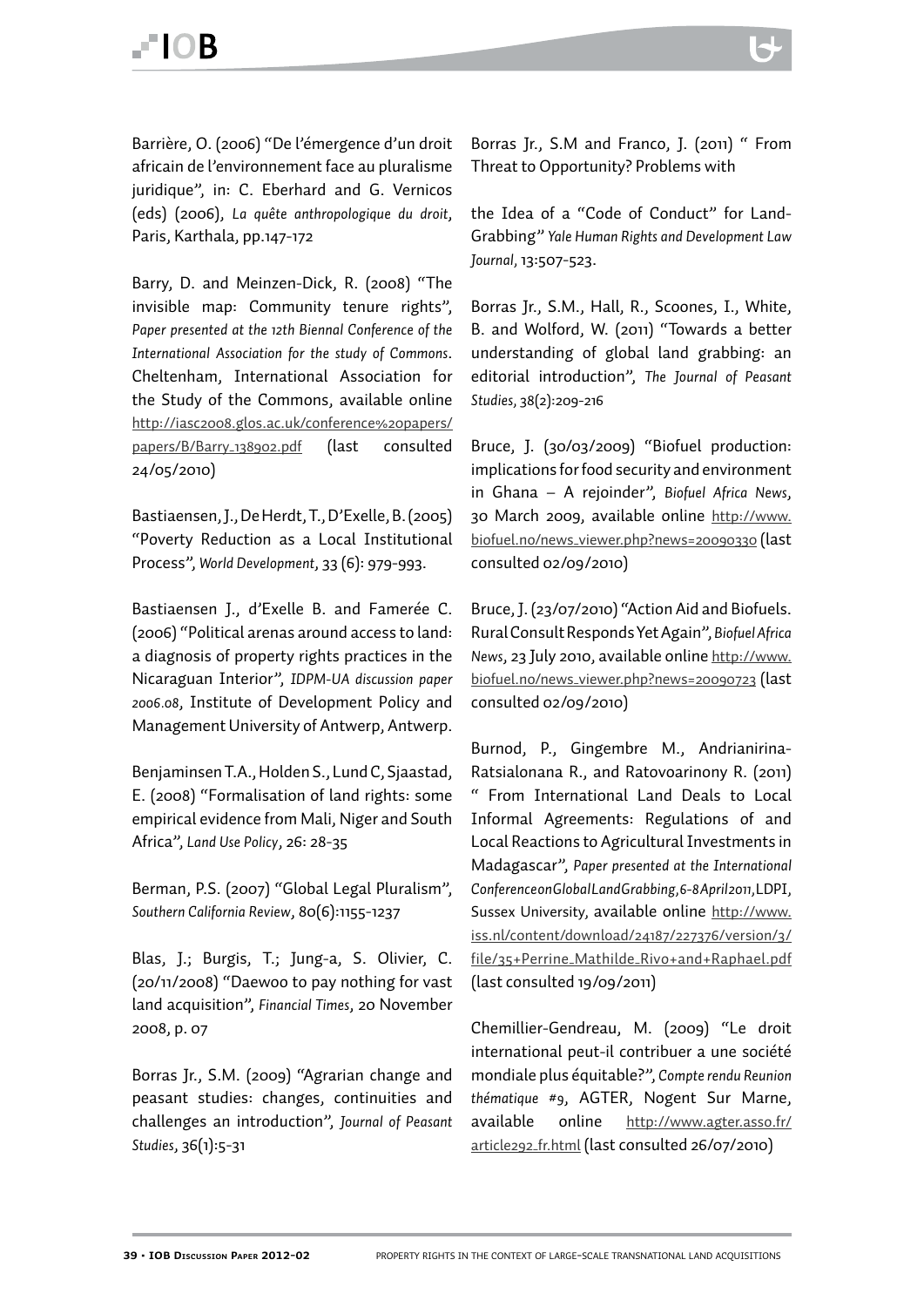Chen, S. and Ravallion, M. (2007) "Absolute Poverty Measures for the Developing World, 1981-2004", *World Bank Policy Research Working Paper No.4211*, WB, Washington, available online http://www.worldbank.icebox.ingenta.com/ search/download?pub=infobike%3a%2f%2fwb%2f wps4301%2f2007%2f00000001%2f00000001%2fa rt04211&mimetype=application%2fpdf&exitTarget Id=1268233679229& (last consulted 08/03/2010)

CTFD-MAEE (2010) *Les appropriations de terres à grande échelle. Analyse du phénomène et propositions d'orientations*, Paris: Ministère français des Affaires Etrangères et Européennes, available online http://www. foncier-developpement.org/vie-des-reseaux/ le-projet-appui-a-lelaboration-des-politiquesfoncieres/les-appropriations-de-terres-a-grandeechelle-analyse-du-phenomene-et-propositionsdorientations (last consulted 01/09/2010)

Comby J. (1997), "La gestation de la propriété" in: M. Falque et M. Massenet (eds.), *Droits de propriété et environnement*, Paris: Dalloz, pp. 275- 284

Comby J. (2002) "Les avatars du droit de propriété", *Revue Etudes Foncières*, 100, available online http://www.adef.org/site/2002/11/01/lesavatars-du-droit-de-propriete/ (last consulted 05/09/2010)

Cotula, L. (2011a) *The outlook on farmland acquisitions,* Rome: ILC, available online http:// www.landcoalition.org/fr/publications/outlookfarmland-acquisitions (last consulted 19/09/2011)

Cotula, L., Vermeulen, S., Leonard, R. and Keeley, J. (2009) *Land Grab or Development Opportunity? Agricultural Investment and International Land Deals in Africa*, London/Rome: IIED / FAO / IFAD

Cotula, L. and Vermeulen, S. (2009) "'Land grabs' in Africa: can the deals work for

development?", *IIED briefing September 2009*, IIED, London, available online http://www.iied. org/pubs/display.php?o=17069IIED&n=1&l=273&c =land (last consulted 04/03/2010)

Cousins, B. (2002) "Legislating negotiability: tenure reform in post-apartheid South Africa", in K. Juul and C. Lund (eds), *Negotiating property in Africa*, Portsmouth/New Hampshire: Heinemann, pp 67-106

David, R., Jauffret-Spinosi, C. (1988) *Les grands systèmes de droit contemporains (9th ed.)*, Paris: Dalloz

Deininger, K. (2003) "Executive Summary", in: K. Deininger, *Land Policies for growth and poverty reduction. A World Bank Policy Research Report*, Washington, WB and Oxford University Press, pp. xvii – xxi, available online http://econ.worldbank.org/external/ default/main?pagePK=64165259&theSitePK=469 372&piPK=64165421&menuPK=64166093&entity ID=000094946\_0307250400474 (last consulted 01/09/2010)

Deininger, K. and Byerlee, D. (2011) *Rising Global Interest in Farmland - Can it yield sustainable and equitable benefits?*, Washington: WB, available online http://siteresources.worldbank.org/ INTARD/Resources/ESW\_Sept7\_final\_final.pdf (last consulted 19/09/2011)

De Janvry, A., Gordillo, G., Platteau, J.P. and Sadoulet, E. (2001) "Access to Land and Land Policy Reforms", in: A. de Janvry, G. Gordillo, J.P. Platteau and E. Sadoulet (eds.), *Access to Land, Rural Poverty and Public Action,* Oxford: Oxford University Press, pp. 1-26.

Delmas-Marty, M. (1998) *Trois défis pour un droit mondial,* Paris: Seuil essais

De Schutter, O. (2009) "Large-scale land acquisitions and leases: A set of core principles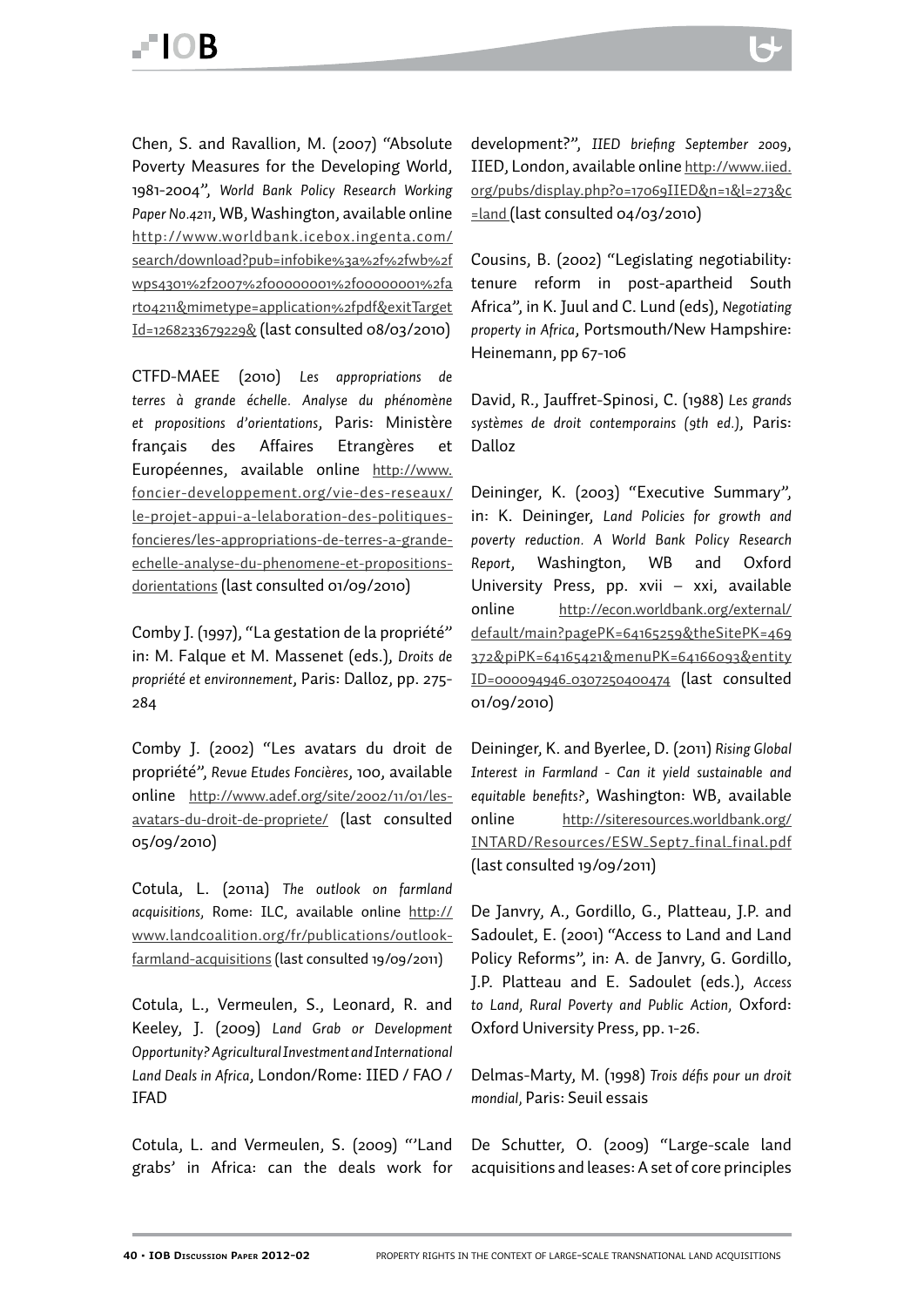and measures to address the human rights challenge", *Statement of the United Nations Special Rapporteur on the right to food*, available online http://www.srfood.org/images/stories/ pdf/otherdocuments/20090611\_large-scale-landacquisitions\_en.pdf (last consulted 04/03/2010)

De Schutter, O. (2010) "Accès à la terre et droit à l'alimentation", *Rapport du Rapporteur Spécial sur le droit à l'alimentation des Nations Unies, available online* http://www.srfood.org/images/stories/pdf/ officialreports/20101021\_access-to-land-report\_ fr.pdf *(last consulted 19/09/2011)* 

De Schutter, O. (2011) "How not to think of land-grabbing: three critiques of large-scale

investments in farmland", *The Journal of Peasant Studies,* 38(2):249–279

Eberhard, C. (2003) "Penser le pluralisme juridique de manière pluraliste – Défi pour une théorie interculturelle du droit", *Cahier d'anthropologie du droit*, 2003:51-64

Eun-jin, J. (24/11/2008) "Néocolonialisme ou aide au développement ?", *Le courrier international*, 24 Novembre 2008

FAO, IFAD, UNCTAD and WB (2010) "Principles for Responsible Agricultural Investment that Respects Rights, Livelihoods and Resources*", A discussion note prepared by FAO, IFAD, UNCTAD and the WB*, available online http://siteresources.worldbank.org/ INTARD/214574-1111138388661 /22453321 / Principles\_Extended.pdf (last consulted, 19/09/2011)

Galey, M. (2004) "Genèse de l'état et droit des sols. L'empreinte de la dynamique institutionnelle sur la formalisation juridique de la propriété (à la lumière d'une comparaison franco-anglaise)", *Revue Internationale de droit comparé*, 56(3):685-699

Galey, M. (2007) "La typologie des systèmes de propriété de C. R. Noyes. Un outil d'évaluation contextualisée des régimes de propriété privée, publique et commune", in : C. Eberhard (ed.), *Enjeux fonciers et environnementaux. Dialogues afro-indiens*, Pondichery: Institut Français de Pondichéry, pp.89-125

German, L., Schoneveld, G. and Mwangi, E. (2011) " Processes of Large-Scale Land Acquisition by Investors: Case Studies from Sub-Saharan Africa" , *Paper presented at the International Conference on Global Land Grabbing, 6-8 April 2011,* LDPI, Sussex University, available online http://www.iss. nl/content/download/24203/227492/version/2/ file/45+German\_Schoneveld\_Mwangi.pdf (last consulted 19/09/2011)

Ghana News Agency (19/01/2010) "Ghana: Thailand to support local rice production", *Ghana News Agency*, 19 January 2010, available online http://farmlandgrab.org/10541 (last consulted 02/09/2010)

GIPC (n.d.) Quarterly *Operational Performance Reports,* available online http://www. gipcghana.com/library.php?id=16, (last consulted 14/04/2012)

Golay, C. (2008) "The global food crisis and the right to food", *Critical Report n° 3, Issue: Right to Food, Part of a series of the Human Rights Programme,*  Geneva: Europe-Third World Centre, available online http://www.cetim.ch/en/documents/ report\_3.pdf (last consulted 19/09/2011)

Görgen, M., Rudloff, B., Simons, J., Üllenberg, A., Väth, S.,Wimmer, L. (2009) *Foreign Direct Investment (FDI) in Land in developing countries*, Eschborn:Deutsche Gesellschaft für Technische Zusammenarbeit (GTZ), available online http://www2.gtz.de/wbf/4tDx9kw63gma/ gtz2010-0060en-foreign-direct-investment-dc.pdf (last consulted 26/08/2010)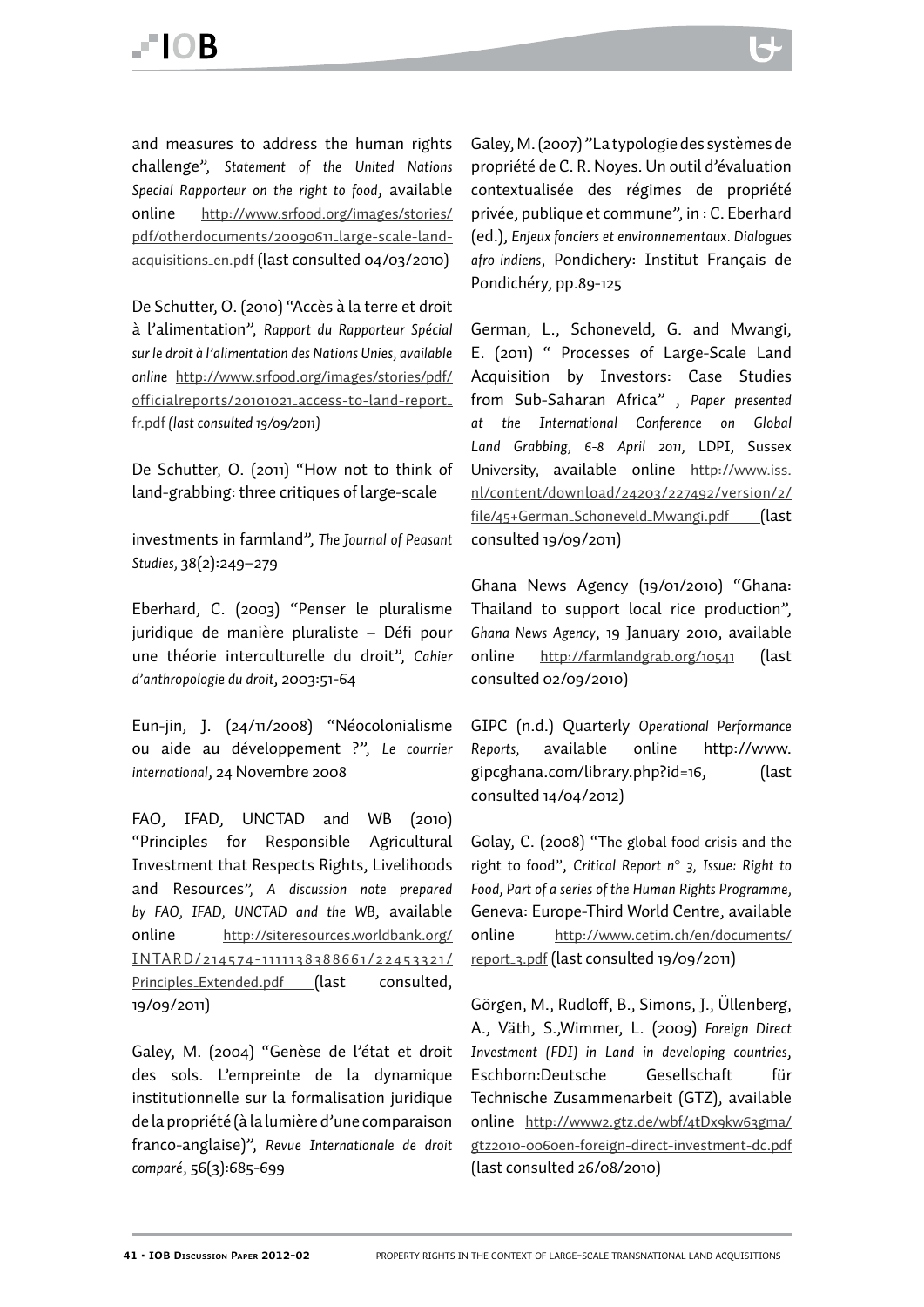GRAIN (2008) "Seized! The 2008 land grab for food and financial security", *GRAIN Briefing Paper October 2008*, GRAIN, available online http:// www.grain.org/briefings\_files/landgrab-2008-en. pdf (last consulted 01/09/2010)

GRAIN (2011) *Food crisis and the global land grab,* http://farmlandgrab.org/ (last consulted: 19/09/2011)

Griffiths, J. (1986) "What is Legal pluralism?", *Journal of Legal Pluralism and Unofficial Law*, 24:1-55.

Hart, G. (2006) "Denaturalizing Dispossession: Critical Ethnography in the Age of Resurgent Imperialism", *Antipode*, 38(5):977-1004

Heri, S. (2011) "Human rights mechanisms to safeguard the food/land rights of people confronted with land use conversions", *Policy Brief, ILC,* available online http://www. landcoalition.org/fr/publications/human-rightsmechanisms-safeguard-foodland-rights-peopleconfronted-land-use-conversion (last consulted 19/09/2011)

HighQuest Partners (2010) "Private Financial Sector Investment in Farmland and Agricultural

Infrastructure", *OECD Food, Agriculture and Fisheries Working Papers No. 33*, OECD Publishing, available online http://www.oecd-ilibrary.org/ agriculture-and-food/private-financial-sectorinvestment-in-farmland-and-agriculturalinfrastructure\_5km7nzpjlr8v-en (last consulted 19/09/2011)

Huggins, C. (2011) *A historical perspective on the 'Global Land Rush'*, Rome: ILC, available online http://www.landcoalition.org/fr/ publications/historical-perspective-globalland-rush (last consulted 19/09/2011)

IFAD (2008) *Improving access to land and tenure security. Policy*., Rome: IFAD, available online http://www.landcoalition.org/cpl-blog/ wp-content/uploads/e.pdf (last consulted 01/09/2010)

IFAD (2010) *Rural poverty report 2011. New realities, new challenges : new opportunities for tomorrow's generatio,*Rome: IFAD

ILC (2011) *Commercial Pressures on Land Portal*, http://www.commercialpressuresonland.org/ (last consulted: 19/09/2011)

Kasanga, K. and Kotey, N.A (2001) *Land Management in Ghana: Building on Tradition and Modernity*, London: IIED

Kasanga, K. and Woodman, G.R. (2004) "Ghana: Local Law Making and Land Conversion in Kumasi, Asante", in: G.R. Woodman, U. Wanitzek, H. Sippel (eds.), *Local Land Law and Globalization,* Münster: LIT Verlag, pp.153-216

Kenney-Lazar, M. (2011) "Dispossession, semi-proletarization, and enclosure: primitive accumulation and the land grab in Laos", *Paper presented at the International Conference on Global Land Grabbing, 6-8 April 2011,* LDPI, Sussex University, available online http://www.future-agricultures. org/index.php?option=com\_docman&task=doc\_ download&gid=1150&Itemid=971 (last conculted 19/09/2011)

Knight, R.S. (2010) *Statutory recognition of customary land rights in Africa - An investigation into best practices for lawmaking and implementation,*  Rome: FAO

Knox, A. (1998) "Ghana country profile", in: J.W. Bruce (ed.) *Country profiles of land tenure: Africa 1996*, LTC Research Paper No. 130, Madison, Land Tenure Center, University of Wisconsin-Madison, pp. 68-73, available online http://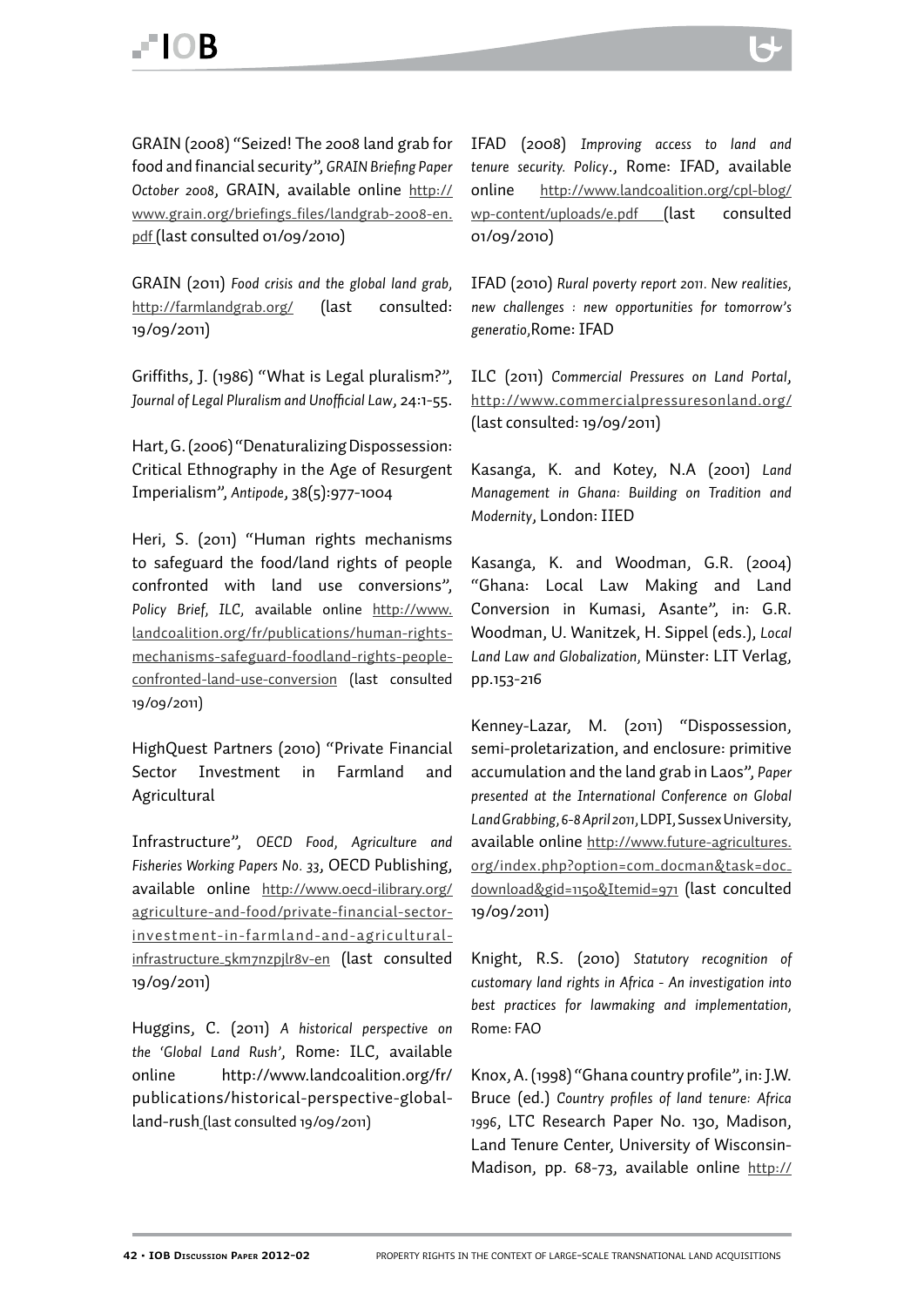Lavigne Delville, P. (ed.) (1998) *Quelles politiques foncières pour l'Afrique rurale?,* Paris: Karthala

Lavigne Delville P., Chauveau J.P. (1998) "Quels fondements pour des politiques foncières en Afrique francophone", in: P.Lavigne Delville (ed.), *Quelles politiques foncières pour l'Afrique rurale?*, Paris: Karthala, pp.721-736

Lavigne Delville, P. (2000) "Harmonizing Formal Law and Customary Land Rights in French-Speaking West-Africa", in: C. Toulmin and J. Quan (eds) (2000), *Evolving land rights, policy and tenure in Africa*, London: Department For International Development/ International Institute for Environment and Development / Natural Resources Institute, pp.97-121

Leisz, S. (1998) "Madagascar country profile", in: J.W. Bruce (ed.) *Country profiles of land tenure: Africa 1996*, LTC Research Paper No. 130, Madison, Land Tenure Center, University of Wisconsin-Madison, pp. 223-229, available online http://pdf.wri.org/ref/elbow\_98\_synthesis. pdf (last consulted 26/08/2010)

Leonard, D.K., Brass, J.N., Nelson, M., Ear, S., Fahey, D., Fairfield, T., Johnson Gning, M., Halderman, M., McSherry, B., Moehler, D.C., Prichard, W., Turner, R., Vu, T. and Dijkman, J. (2010) "Does Patronage Still Drive Politics for the Rural Poor in the Developing World? A Comparative Perspective from the Livestock Sector", *Development and Change*, 41(3):475–494

Lentz, C. (2010) "Is land inalienable? Historical and current debates on land transfers in Northern Ghana", *Africa*, 80(1):56-80

Le Roy, E. (1993) "Les recherches sur le droit interne des pays en développement - Du droit du développement à la définition pluraliste de

l'État de droit", in : C. Choquet, O. Dollfus, E. Le Roy, M. Vernières (eds.), *Etat des savoirs sur le développement : trois décennies de sciences sociales en langue française*, Paris: Karthala, pp.75-86

> Le Roy, E. (1996a) "Patrimonialité plutôt que propriété", in : E. Le Roy, A. Karsenty, A. Bertrand (eds.), *La sécurisation foncières en Afrique, pour une gestion viable des ressources renouvelables*, Paris: Karthala, pp. 47-58

> Le Roy, E., (1996b) "La théorie des maîtrises foncières" in : E. Le Roy, A. Karsenty, A. Bertrand (eds.), *La sécurisation foncières en Afrique, pour une gestion viable des ressources renouvelables*, Paris: Karthala, pp. 59-76

> Le Roy, E. (2003) "Editorial – Le pluralisme juridique aujourd'hui ou l'enjeu de la juridicité" ,*Cahier d'anthropologie du droit* , 2003:07-17

> Long, N. (2001a) "The case for an actororiented sociology of development", chapter in: N. Long (2001), *Development Sociology: Actor Perspectives*, London: Routledge, pp. 9-29

> Long, N. (2001b) "Globalisation and localisation: recontextualizing social change", chapter in: N. Long (2001), *Development Sociology: Actor Perspectives*, London: Routledge, pp. 214- 239

> Maldidier, C. (1999) "Les causes de l'insécurité foncière à Madagascar" *Paper presented at the 'Atelier sur le Foncier à Madagascar', 8-9 April 1999*, Ministère de l'aménagement de la ville et du territoire, Direction Générale des Domaines et des Services Fonciers, Antananarivo

> Mazoyer M (2001) *Protecting small farmers and the rural poor in the context of globalization,* Rome: FAO

> McGinnis, M.D. (2011) "An Introduction to IAD and the Language of the Ostrom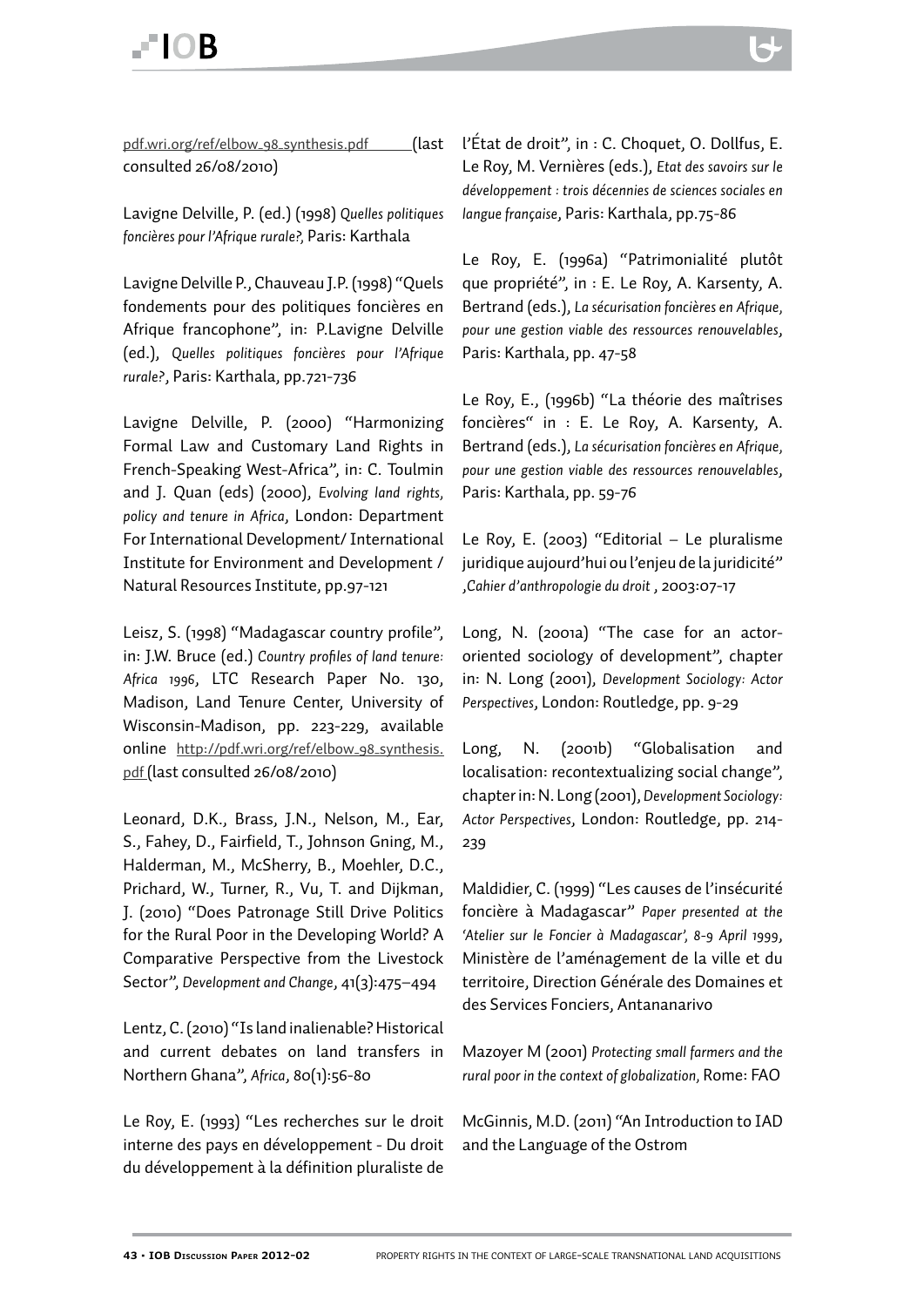Workshop: A Simple Guide to a Complex Framework, *The Policy Studies Journal, 39(1):169-183*

Meinzen,-Dick, R.S. & Pradhan, R. (2002) "Legal Pluralism and Dynamic Property Rights", *CAPRI working papers n°22*, International Food Policy Research Institute, Washington D.C.

Medina Jarquin, A. (2009) "Etat des lieux et étude de la réforme foncière à Madagascar", *Mémoire de fin d'études en vue de l'obtention du diplôme d'ingénieur*, Ecole Supérieure des Géomètres et Topographes, Le Mans

Merlet, M. (2007) *Proposal paper. Land Policies and Agrarian Reforms*, Nogent Sur Marne: AGTER, available online http://www.agter.asso.fr/ article12\_es.html (last consulted 24/05/2010)

Merlet, M. and Jamart, C. (2009) "Commercial Pressures on Land Worldwide. Issues and Conceptual Framework for ILC study", *Conceptual Framework of the ILC Collaborative Research Project on Commercial Pressures on Land*, ILC, Rome, available online http:// www.landcoalition.org/pdf/09\_05\_Conceptual\_ framework\_ENG.pdf (last consulted 01/09/2010)

Merry, S.E. (1988) "Legal Pluralism", *Law and Society Review*, 22(5):870-896

Migdal, J.S. (2001) "The State-in-Society Approach: a new definition of the state and transcending the narrowly constructed world of rigor", chapter in: J.S. Migdal (2001) *State in Society: studying how states and societies transform and constitute one another*, Cambridge: Cambridge University Press, pp.3-38

Ministry of Agriculture Livestock and Fisheries (2005) *Lettre de politique foncière*, Programme national foncier, Ministère de l'agriculture, de l'élevage et de la pêche de Madagasacar

Moore, S.F. (1978) "Law and social change: the semi-autonomous social field as an appropriate subject of study", chapter in: Moore, S.F. *Law as process*, London: Routledge & Kegan Paul, pp.54-81.

Muttenzer, F. (2006) "Coutume ancestrale et droit coutumier: problème de connaissance et de reconnaissance des droits fonciers à Madagascar", *Conference paper, Colloque international 'Les frontières de la question foncière'*, Montpellier, available online http://www.mpl. ird.fr/colloque\_foncier/Communications/PDF/ Muttenzer.pdf (last consulted 26/08/2010)

Muttenzer, F. (2010) "Politiques foncières et pluralisme juridique à Madagascar" ,*Taloha [online]*, 19, available online http://www.taloha. info/document.php?id=755 (last consulted 26/08/2010)

Nnanna, G. (08/02/2010) "Addressing the food versus fuel debate in Ghana", *Business Day,* 08 February 2010, available online http:// www.landcoalition.org/cpl-blog/?p=4698 (last consulted 02/09/2010)

Olivier de Sardan, J.P. (2008) "Researching the practical norms of real governance in Africa" *APPP Discussion Paper No. 5.* London: Overseas Development Institute

Ostrom, E. (1990). *Governing the Commons: The Evolution of Institutions for Collective Action*. Cambridge: Cambridge University Press.

Ostrom, E. and Cox, M. (2010) "Moving beyond panaceas: a multi-tiered diagnostic approach for social-ecological analysis" Environmental Conservation, 37(4):451-463

Nyari, B. (2008) "Biofuel land grabbing in Northern Ghana", *ILC Commercial pressure on Land*, 27 December 2008, available online http://www.landcoalition.org/cpl-blog/?p=508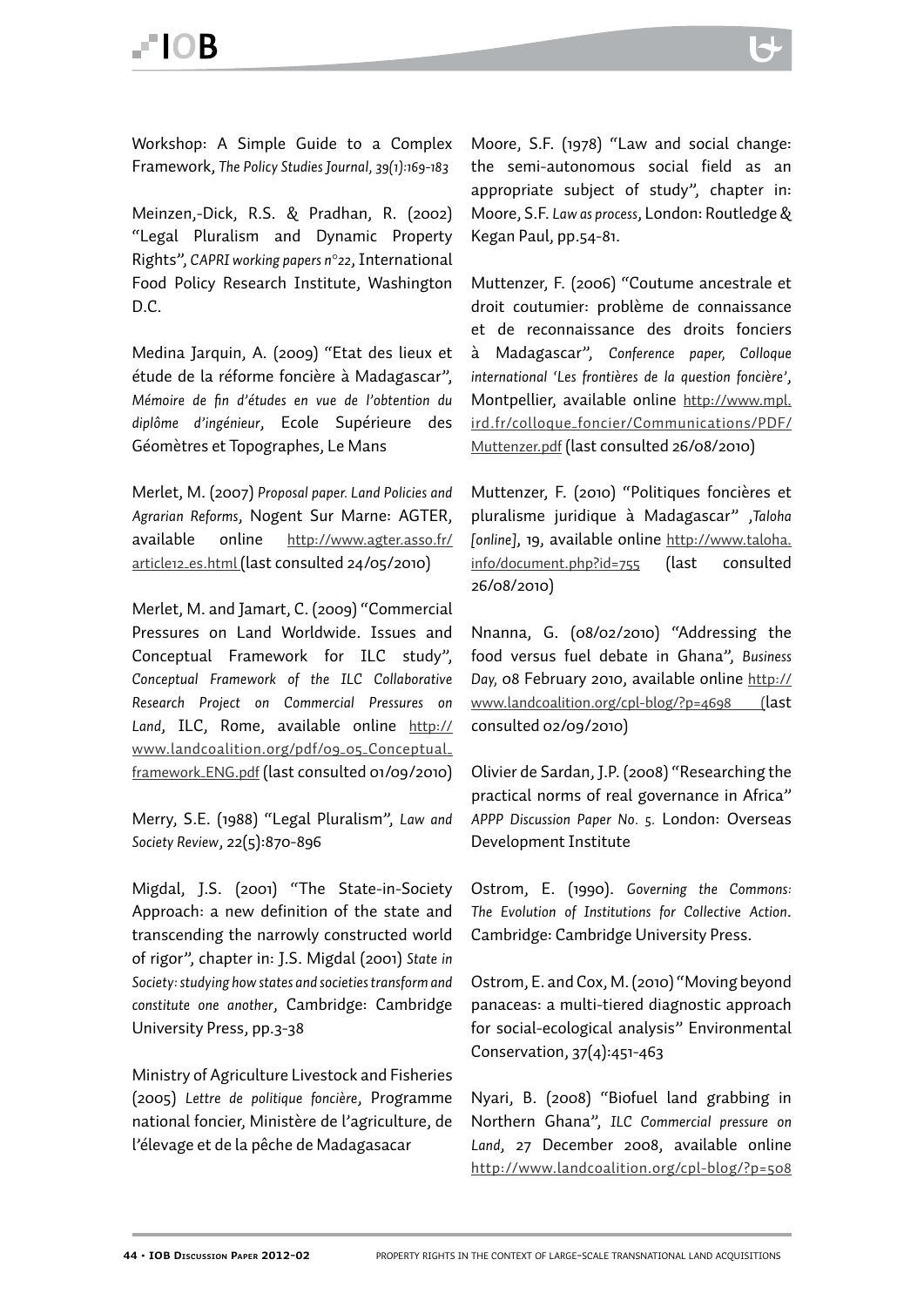(last consulted 02/09/2010)

Pelerin, E. and Ramboarison, R. (2006) "Experience récente de Madagascar et du programme national foncier", *Conference paper presented at the International Conference on Agrarian Reform and Rural Development*, FAO, Porto Alegre, available online http://www.icarrd.org/en/icarrd\_ docs\_case.html (last consulted 26/08/2010)

Plançon, C. (2009) "Droits fonciers et développement: Les enjeux de la notion de propriété – Etude de cas au Sénégal", *Revue Tiers Monde,* 200:837-851

Platteau, J.P. (2002) "Property Rights in Land. Part I: Dividing the Commons & Part II: Individualization of land tenure", in: J.P. Platteau (2002) *Institutions, Social Norms and Economic Development*, Amsterdam: Oversees Publishers Association, Harwood Academic Publishers, pp. 73-188

Ralalarimanga, H.C.S. (2010) "De l'oralité à l'écrit: droit et gestion durable des resources naturelles renouvelables de la forêt de Merikanjaka", *Taloha [online*], 19, available online http://www.taloha.info/document. php?id=789 (last consulted 26/08/2010)

Rochegude, A. and Plançon, C (2009) "Fiche pays Ghana" chapter in: A. Rochegude and C. Plançon, *Décentralisation, foncier et acteurs locaux*, Paris: CTFD-MAEE, pp. 205-216, available online http://www.foncier-developpement.org/ outils/cadres-legislatifs-et-institutionnels/fichepays-fichier-integral (last consulted 02/09/2010)

Rosset, P. (2011) "Food Sovereignty and Alternative Paradigms to Confront Land Grabbing and the Food and Climate Crises", *Development, 54(1):21–30*

Sarfo-Mensah, P. and Oduro, W. (2007) "Traditional Natural Resources Management

Practices and Biodiversity Conservation in Ghana: A Review of Local Concepts and Issues on Change and Sustainability" *Nota di Lavoro 90.2007*, Fondazione Eni Enrico Mattei, Milano, available online http://www.feem.it/getpage. aspx?id=1743&sez=Publications&padre=73 (last consulted 02/09/2010)

Schlager, E. and Ostrom, E. (1992) "Property-Rights Regimes and Natural Resources: A Conceptual Analysis", *Land Economics*, 68(3):249-262

Schoneveld, G.C, German, L.A., Nutakor, E. (2010) "PAPER SUMMARY - Towards Sustainable Biofuel Development: Assessing the Local Impacts of Large-Scale Foreign Land Acquisitions in Ghana", *Paper presented to the Annual World Bank Land Policy & Administration Conference*, 26th -27th April, 2010, Washington DC, WB, available online http://web.worldbank. org/WBSITE/EXTERNAL/TOPICS/EXTARD/0,,con tentMDK:22537817~pagePK:148956~piPK:216618~th eSitePK:336682,00.html#Theme1 (last consulted: 01/09/2010)

Sjaastad, E. and Cousins, B. (2008) "Formalisation of land rights in the South: An Overview", *Land Use Policy*, 26: 1-9.

Snyder, F. (2006) "Antidumping Law and Cross-Cultural Encounters: Towards a Legal Anthropology of International Economic Relations" in: C. Eberhard and G. Vernicos (eds) (2006) *La quête anthropologique du droit*, Paris: Karthala, pp. 59-76

Szablowski, D. (2007) *Transnational law and local struggles: mining, communities and the World Bank*, Oxford: Hart

Tamanaha, B.Z. (2000) "A Non-Essentialist Version of Legal Pluralism", *Journal of Law and Society*, 27(2):296-321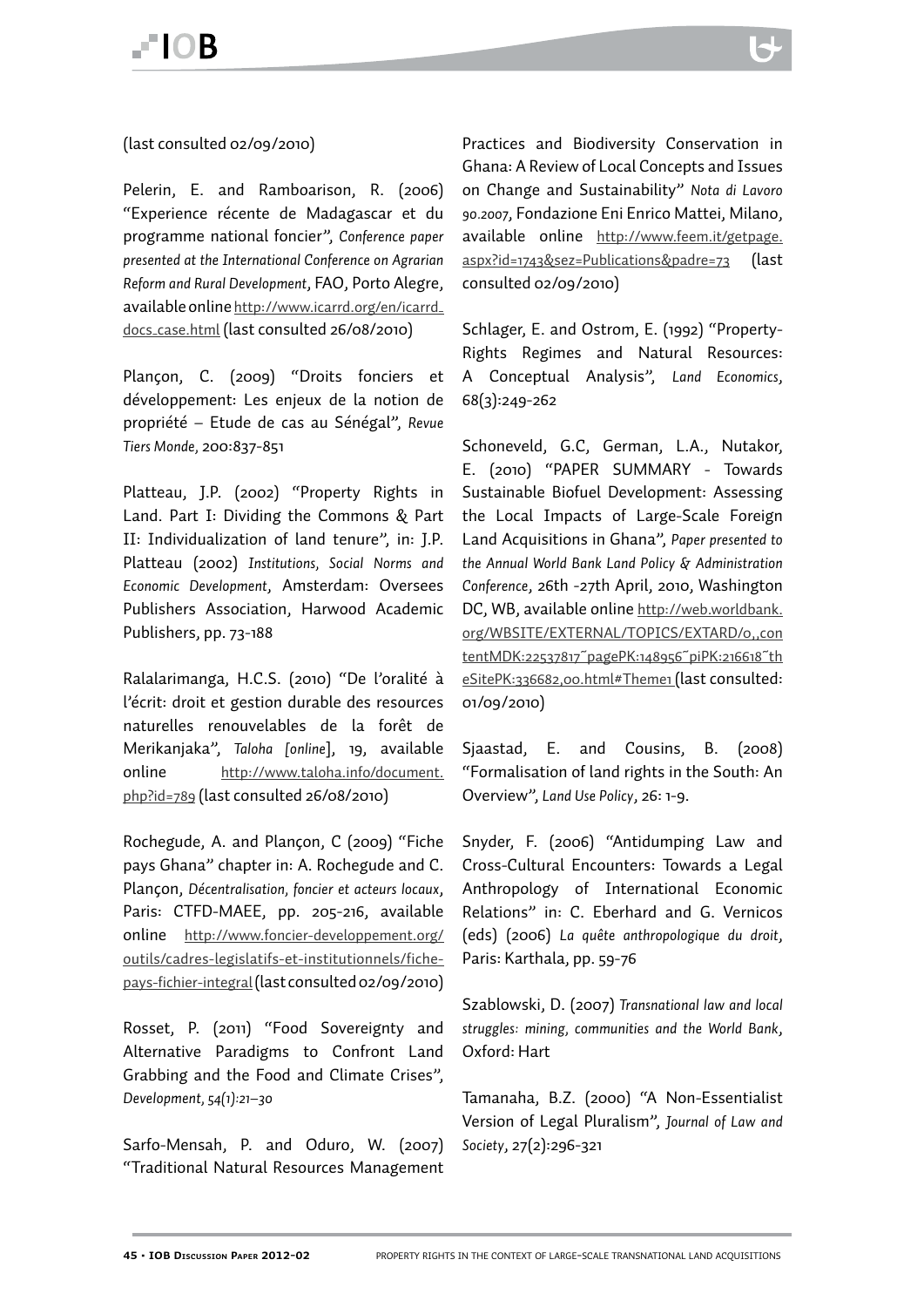Taylor M., Bending T. (2009), "Increasing commercial pressure on land: Building a coordinated response", *ILC discussion paper for the DPRN Expert Seminar "Commercial Pressures on Land: rethinking policies and practice for development"*, ILC, Rome, available online http://www.landcoalition.org/cpl-blog/wpcontent/uploads/09\_07\_cpl\_discussionpaper1.pdf (last consulted 01/09/2010)

Teyssier, A., Raharison, H., Ravelomanantsoa, Z. (2007) "Le réforme foncière de Madagascar ou le pari de la compétence locale", *Land reform*, 2007(1) :34-48

Teyssier, A., Ramarojohn, L., Andrianirina-Ratsialonana, R. (2010) "Des terres agricoles pour l'agro-industrie internationale? Un dilemme pour la politique foncière malgache", *EchoGéo [online]*, 11|2010, available online http://echogeo.revues.org/11649 (last consulted 26/08/2010)

Tsikata, D. and Yaro, J. (2011) " Land Market Liberalization and Trans-National Commercial Land Deals in Ghana since the 1990s" *Paper presented at the International Conference on Global Land Grabbing, 6-8 April 2011,* LDPI, Sussex University, available online http://www.future-agricultures.org/index. php?option=com\_docman&task=doc\_ download&gid=1284&Itemid=971 (last consulted 19/09/2011)

Thierry B. and Prouin, L. (2008) "Local land tenure administration: the case of the land tenure office in Ankilizato commune", Ministry of Agriculture Livestock and Fisheries, General directorate of agriculture, livestock and fisheries, Project to support development in the menabe and melaky regions, available online http://www.foncier-developpement. org/actualites/article-ve-1 (last consulted 01/09/2010)

Ubink, J.M., Quan, J.F. (2008) "How to combine tradition and modernity? Regulating customary land management in Ghana", *Land Use Policy*, 25(2):198-214

Üllenberg, A. (2009) *Foreign direct Investment (FDI) in Land in Madagascar*, Eschborn: Deutsche Gesellschaft für Technische Zusammenarbeit (GTZ), available online http://www2.gtz.de/ wbf/4tDx9kw63gma/gtz2010-0063en-foreigndirect-investment-madagascar.pdf (last consulted 26/08/2010)

Vanderlinden, J. (2003) "Trente ans de longue marche sur la voie du pluralism juridique", *Cahier d'anthropologie du droit*, 2003:21-34

Von Benda Beckmann F. and K. (2006) "The dynamics of change and continuity in plural legal orders", *Journal of legal pluralism and unofficial law*, 53-54:1-44

Wanitzek, U. and Woodman, G (2004) "Relating Local Legal Activity to Global Influences: A theoretical survey" in: G.R. Woodman, U. Wanitzek, H. Sippel (eds.) *Local Land Law and Globalization. A comparative study of peri-urban areas in Bennin, Ghana and Tanzania.* Munster: Lit Verlag, pp. 1-79

WRI (2005) *World Resources 2005: The Wealth of the Poor—Managing Ecosystems to Fight Poverty*. Washington, DC: WRI.

Younes, C. (2003) "Le pluralisme juridique : penser l'homme pour penser le droit", *Cahier d'anthropologie du droit*, 2003:35-50

Zoomers, A. (2010) 'Globalisation and the foreignisation of space: seven processes driving the current global land grab', *Journal of Peasant Studies* 37(2):429-447